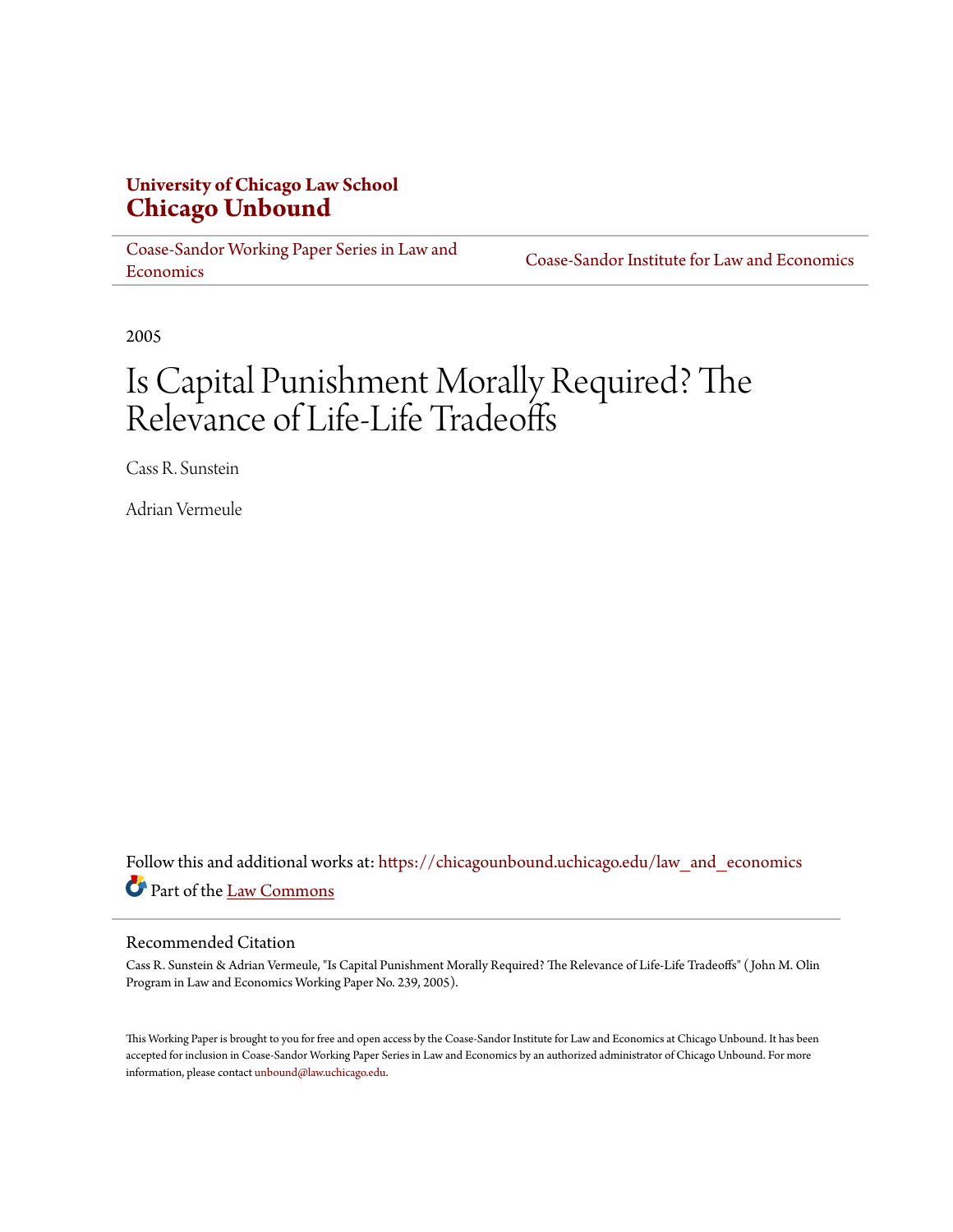# CHICAGO

### **JOHN M. OLIN LAW & ECONOMICS WORKING PAPER NO. 239 (2D SERIES)**



# Is Capital Punishment Morally Required? The Relevance of Life-Life Tradeoffs

*Cass R. Sunstein and Adrian Vermeule*

# **THE LAW SCHOOL THE UNIVERSITY OF CHICAGO**

March 2005

This paper can be downloaded without charge at: The Chicago Working Paper Series Index: http://www.law.uchicago.edu/Lawecon/index.html and at the Social Science Research Network Electronic Paper Collection: http://ssrn.com/abstract\_id=691447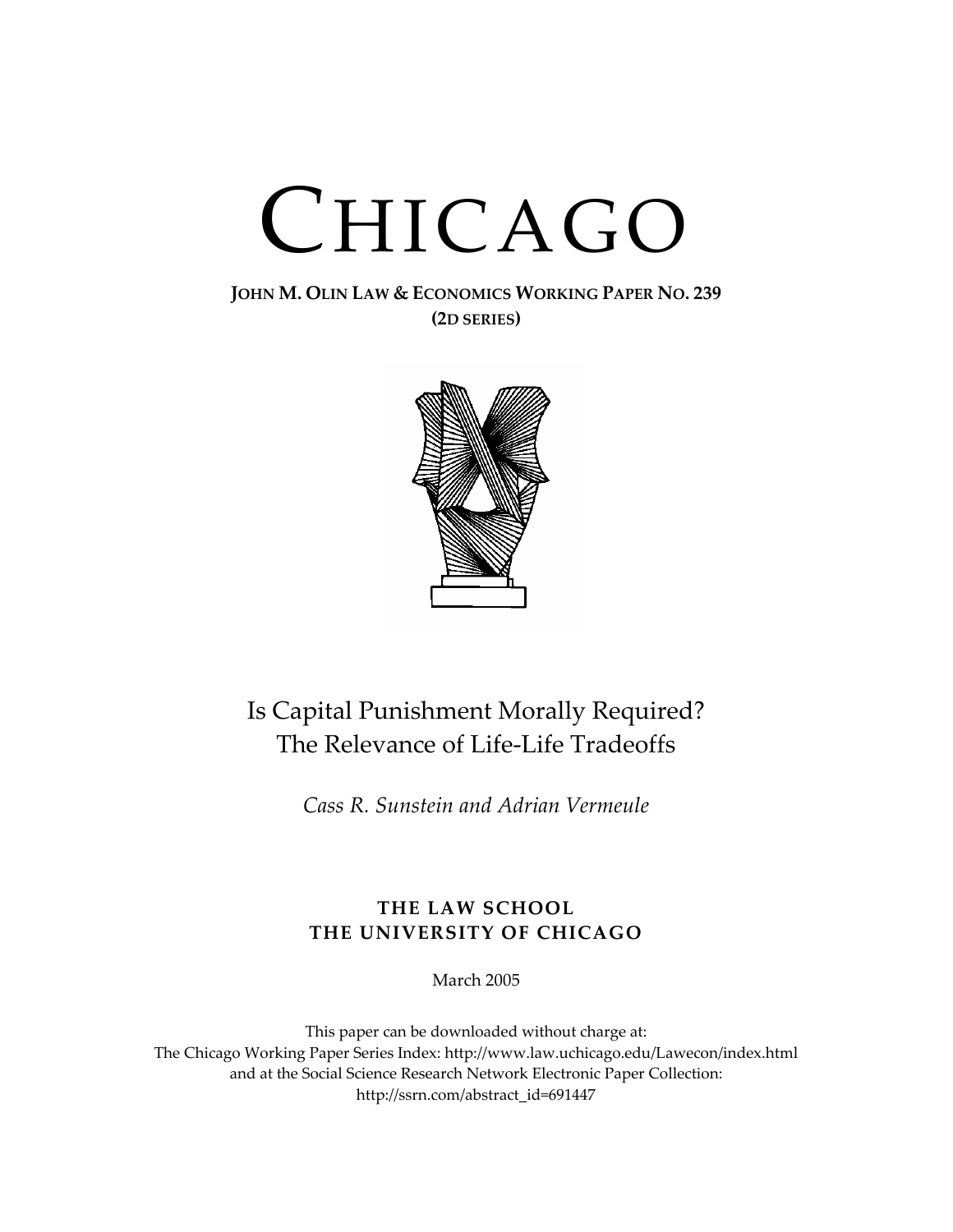Preliminary draft 3/22/05 Not for citation, circulation, or quotation without express permission All rights reserved

## **Is Capital Punishment Morally Required? The Relevance of Life-Life Tradeoffs**

Cass R. Sunstein<sup>\*</sup> Adrian Vermeule<sup>\*</sup>

#### **Abstract**

Recent evidence suggests that capital punishment may have a significant deterrent effect, preventing as many eighteen or more murders for each execution. This evidence greatly unsettles moral objections to the death penalty, because it suggests that a refusal to impose that penalty condemns numerous innocent people to death. Capital punishment thus presents a *life-life tradeoff*, and a serious commitment to the sanctity of human life may well compel, rather than forbid, that form of punishment. Moral objections to the death penalty frequently depend on a distinction between acts and omissions, but that distinction is misleading in this context, because government is a special kind of moral agent. The familiar problems with capital punishment potential error, irreversibility, arbitrariness, and racial skew—do not argue in favor of abolition, because the world of homicide suffers from those same problems in even more acute form. The widespread failure to appreciate the life-life tradeoffs involved in capital punishment may depend on cognitive processes that fail to treat "statistical lives" with the seriousness that they deserve.

Many people believe capital punishment is morally impermissible. In their view, executions are inherently cruel and barbaric.<sup>1</sup> Often they add that capital punishment is not, and cannot be, imposed in a way that adheres to the rule of  $law$ <sup>2</sup>. They contend that as administered, capital punishment ensures the execution of (some) innocent people, and also that it reflects arbitrariness, in the form of random or invidious infliction of the ultimate penalty.<sup>3</sup>

<sup>\*&</sup>lt;br>
\*Karl N. Llewellyn Distinguished Service Professor of Jurisprudence, The University of Chicago Law School, Department of Political Science and the College.<br>\*\*Bernard D. Meltzer Professor of Law, The University of Chicago. The authors thank Robert Hahn, Dan

Kahan, Steven Levitt, Richard Posner, and Eugene Volokh for helpful suggestions, and Blake Roberts for excellent research assistance and valuable comments.<br><sup>1</sup> *See, e.g.*, Furman v. Georgia, 408 U.S. 238, 371 (1972) (Marshall, J., concurring).

<sup>&</sup>lt;sup>2</sup> See Stephen B. Bright, Why the United States Will Join the Rest of the World in Abandoning Capital Punishment, *in* DEBATING THE DEATH PENALTY 152 (Hugo Bedau & Paul Cassell eds. 2004).

<sup>&</sup>lt;sup>3</sup> See, e.g., James Leibman et al., A Broken System: Error Rates in Capital Cases, 1973 – 1995 (Columb. L. School, Pub. L. Res. Paper No. 15, 2000).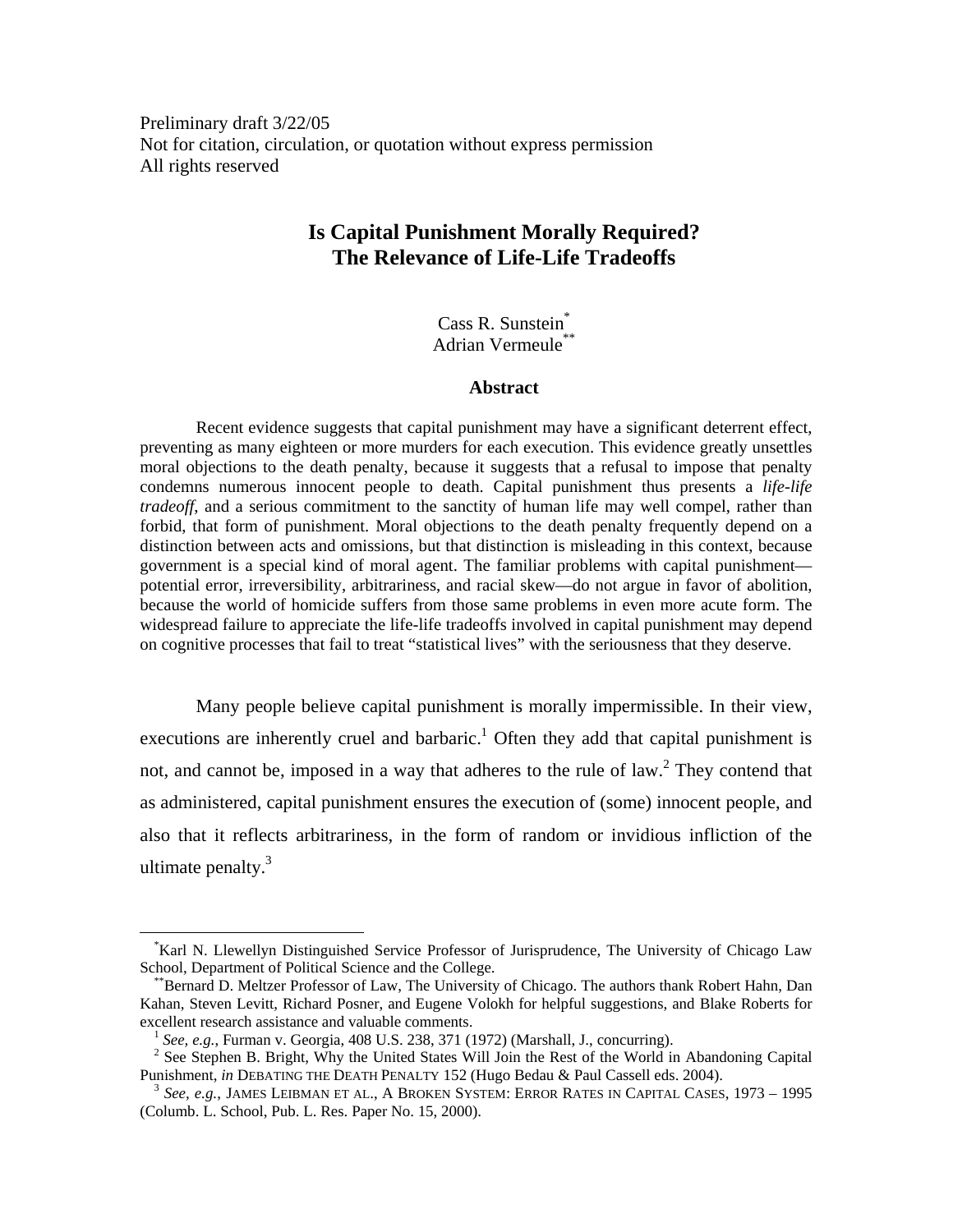Defenders of capital punishment come in two different camps. Some are retributivists.<sup>4</sup> Following Kant, they claim that for the most heinous forms of wrongdoing, the penalty of death is morally justified or perhaps even required. Other defenders of capital punishment are consequentialists and often also welfarists.<sup>5</sup> They contend that the deterrent effect of capital punishment is significant and that it justifies the infliction of the ultimate penalty. Consequentialist defenses of capital punishment, however, tend to assume that capital punishment is (merely) morally permissible, as opposed to being morally obligatory.

Our goal here is to suggest that the debate over capital punishment is rooted in an unquestioned assumption, and that the failure to question that assumption is a serious moral error. The assumption is that for governments, acts are morally different from omissions. We want to raise the possibility that an indefensible form of the act-omission distinction is crucial to the most prominent objections to capital punishment—and that defenders of capital punishment, apparently making the same distinction, have failed to notice that on the logic of their theory, capital punishment is morally obligatory, not just permissible. We want to suggest, in other words, that capital punishment may be morally required not for retributive reasons, but in order to prevent the taking of innocent lives.<sup>6</sup>

The suggestion bears not only on moral and political debates, but also on constitutional questions. In invalidating the death penalty for juveniles, for example, the Supreme Court did not seriously engage the possibility that capital punishment for juveniles may help to prevent the death of innocents, including the deaths of juvenile innocents.<sup>7</sup> And if our suggestion is correct, it is connected to many questions outside of

<sup>4</sup> *See, e.g.*, Luis Pojman, *Why the Death Penalty is Morally Permissible*, *in* DEBATING THE DEATH PENALTY 51, 55-58 (Hugo Bedau & Paul Cassell eds. 2004).

Arguments along these lines can be found in id. at  $58-73$ .

<sup>&</sup>lt;sup>6</sup> In so saying, we are suggesting the possibility that states are obliged to maintain the death penalty, not that they must inflict that penalty is every individual case of a specified sort; hence we are not attempting to enter into the debate over mandatory death sentences, as invalidated in Woodson v North Carolina, 428 US 280 (1986); Lockett v. Ohio, 438 US 586 (1978). For relevant discussion, see Martha Nussbaum, Equity and Mercy, 22 Phil & Pub Aff 83 (1993). 7

Roper v. Simmons, 125 US 1183 (2005). Here is the heart of the Court's discussion: "As for deterrence, it is unclear whether the death penalty has a significant or even measurable deterrent effect on juveniles, as counsel for the petitioner acknowledged at oral argument. . . . [T]he absence of evidence of deterrent effect is of special concern because the same characteristics that render juveniles less culpable than adults suggest as well that juveniles will be less susceptible to deterrence. . . . To the extent the juvenile death penalty might have residual deterrent effect, it is worth noting that the punishment of life imprisonment without the possibility of parole is itself a severe sanction, in particular for a young person." These are speculations at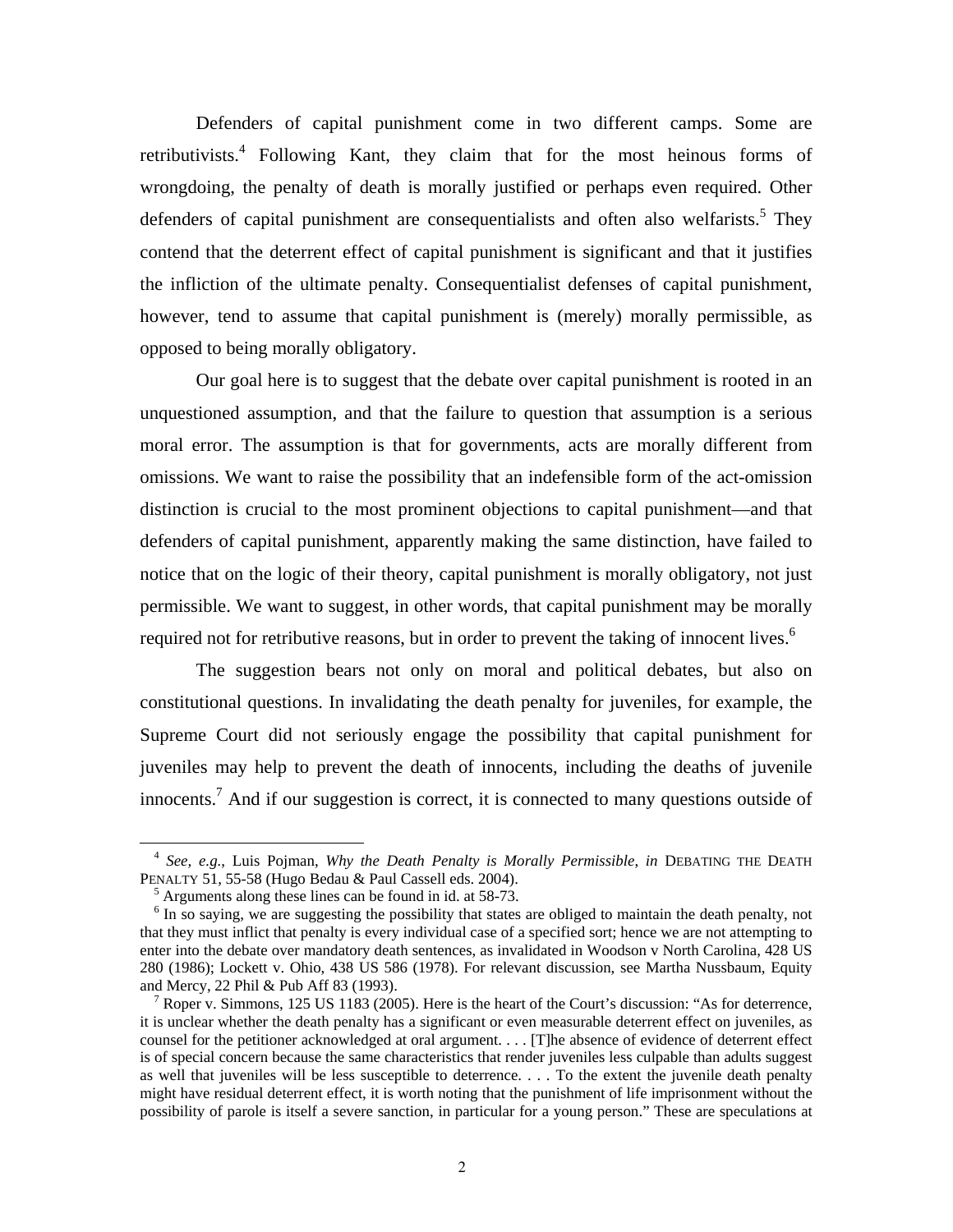the context of capital punishment. If omissions by the state are often indistinguishable, in principle, from actions by the state, then a wide range of apparent failures to act—in the context not only of criminal and civil law, but of regulatory law as well—should be taken to raise serious moral and legal problems. Those who accept our arguments in favor of the death penalty may or may not welcome the implications for government action in general. In many situations, ranging from environmental quality to highway safety to relief of poverty, our arguments suggest that in light of imaginable empirical findings, government is obliged to provide far more protection than it now does, and that it should not be permitted to hide behind unhelpful distinctions between acts and omissions.

The foundation for our argument is a large and growing body of evidence that capital punishment may well have a deterrent effect, possibly a quite powerful one. A leading study suggests that each execution prevents some eighteen murders, on average.<sup>8</sup> The particular numbers do not much matter. If the current evidence is even roughly correct, then a refusal to impose capital punishment will effectively condemn numerous innocent people to death. States that choose life imprisonment, when they might choose capital punishment, are ensuring the deaths of a large number of innocent people.<sup>9</sup> On moral grounds, a choice that effectively condemns large numbers of people to death seems objectionable to say the least. For those who are inclined to be skeptical of capital punishment for moral reasons—a group that includes one of the current authors—the task is to consider the possibility that the failure to impose capital punishment is, prima facie and all things considered, a serious moral wrong.

Judgments of this sort are often taken to require a controversial commitment to either a consequentialist or a deontological view about the foundations of moral

1

best, and they do not engage with the empirical literature; of course, that literature does not dispose of the question whether juveniles are deterred by the death penalty.<br><sup>8</sup> *See* Hashem Dezhbakhsh et al., *, Does Capital Punishment Have a Deterrent Effect? New Evidence* 

*from Postmoratorium Panel* Data, 5 AM. L. & ECON. REV 344, 344 (2003). In what follows, we will speak of executions saving eighteen lives on average. We are of course suppressing many issues in that formulation, simply for expository convenience. For one thing, that statistic is a national average, as we emphasize in Part IV. For another thing, future research might find that capital punishment has diminishing returns: if the first 100 executions deter 1800 murders, it does not follow that another 1,000 executions will deter another 18,000 murders. We will take these and like qualifications as understood in the discussion that follows.

<sup>&</sup>lt;sup>9</sup> In recent years, the number of murders in the United States has fluctuated between 15,000 and 24,000. Federal Bureau of Investigation, Crime in the United States: 2003 Tabl.1 (2003), *available at* http://www.fbi.gov/ucr/03cius.htm.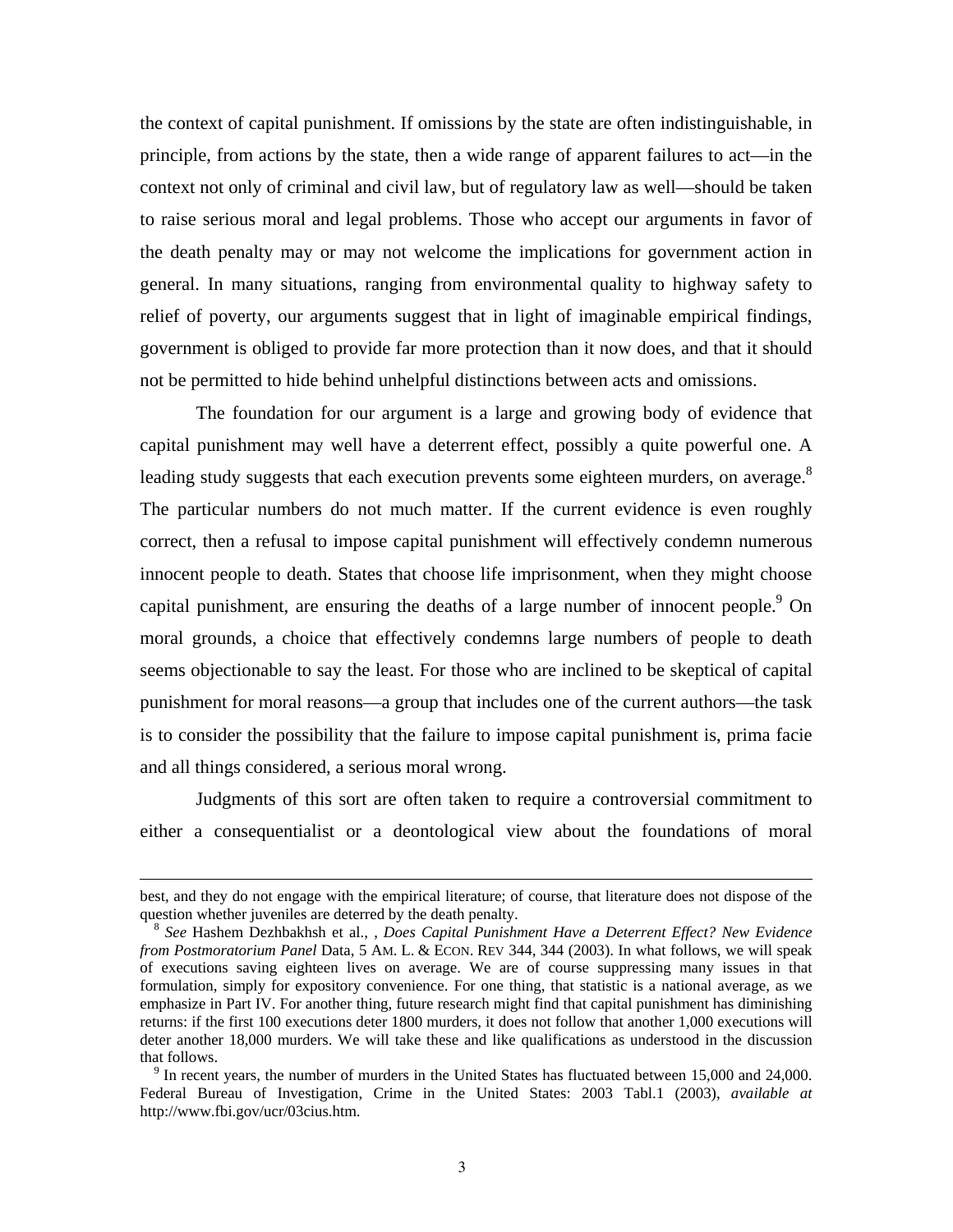evaluation. One of our principal points, however, is that the choice between consequentialist and deontological approaches to morality does not seem crucial here; we will suggest that on certain empirical assumptions, theorists of both stripes might converge on the idea that capital punishment is morally obligatory. On consequentialist grounds, the death penalty seems morally obligatory if it is the only or most effective means of preventing significant numbers of murders; and much of our discussion will emphasize this point. For deontologists, a killing is a wrong under most circumstances, and its wrongness does not depend on its consequences or its effects on overall welfare. Many deontologists (of course not all) believe that capital punishment counts as a moral wrong. But in the abstract, any deontological injunction against the wrongful infliction of death turns out to be indeterminate on the moral status of capital punishment *if* it is necessary to prevent significant numbers of killings.

An unstated assumption animating much opposition to capital punishment, especially among self-conscious or intuitive deontologists, is that capital punishment counts as an "act," while the refusal to impose it counts as an "omission," and that the two are altogether different from the moral point of view. We shall investigate this claim in some detail. But we doubt that the act-omission distinction can bear the moral weight given to it by the critics of capital punishment. Whatever its value as a moral concept where individuals are concerned, the act-omission distinction misfires in the general setting of government regulation. If government policies fail to protect people against air pollution, occupational risks, or racial discrimination, it is inadequate to put great moral weight on the idea that the failure to act is a mere "omission." No one believes that government can avoid responsibility to protect people against serious dangers, as for example by refusing to enforce regulatory statutes, simply by contending that such refusals are unproblematic omissions.<sup>10</sup> If state governments impose light penalties on offenders, or treat certain offenses (say, domestic violence) as unworthy of attention, they should not be able to escape public retribution by contending that they are simply refusing to act. Where government is concerned, failures of protection, through refusals

<sup>&</sup>lt;sup>10</sup> Indeed, agency inaction is frequently subject to judicial review. See Ash Bhagwat, Three-Branch Monte, 72 Notre Dame L Rev 157 (1996).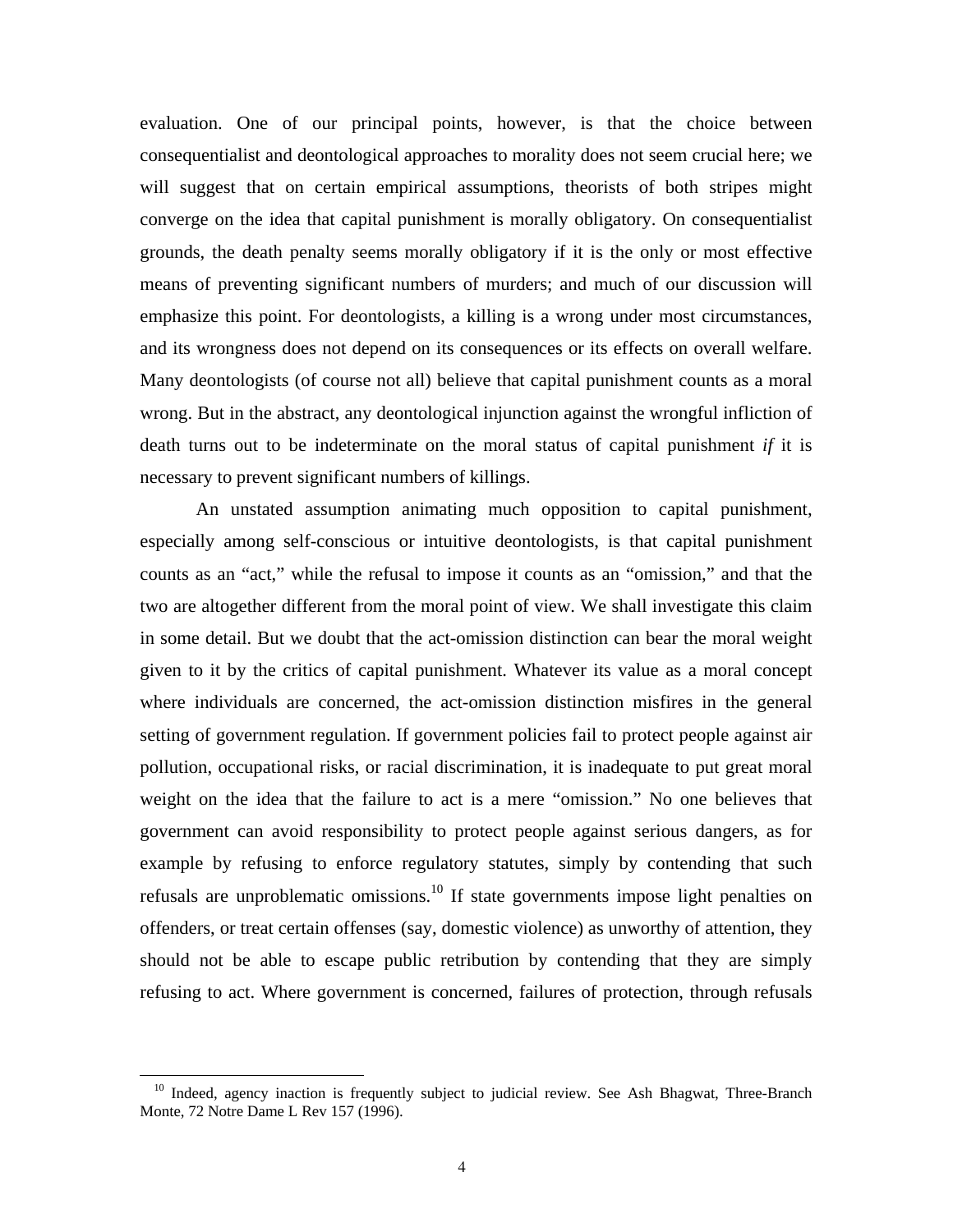to punish and deter private misconduct, cannot be justified by pointing to the distinction between acts and omissions.

It has even become common to speak of "risk-risk tradeoffs," understood to arise when regulation of one risk (say, the risks associated with use of DDT) gives rise to another risk (say, the spread of malaria, against which DDT has been effective).<sup>11</sup> Or suppose that an air pollutant creates adverse health effects but also has health benefits, as appears to be the case for ground-level ozone.<sup>12</sup> No one believes that for moral reasons, social planners should refuse to take account of such tradeoffs; there is general agreement that whether a particular substance ought to be regulated depends on the overall effect of regulation on human well-being.

As an empirical matter, criminal law is pervaded by its own risk-risk tradeoffs. If the deterrent signal works, a failure to impose stringent penalties on certain crimes will increase the number of those crimes. A refusal to impose such penalties is, for that reason, problematic from the moral point of view. The very idea of "equal protection of the laws," in its oldest and most literal sense, attests to the importance of enforcing the criminal and civil law so as to safeguard the potential victims of private violence.<sup>13</sup> What we are suggesting is that the death penalty produces a risk-risk tradeoff of its own, indeed what we will call a life-life tradeoff, to the extent that a refusal to impose capital punishment yields a significant increase in the number of deaths of innocent people.

Of course this point does not resolve the capital punishment debate. By itself, the act of execution may be a wrong, in a way that cannot be said for an act of imposing civil or criminal penalties on (say) environmental degradation. But the existence of life-life tradeoffs raises the possibility that for those who oppose killing, a rejection of capital punishment is not necessarily mandated. On the contrary, it may well be morally compelled. At the very least, those who object to capital punishment, and do so in the name of protecting life, must come to terms with the fact that the failure to inflict capital punishment might fail to protect life—and must, in our view, justify their position in

<sup>&</sup>lt;sup>11</sup> *See generally* RISK VERSUS RISK: TRADEOFFS IN PROTECTING HEALTH AND THE ENVIRONMENT (John D. Graham & Jonathan Baert Wiener eds.1995).

<sup>&</sup>lt;sup>12</sup> *See* Am. Trucking Assocs., Inc. v. E.P.A., 175 F.3d 1027, 1051 – 53 (D.C. Cir. 1999). <sup>13</sup> See Randall Kennedy, Race, Crime, and the Law (1997).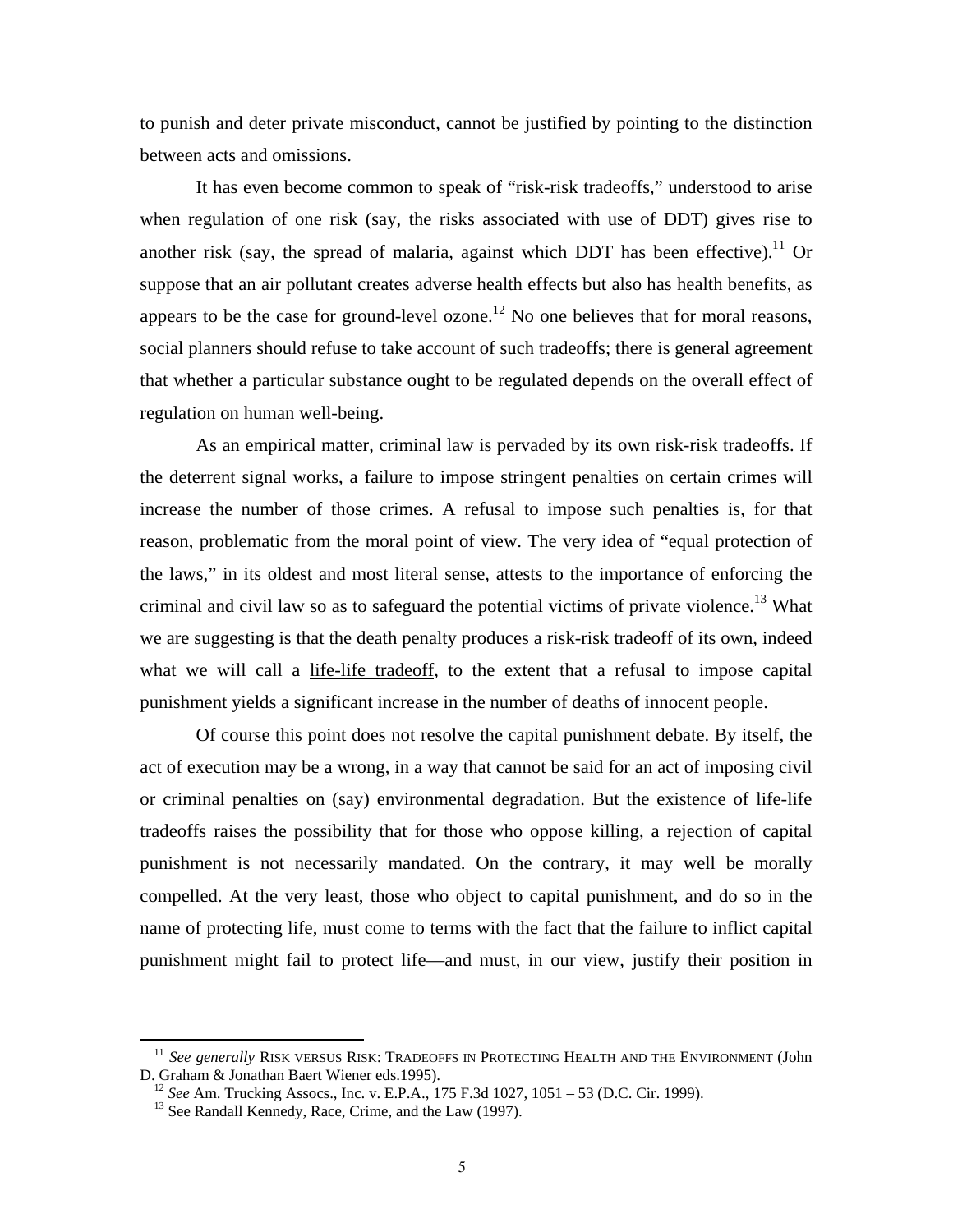ways that do not rely on question-begging claims about the distinction between acts and omissions.

We begin, in Part I, with the facts. Contrary to widely-held beliefs, based on partial information or older studies, a wave of recent evidence suggests the possibility that capital punishment saves lives. One study finds that as a national average, each execution deters some eighteen murders. Our question whether capital punishment is morally obligatory is motivated by these findings; our central concern is that foregoing any given execution may be equivalent to condemning some eighteen unidentified people to a premature and violent death. Of course social science can always be disputed in this contentious domain, and we mean to outline, rather than to defend, the relevant evidence here. But the current findings do provide evidence of deterrence, and we think that it is illuminating to take those findings as given for purposes of analysis of the moral issues. Those who would like to abolish capital punishment, and who reject the social science, might find it useful to ask whether they would maintain their commitment to abolition if they were persuaded that capital punishment does have a strong deterrent effect; that is the principal issue that we mean to raise here.

In Part II, the centerpiece of the paper, we offer a few remarks on moral foundations and examine some standard objections to capital punishment that might seem plausible even in light of the current findings. We focus in particular on the crucial view that capital punishment is objectionable because it requires affirmative and intentional state "action," not merely an "omission." That distinction, we suggest, systematically misfires when applied to government, which is a moral agent with distinctive features. The act-omission distinction may not even be intelligible in the context of government, which always faces a choice among policy regimes, and in that sense cannot help but "act."

Even if the distinction between acts and omissions can be rendered intelligible in regulatory settings, its moral relevance is obscure. Some acts are morally obligatory, while some omissions are morally culpable. If capital punishment has significant deterrent effects, we suggest that for government to omit to impose it is morally blameworthy, even on a deontological account of morality. Deontological accounts typically recognize a consequentialist override to baseline prohibitions; if each execution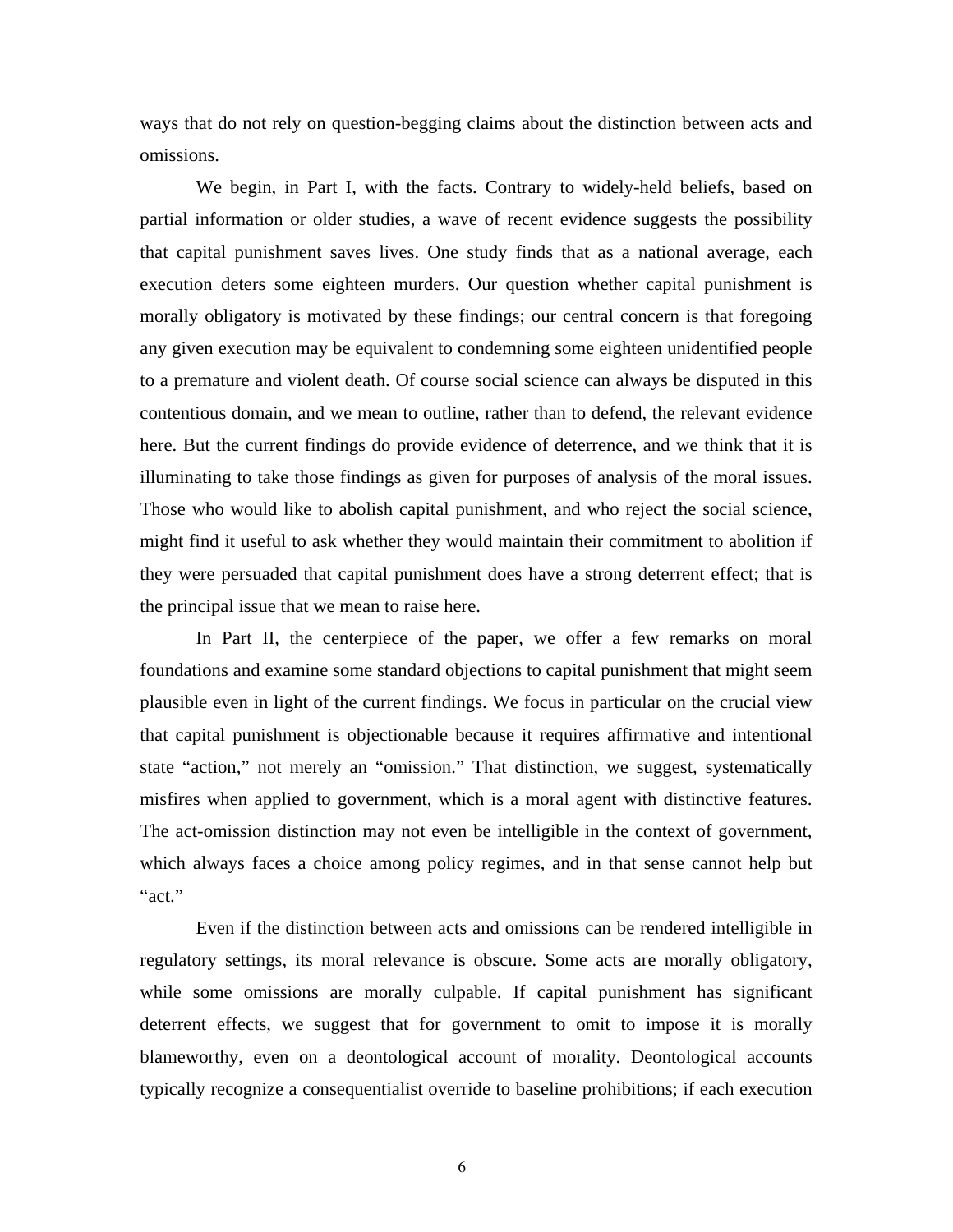saves eighteen lives, on average, then it is plausible to think that the override is triggered, in turn triggering an obligation to adopt capital punishment.

Once the act/omission distinction is rejected where government is concerned, it becomes clear that the most familiar, and plausible, objections to capital punishment deal with only one side of the ledger: the objections fail to take account of the exceedingly arbitrary deaths that capital punishment apparently deters. We consider rule-of-law concerns about the irreversibility of capital punishment and its possibly random or invidious administration; a strict-scrutiny principle that capital punishment should not be permitted if other means for producing the same level of deterrence are available; and concerns about slippery slopes from capital punishment to other practices. We suggest that while some of these complaints have merit, they do not count as decisive objections to capital punishment, because they embody a flawed version of the act-omission distinction, and generally overlook the fact that the moral objections to capital punishment apply even more strongly to the murders that capital punishment deters.

In Part III, we conjecture that various cognitive and social mechanisms, lacking any claim to moral relevance, cause many individuals and groups to subscribe to untenable versions of the distinction between acts and omissions, or to underestimate the life-saving benefits of capital punishment while exaggerating the harms that it causes. An important concern here is a sort of misplaced concreteness, stemming from heuristics such as salience and availability. The single person executed is often more visible and more salient in public discourse than are the (on average) eighteen abstract statistical persons whose murders a single execution would deter. If those people, and their names and faces, were highly visible, we suspect that many of the objections to capital punishment would at least be shaken. As environmentalists have often argued, "statistical persons" should not be treated as irrelevant abstractions.<sup>14</sup> The point holds for criminal justice no less than for pollution controls.

Part IV expands upon the implications of our view and examines some unresolved puzzles. Here we emphasize that we hold no brief for capital punishment across all contexts, or in the abstract. The crucial question is what the facts show in particular domains. We mean to include here a plea for a disaggregated approach. The evidence that

<sup>&</sup>lt;sup>14</sup> Lisa Heinzerling, *The Rights of Statistical People*, 24 HARV. ENV. L. REV. 189, 189 (2000).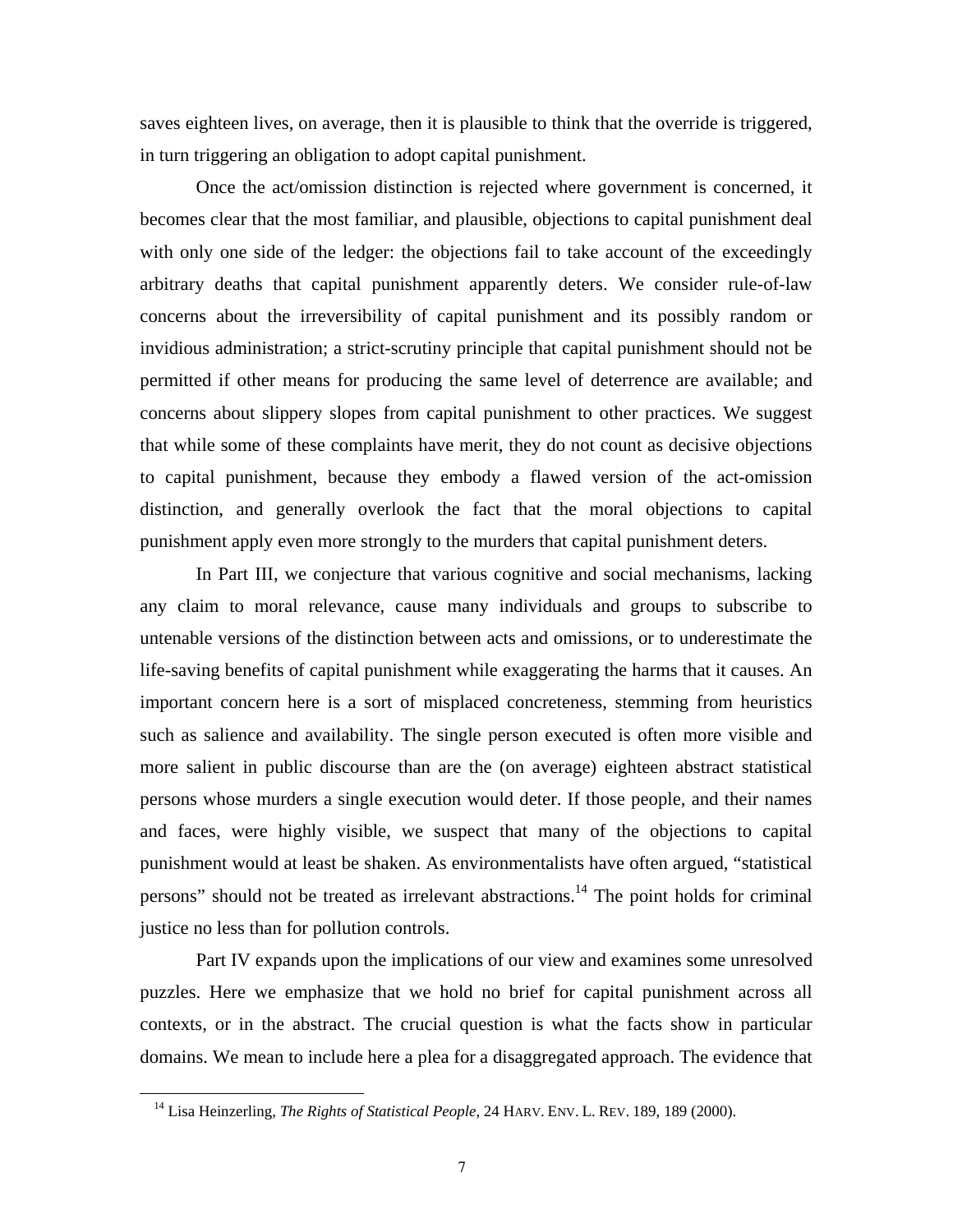capital punishment strongly deters murder is aggregate evidence based on national averages; future research and resulting policies would do well to take separate account of various regions and of various classes of offenders and offenses. We also emphasize that our argument is limited to the setting of life-life tradeoffs—settings in which the taking of a life by the state will reduce the number of lives taken overall. We express no view about cases in which that condition does not hold—for example, the possibility of capital punishment for serious offenses other than killing, with rape being the principal historical example, and with rape of children being a currently contested problem. Such cases involve distinctively difficult moral problems that we mean to bracket here. A brief conclusion follows.

#### I. Evidence

For many years, the deterrent effect of capital punishment was sharply disputed.<sup>15</sup> But a great deal of recent evidence strengthens the claim that capital punishment has large deterrent effects.<sup>16</sup> The reason for the shift is that a wave of sophisticated econometric studies have exploited a newly-available form of data, so-called "panel data" that uses all information from a set of units (states or counties) and follows that data over an extended period of time. A leading study used county-level panel data from 3,054 U.S. counties between 1977 and 1996.<sup>17</sup> The authors find that the murder rate is significantly reduced by both death sentences and executions. The most striking finding is that on average, each execution results in 18 fewer murders.<sup>18</sup>

Other econometric studies also find a substantial deterrent effect. In two papers, Paul Zimmerman uses state-level panel data from 1978 onwards to measure the deterrent effect of execution rates and execution methods. He estimates that each execution deters

<sup>15</sup> *Compare, e.g.*, Isaac Ehrlich, *The Deterrent Effect of Capital Punishment: A Question of Life and Death*, 65 AM. ECON. REV. 397, 398 (1975) (estimating each execution deters eight murders); *with* William J. Bowers & Glenn L. Pierce, *The Illusion of Deterrence in Isaac Ehrlich's Research on Capital* 

<sup>&</sup>lt;sup>16</sup> Even as this evidence was being developed, one of us rashly and wrongly predicted that the debate would remain inconclusive for the foreseeable future. *See* Adrian Vermeule, *Interpretive Choice*, 75 N.Y.U. L. REV. 74, 100–101(2000).<br><sup>17</sup> See Dezhbakhsh et al., *supra* note 8, at 359.<br><sup>18</sup> *Id.* at 373.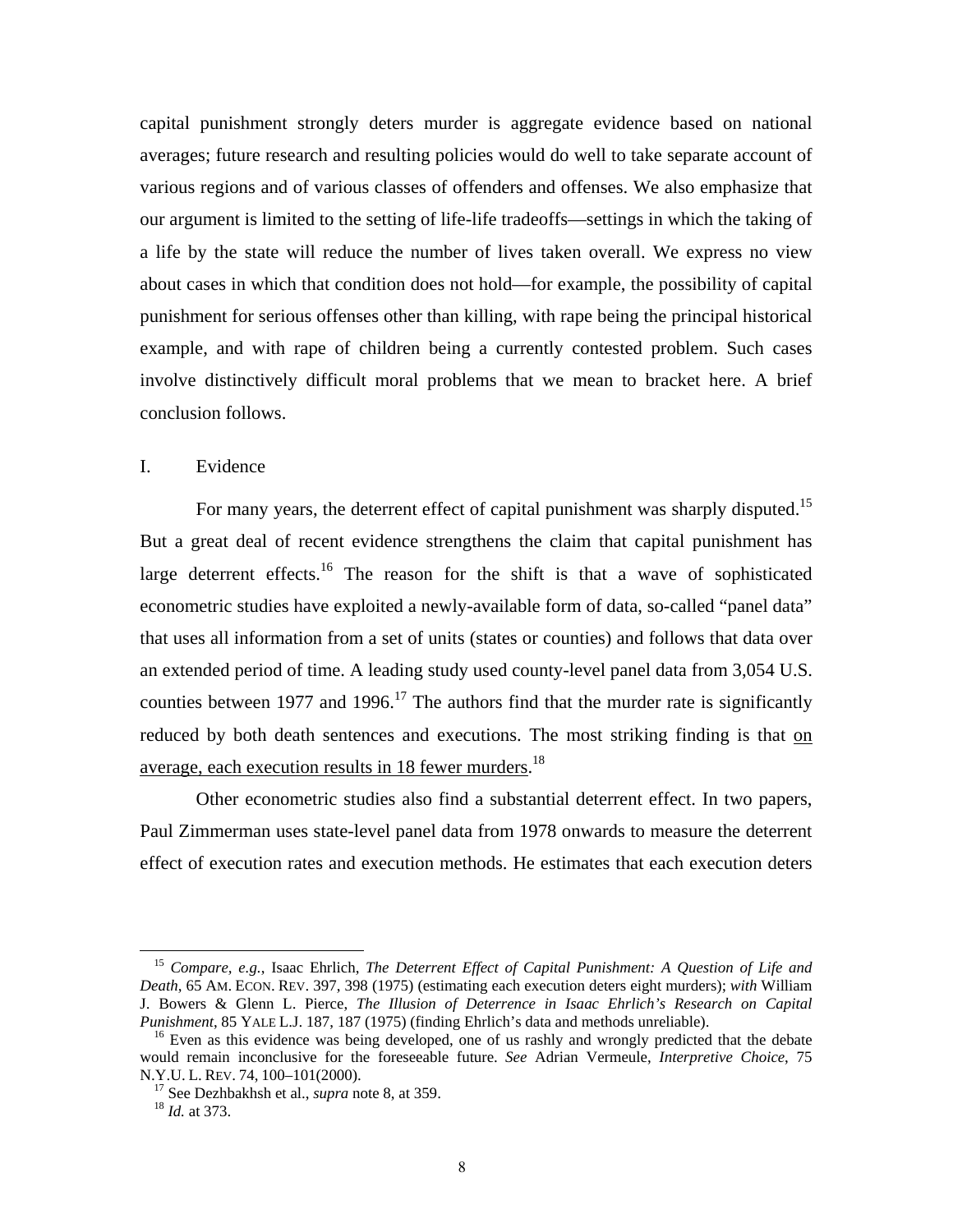an average of fourteen murders.<sup>19</sup> Using state-level data from 1977 to 1997, Mocan and Gittings find that each execution deters five murders on average.<sup>20</sup> They also find that increases in the murder rate come from removing people from death row and also from commutations in death sentences. Yet another study, based on state-level data from 1997- 1999, finds that a death sentence deters 4.5 murders and an execution deters three murders.<sup>21</sup> The same study investigates the question whether executions deter crimes of passion and murders by intimates. The answer is clear: these categories of murder are deterred by capital punishment.<sup>22</sup> The deterrent effect of the death penalty is also found to be a function of the length of waits on death row, with a murder deterred for every 2.75 years of reduction in the period before execution.<sup>23</sup>

In the period between 1972 and 1976, the Supreme Court produced an effective moratorium on capital punishment, and an extensive study exploits that fact to estimate the deterrent effect. Using state-level data from 1960–2000, the authors make before-andafter comparisons, focusing on the murder rate in each state before and after the death penalty was suspended and reinstated. $^{24}$  The authors find a substantial deterrent effect. After suspending the death penalty, 91% of states faced an increase in homicides—and in 67% of states, the rate was decreased after reinstatement of capital punishment.<sup>25</sup>

19 Paul R. Zimmerman, *Estimates of the Deterrent Effect of Alternative Execution Methods in the United States*, Am. J. Econ. & Soc. (forthcoming); Paul R. Zimmerman, *State Executions, Deterrence, and the Incidence of Murder*, 7 J. APPLIED ECON. 163, 163 (2004).<br><sup>20</sup> H. Naci Mocan & R. Kaj Gittings, *Getting Off Death Row: Commuted Sentences and the Deterrent* 

*Effect of Capital Punishment*, 46 J. L. & Econ. 453, 453 (2003). Notably, no clear evidence of a deterrent effect from capital punishment emerges from Lawrence Katz et al., Prison Conditions, Capital Punishment, and Deterrence, 5 Am L and Ec Rev 318, 330 (2003), which finds that the estimate of deterrence is extremely sensitive to the choice of specification, with the largest estimate paralleling that in Ehrlich, supra note. Note, however, that the principal finding in id. is that prison deaths *do* have a strong deterrent effect, and a stunningly large one – with each prison death producing a reduction of "30-100 violent crimes and a

similar number of property crimes." Id. at 340.<br><sup>21</sup> Joanna M. Shepherd, *Murders of Passion, Execution Delays, and the Deterrence of Capital <i>Punishment*, 33 J. Legal Stud. 283, 308 (2004).

<sup>&</sup>lt;sup>22</sup> Id. at 305 ("Many researchers have argued that some types of murders cannot be deterred: they assert that murders committed during arguments or other crime-of-passion moments are not premeditated and therefore undeterrable. My results indicate that this assertion is wrong: the rates of crime-of-passion and murders by intimates – crimes previously believed to be undeterrable – all decrease in execution months."). <sup>23</sup> *Id.* at 283. <sup>24</sup> <sup>Id</sup>

 $^{25}$  *Id.* at tables 5 & 6.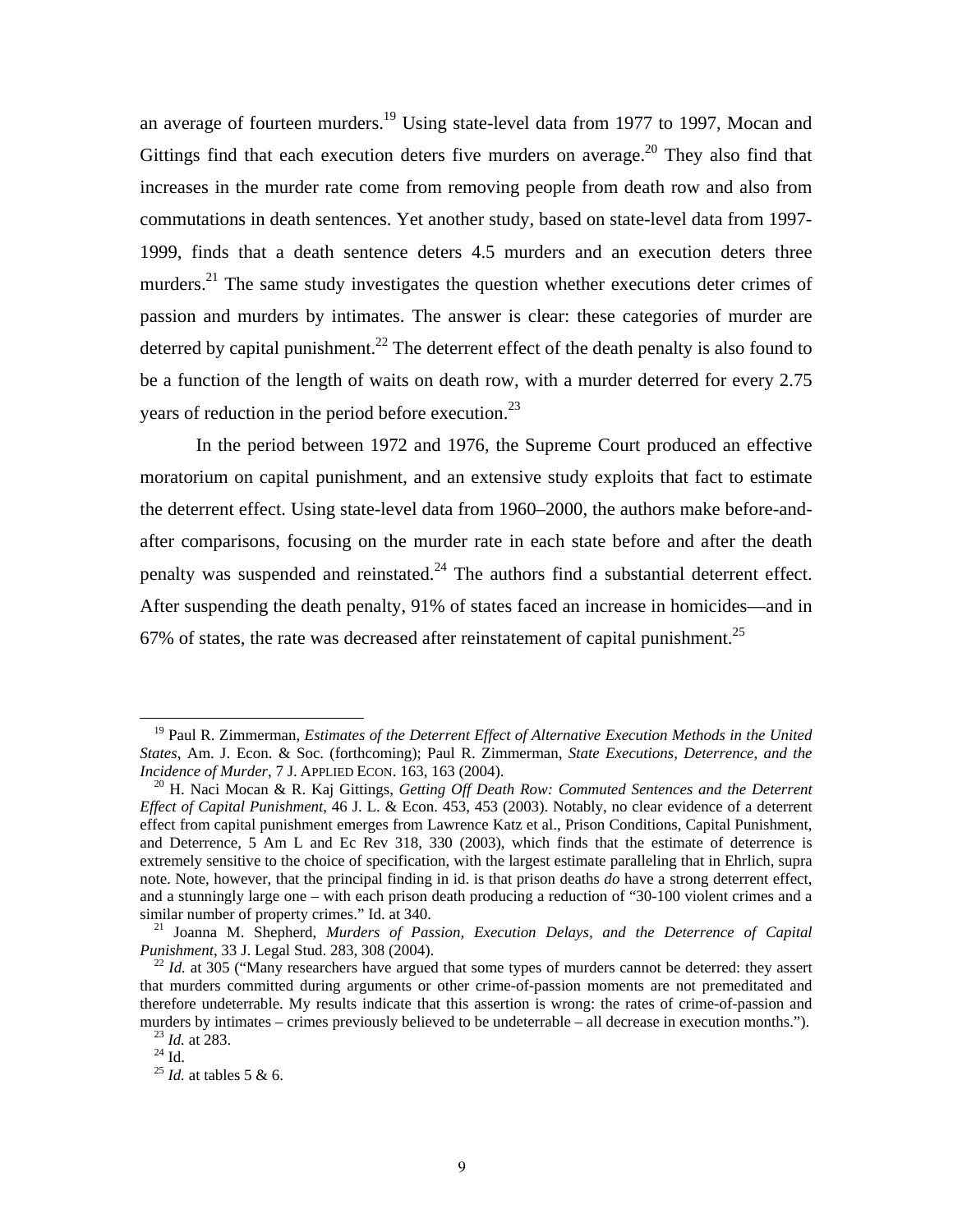A recent study offers more refined findings.<sup>26</sup> Disaggregating the data on a state by state basis, Joanna Shepherd finds that the nation-wide deterrent effect of capital punishment is entirely driven by only six states—and that no deterrent effect can be found in the twenty-one other states that have restored capital punishment.<sup>27</sup> What distinguishes the six from the twenty-one? The answer lies in the fact that states showing a deterrent effect are executing more people than states that do not. In fact the data show a "threshold effect": deterrence is found in states that had at least nine executions between 1977 and 1996. In states below that threshold, no deterrence can be found.<sup>28</sup> This finding is intuitively plausible. Unless executions reach a certain level, murderers may act as if the death is so improbable as not to be worthy of concern.<sup>29</sup> Her main lesson is that once the level of executions reaches a certain level, the deterrent effect of capital punishment is substantial.

All in all, the recent evidence of a deterrent effect from capital punishment seems impressive. But in studies of this kind, it is hard to control for confounding variables, and a degree of doubt inevitably remains. It remains possible that these findings will be exposed as statistical artifacts or will be found to rest on flawed econometric methods. More broadly, skeptics are likely to question the mechanisms by which capital punishment has a deterrent effect. On the skeptical view, many murderers lack a clear sense of the likelihood and perhaps even the existence of executions in their state; further problems for the deterrence claim are introduced by the fact that capital punishment is imposed infrequently and after long delays.<sup>30</sup> In any case many murders are committed in a passionate state that does not lend itself to an all-things-considered analysis on the part of perpetrators.

As mentioned above, and as we discuss in Part IV, these suppositions are in some tension with existing evidence. But let us suppose that these doubts are reasonable. If so,

<sup>&</sup>lt;sup>26</sup> JOANNA M. SHEPHERD, DETERRENCE VERSUS BRUTALIZATION: CAPITAL PUNISHMENT'S DIFFERING IMPACTS AMONG STATES (Emory Legal Scholarship Working Paper No. 1, 2004).<br><sup>27</sup> *Id.* at 38. <sup>28</sup> *Id.* at 36 – 38.

<sup>&</sup>lt;sup>29</sup> Less intuitively, Shepherd finds that in thirteen of the states that had capital punishment, but executed few people, capital punishment actually *increased* the murder rate. She attributes this puzzling result to what she calls the "brutalization effect," by which capital punishment devalues human life and teaches people about the legitimacy of vengeance. *Id.* at 37 – 38.<br><sup>30</sup> See Steven Levitt, Understanding Why Crime Fell in the 1990s, 18 J Econ Persp 163 (2004).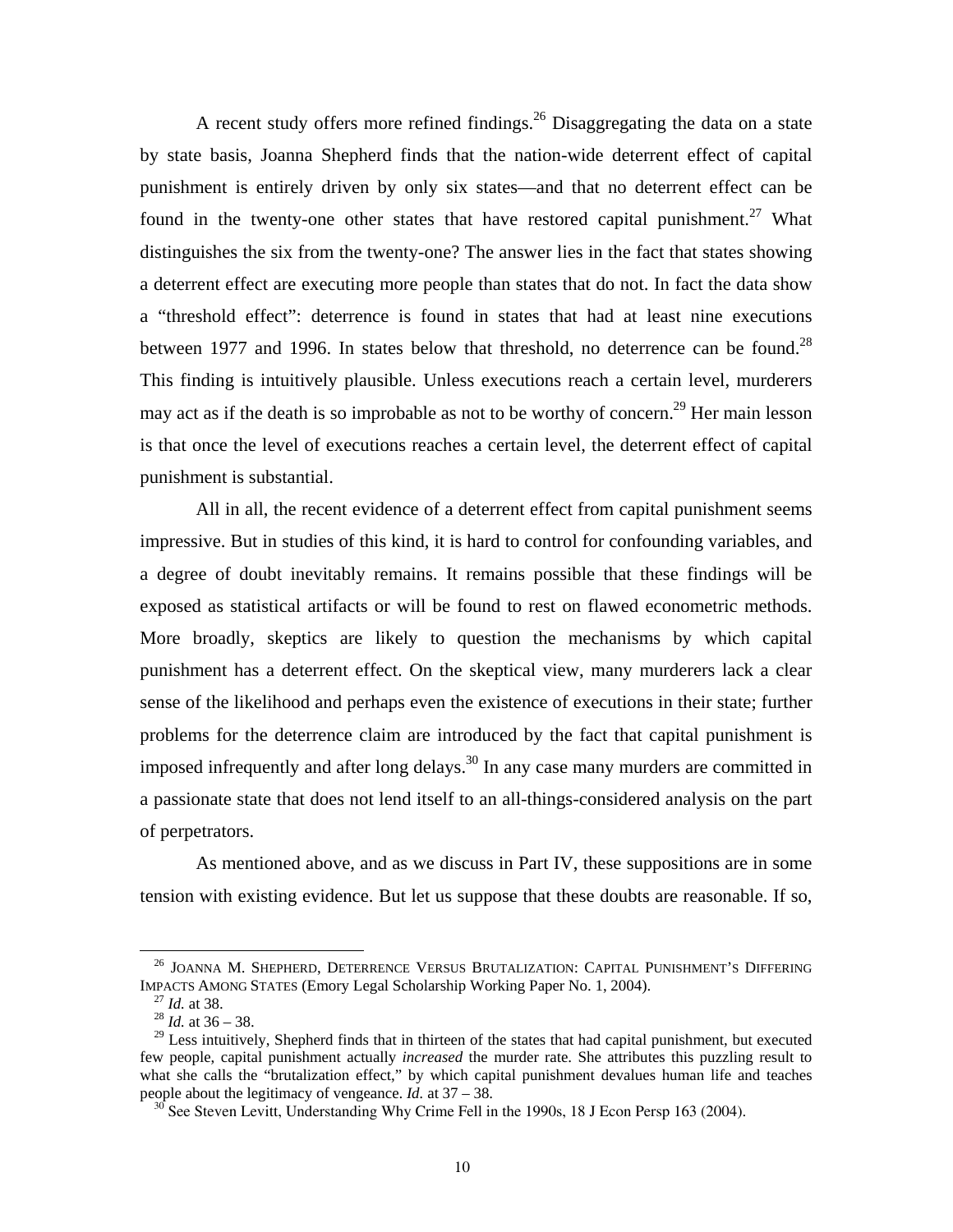should current findings be deemed irrelevant for purposes of policy and law? That would be an odd conclusion. In regulation as a whole, it is common to embrace some version of the Precautionary Principle<sup>31</sup>—the idea that steps should be taken to prevent significant harm even if cause-and-effect relationships remain unclear and even if the risk is not likely to come to fruition. Even if we reject strong versions of the Precautionary Principle, $32$  it hardly seems sensible that governments should ignore evidence demonstrating a significant possibility that a certain step will save large numbers of innocent lives.

For capital punishment, critics often seem to assume that evidence on deterrent effects should be ignored if reasonable questions can be raised about it. But as a general rule, this is implausible. In most contexts, the existence of reasonable questions is hardly an adequate reason to ignore evidence of severe harm. If it were, many environmental controls would be in serious jeopardy.<sup>33</sup> We do not mean to suggest that government should commit what many people consider to be, prima facie, a serious moral wrong simply on the basis of speculation that this step will do some good. But a degree of reasonable doubt does not seem sufficient to doom capital punishment, if the evidence suggests that significant deterrence occurs.

In any event, we will proceed by stipulating to the validity of this evidence, in order to isolate the question of its moral significance. Our primary concern here is not to reach a final judgment about the evidence, but how to evaluate capital punishment given the assumption of a substantial deterrent effect. Those who doubt the evidence might ask themselves how they would assess the moral questions if they were ultimately convinced that life-life tradeoffs were actually involved—as, for example, in hostage situations in which officials are authorized to use deadly force to protect the lives of innocent people.

<sup>31</sup> *See generally* ARIE TROUWBORST, EVOLUTION AND STATUS OF THE PRECAUTIONARY PRINCIPLE IN INTERNATIONAL LAW (2002); INTERPRETING THE PRECAUTIONARY PRINCIPLE (Tim O'Riordan & James Cameron eds., 2002).

<sup>&</sup>lt;sup>32</sup> See, e.g., Julian Morris, *Defining the Precautionary Principle*, *in* RETHINKING RISK AND THE PRECAUTIONARY PRINCIPLE (2002).<br><sup>33</sup> Indeed, those skeptical of capital punishment invoked evidence to the effect that capital punishment

did not deter, and argued, plausibly, that it would be a mistake to wait for definitive evidence before ceasing with a punishment that could not be shown to be reducing homicide. See Richard O. Lempert, *Desert and Deterrence: An Assessment of the Moral Bases of the Case for Capital Punishment*, 79 Mich. L. Rev. 1177, 1222-24 (1981). Here is a kind of precautionary principle, arguing against the most aggressive forms of punishment if the evidence suggested that they did not deter. We are arguing for a mirror-image precautionary principle when the evidence goes the other way.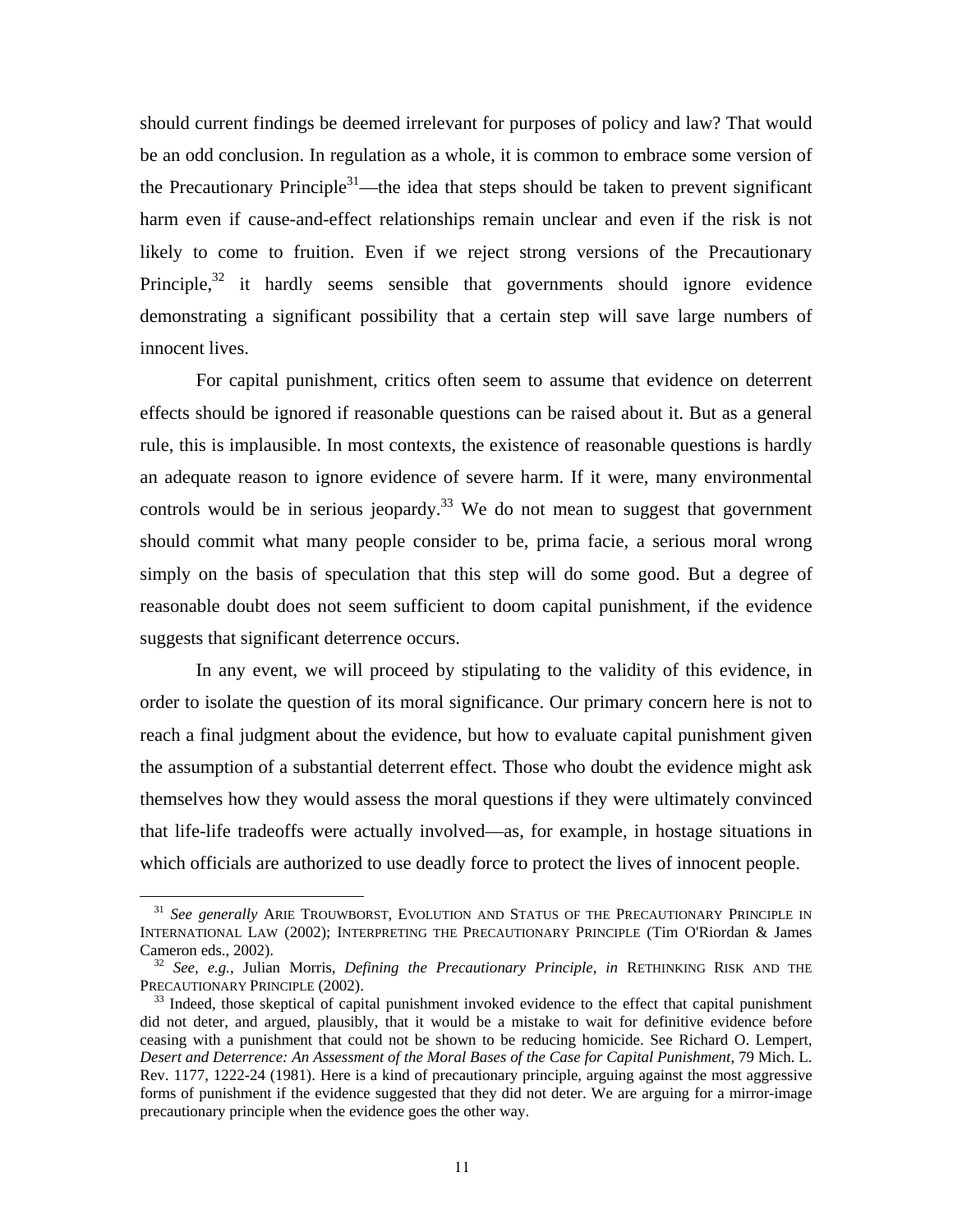If capital punishment does have a strong deterrent effect, there is a crucial implication: it must be the case that capital punishment is not a wholly capricious system of punishment, pervaded by false positives. At the very least, some or many prospective murderers must believe that the system has a high degree of accuracy. The simple reason is that if capital punishment were thoroughly error-prone and seen as such, the deterrent signal of the punishment would be so diluted that it would be extremely unlikely to produce such strong and consistent empirical traces as those described above. At the limit, if capital punishment were entirely random, falling with utter arbitrariness upon innocent and guilty alike, there would be no reason for any prospective criminal to factor it into calculations about the costs and benefits of crime. In this sense, it turns out, Justice Potter Stewart's comparison of capital punishment to being struck by lightning does not hold for current systems (a point on which we will expand below).<sup>34</sup> We do not mean to overstate this point. Of course it remains undeniable that capital punishment is sometimes imposed erroneously, and undeniable too that it is sometimes imposed arbitrarily or on invidious grounds within the set of guilty defendants. Nothing we say here is meant to suggest that states should be content with erroneous or arbitrary death sentences. But the evidence suggests that there is at least a high degree of accuracy, in the sense of avoiding false positives, in the infliction of capital punishment.

#### II. Capital Punishment: Moral Foundations and Four Objections

Assume, then, that capital punishment does save significant numbers of innocent lives. On what assumptions should that form of punishment be deemed morally unacceptable, rather than morally obligatory? Why should the deaths of those convicted of capital murder, a large fraction of whom are guilty in fact, be considered a more serious moral wrong than the deaths of a more numerous group who are certainly innocents?

We consider, and ultimately reject, several responses. Our first general contention is that opposition to capital punishment trades on a form of the distinction between acts and omissions. Whatever the general force of that distinction, its application to government systematically fails, because government is a distinctive kind of moral agent.

34 Furman v. Georgia, 408 U.S. 238, 309 – 310 (1972) (Stewart, J., concurring).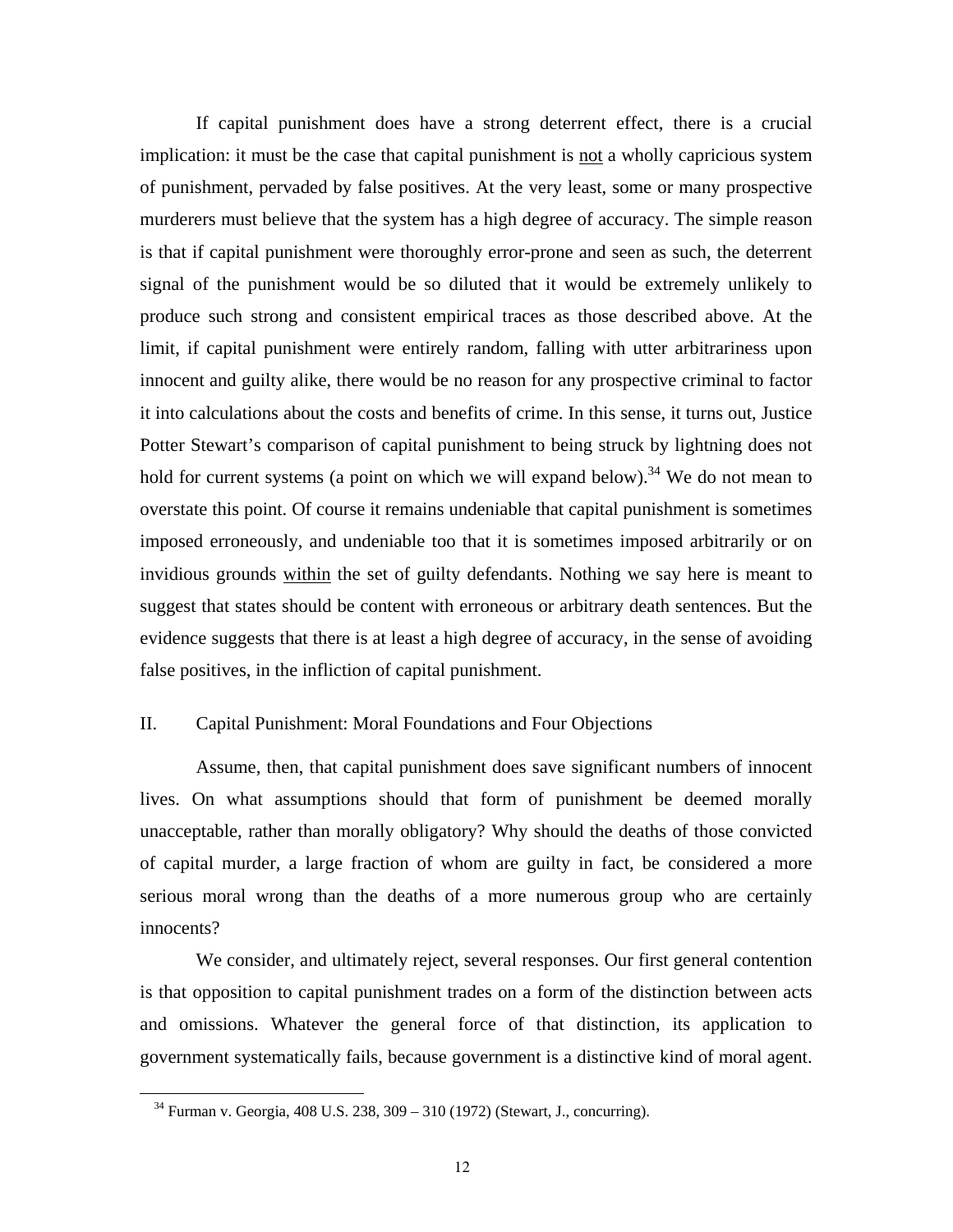Our second general contention is that, apart from direct state involvement, the features that make capital punishment morally objectionable to its critics are also features of the murders that capital punishment deters. The principal difference, on the empirical assumptions we are making, is that in a legal regime without capital punishment, far more people die, and those people are innocent of any wrongdoing. No one denies that arbitrariness in the system of capital punishment is a serious problem. But even if the existing system is viewed in its worst light, it involves far less arbitrariness than does the world of homicide. Let us begin, however, with foundational issues.

#### A. Morality and Death

On a standard view, it is impossible to come to terms with the moral questions about capital punishment without saying something about the foundations of moral judgments. We will suggest, however, that sectarian commitments at the foundational level are for the most part irrelevant to the issues here. If it is stipulated that the evidence discussed in Part I is correct, both consequentialist and deontological accounts of morality will or should converge upon the view that capital punishment is morally obligatory. Consequentialists will do so because capital punishment minimizes killings overall. Deontologists will do so because an opposition to killing is, by itself, indeterminate in the face of life-life tradeoffs; because a legal regime with capital punishment has a strong claim to be more respectful of life's value than does a legal regime lacking capital punishment; and because modern deontologists typically subscribe to a consequentialist override or escape-hatch, one that makes otherwise impermissible actions obligatory if necessary to prevent many deaths—precisely what we are assuming is true of capital punishment. Only those few deontologists who both insist upon a strong distinction between state actions and state omissions, and who reject a consequentialist override, will believe the deterrent effect of capital punishment irrelevant in principle.

Suppose that we accept consequentialism and believe that government actions should be evaluated in terms of their effects on aggregate welfare. If so, the evidence of deterrence strongly supports a moral argument in favor of the death penalty—which, by hypothesis, seems to produce a net gain in overall welfare. Of course there are many complications here; for example, the welfare of many people might increase as a result of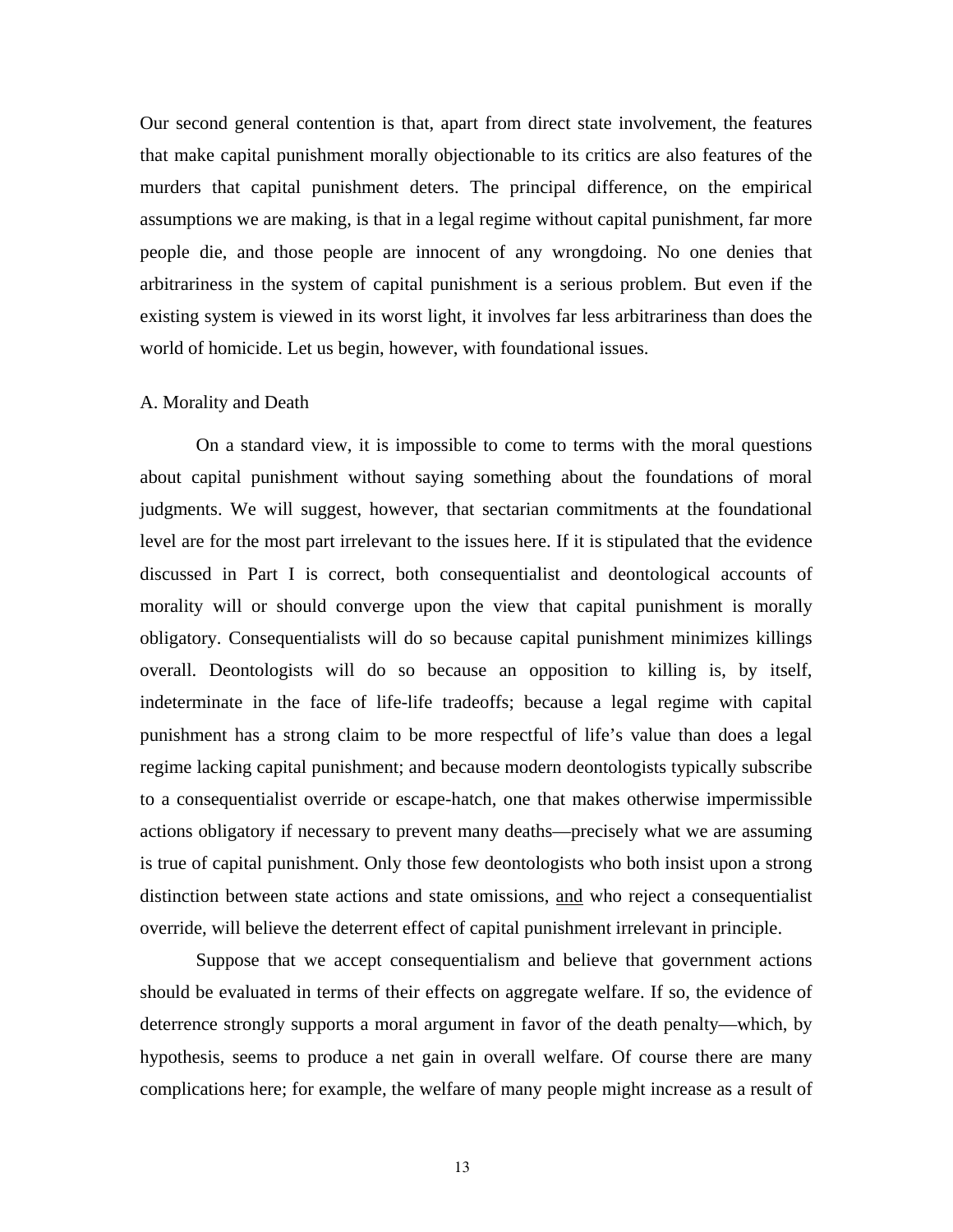knowing that capital punishment exists, and the welfare of many other people might decrease for the same reason. A full consequentialist calculus would require a more elaborate assessment than we aim to provide here. The only point is that if capital punishment produces significantly fewer deaths on balance, there should be a strong consequentialist presumption on its behalf. To be sure, it is also possible to imagine forms of consequentialism that reject welfarism as implausibly reductionist and that see violations of rights as part of the set of consequences that must be taken into account in deciding what to do.<sup>35</sup> For some such consequentialists, killings are, under ordinary circumstances, a violation of rights, and this point is highly relevant to any judgment about killings. But even if the point is accepted, capital punishment may be required, not prohibited, on consequentialist grounds, simply because and to the extent that it minimizes rights violations.

But imagine that we are deontologists, believing that actions by government and others should not be evaluated in consequentialist terms; how can capital punishment be morally permissible, let alone obligatory? Suppose, for example, that under ordinary circumstances, killing a human being is a wrong, and its wrongness does not depend on an inquiry into whether it produces a net increase in welfare. For many critics of capital punishment, a deontological intuition is central; evidence of deterrence is irrelevant because moral wrongdoing by the state is not justified even if it can be defended on utilitarian grounds. Compare a situation in which a state seeks to kill an innocent person, knowing that the execution will prevent a number of private killings; deontologists believe that the unjustified execution cannot be supported even if the state is secure in its knowledge of its beneficial effects. Of course it is contentious to claim that capital punishment is a moral wrong. But if it is, then significant deterrence might be entirely beside the point.

Despite all this, our claims here do not depend on accepting consequentialism or on rejecting the deontological objection to evaluating unjustified killings in consequentialist terms. The argument is instead that by itself and in the abstract, this objection is indeterminate on the moral status of capital punishment. To the extent possible, we intend to bracket the most fundamental questions and to suggest that

35 Amartya Sen, *Rights and Agency*, 11 PHIL. & PUB. AFF. 3, 15 – 19 (1982).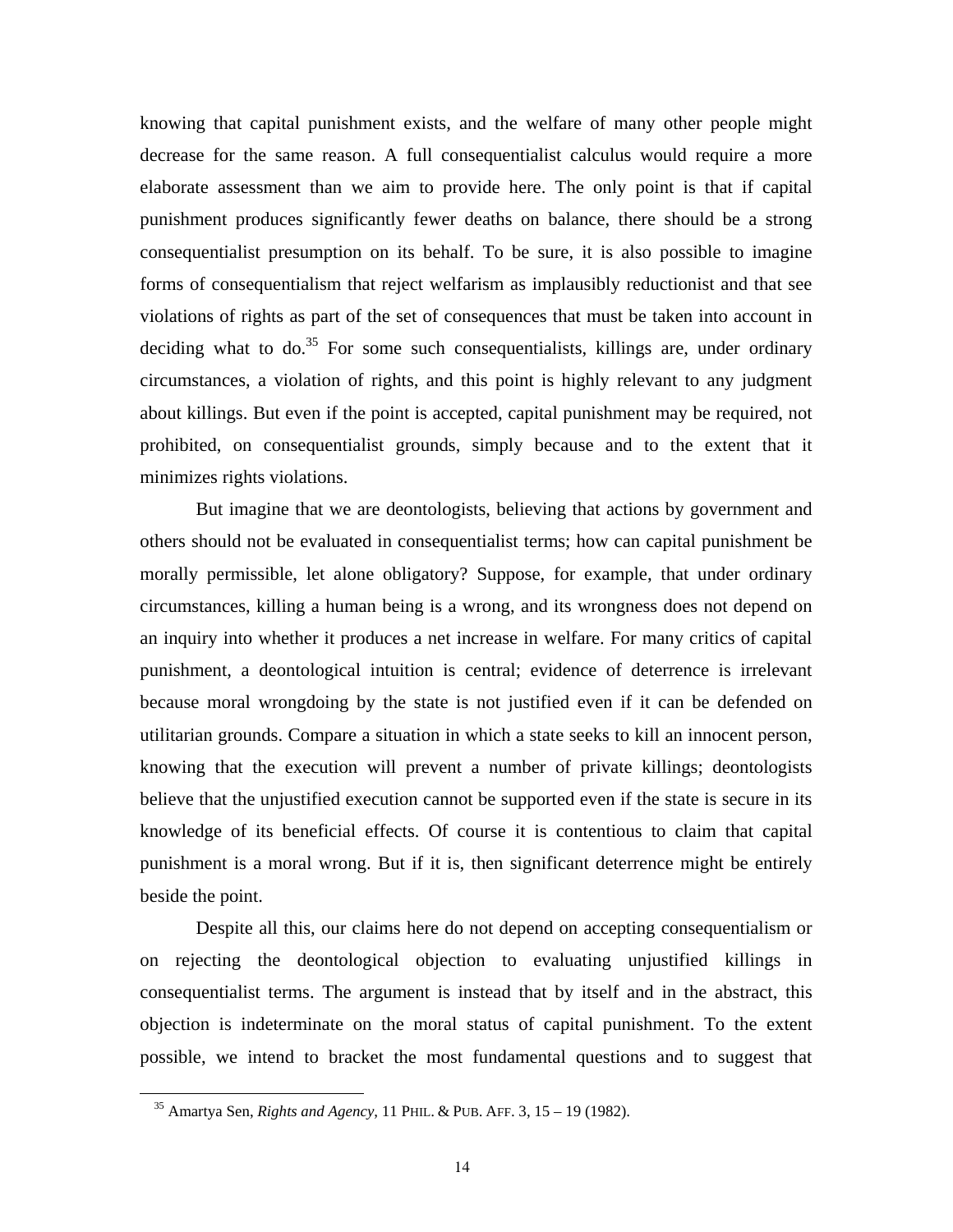whatever one's view of the foundations of morality, the objection to the death penalty is difficult to sustain under the empirical assumptions that we have traced. Taken in its most sympathetic light, a deontological objection to capital punishment is unconvincing *if* states that refuse to impose the death penalty produce, by that very refusal, significant numbers of additional deaths. For deontologists who emphasize life's value and object to the death penalty, the problem is acute if the refusal to impose that penalty predictably leads to significant additional murders. In a hostage situation, police officers are permitted to kill (execute) those who have taken hostages if this step is reasonably deemed necessary to save those who have been taken. If the evidence of deterrence is convincing, why is capital punishment so different in principle?

Of course we could envision a form of deontology that refuses any exercise in aggregation—one that would refuse to authorize, or compel, a violation of rights even if the violation is necessary to prevent a significantly larger number of rights violations. But most modern deontologists reject this position, instead admitting a consequentialist override to baseline deontological prohibitions.<sup>36</sup> Although the threshold at which the consequentialist override is triggered varies with different accounts, we will suggest below that if each execution deters some eighteen murders, the override is plausibly triggered.

To distill these points: the only moral accounts that are inconsistent with our argument are those that **both** (1) embrace a distinction between state actions and state omissions and (2) reject a consequentialist override. To those who subscribe to this complex of views, and who consider capital punishment a violation of rights, our argument will not be convincing. In the end, however, we believe that it is difficult to sustain the set of moral assumptions that would bar capital punishment if it is the best means of preventing significant numbers of innocent deaths. Indeed, we believe that those who think that they hold those assumptions are motivated by other considerations especially a failure to give full weight to statistical lives—on which we focus in Part III.

<sup>&</sup>lt;sup>36</sup> For an overview, see Larry Alexander, *Deontology at the Threshold*, 37 SAN DIEGO L. REV. 893, 898-900 (2000).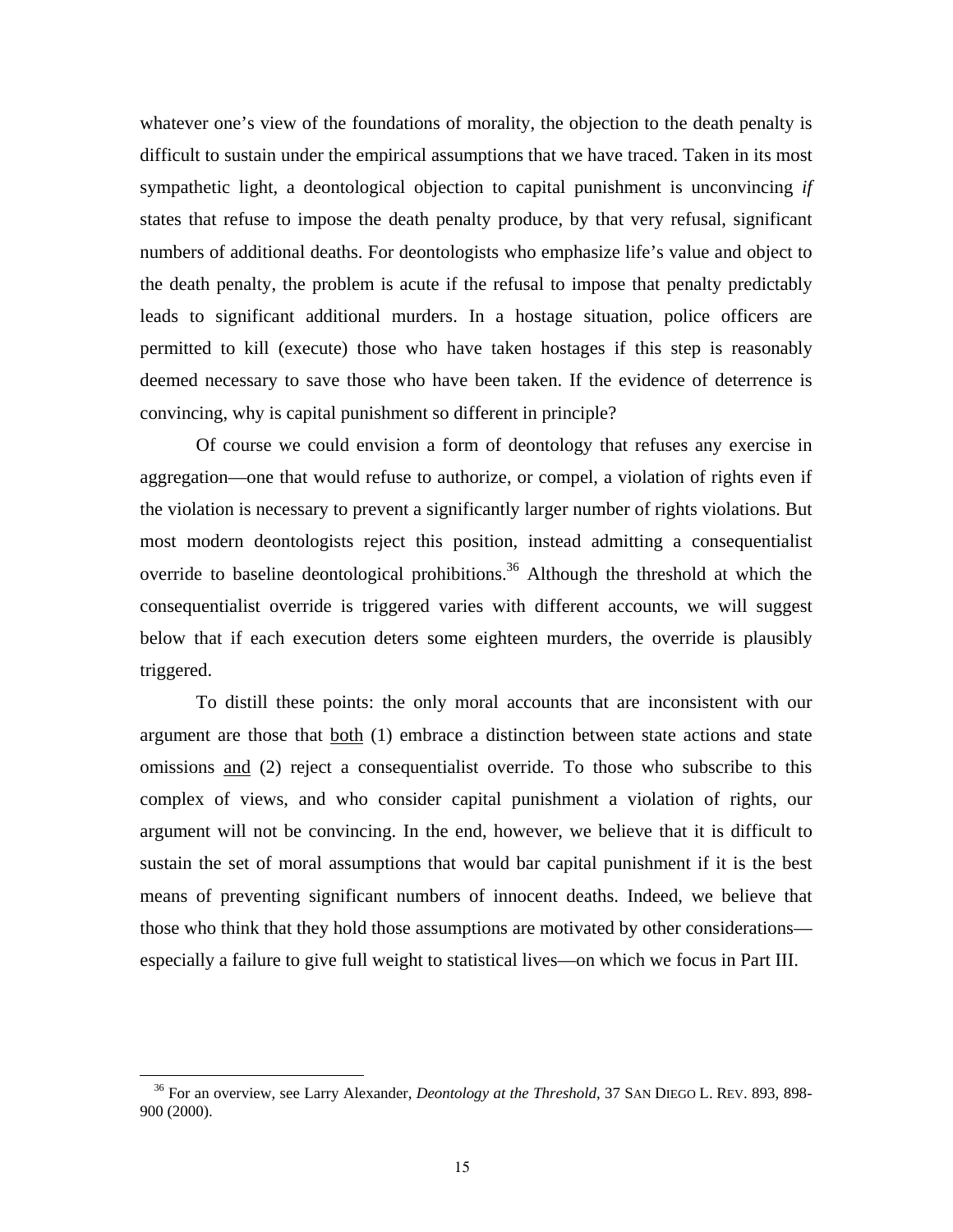#### B. Acts and Omissions

A natural response to our basic concern would invoke the widespread intuition that capital punishment involves intentional state "action," while the failure to deter private murders is merely an "omission" by the state. In our view, this appealing and intuitive line of argument goes rather badly wrong. The critics of capital punishment have been led astray by uncritically applying the act-omission distinction to a regulatory setting. Their position condemns the "active" infliction of death by governments, but does not condemn the "inactive" production of death that comes from the refusal to maintain a system of capital punishment. The basic problem is that even if this selective condemnation can be justified at the level of individual behavior, it is difficult to defend for governments.<sup>37</sup> A great deal of work has to be done to explain why "inactive," but causal, government decisions should not be part of the moral calculus. Suppose that we endorse the deontological position that it is wrong to take human lives, even if overall welfare is promoted by taking them. Why does the system of capital punishment violate that position, if the failure to impose capital punishment also takes lives?

Perhaps our argument about unjustified selectivity is blind to morally relevant factors that condemn capital punishment and that buttress the act-omission distinction in this context. There are two possible points here, one involving intention and the other involving causation. First, a government (acting through agents) that engages in capital punishment intends to take lives; it seeks to kill. A government that does not engage in capital punishment, and therefore provides less deterrence, does not intend to kill. The deaths that result are the unintended and unsought by-product of an effort to respect life. Surely—it might be said—this is a morally relevant difference. Second, a government that inflicts capital punishment ensures a simple and direct causal chain between its own behavior and the taking of human lives. When a government rejects capital punishment, the causal chain is much more complex; the taking of human lives is an indirect consequence of the government's decision, one that is mediated by the actions of a murderer. The government authorizes its agents to inflict capital punishment, but does not

 $37$  Compare debates over going to war: Some pacifists insist, correctly, that acts of war will result in the loss of life, including civilian life. But a refusal to go to war will often result in the loss of life, including civilian life.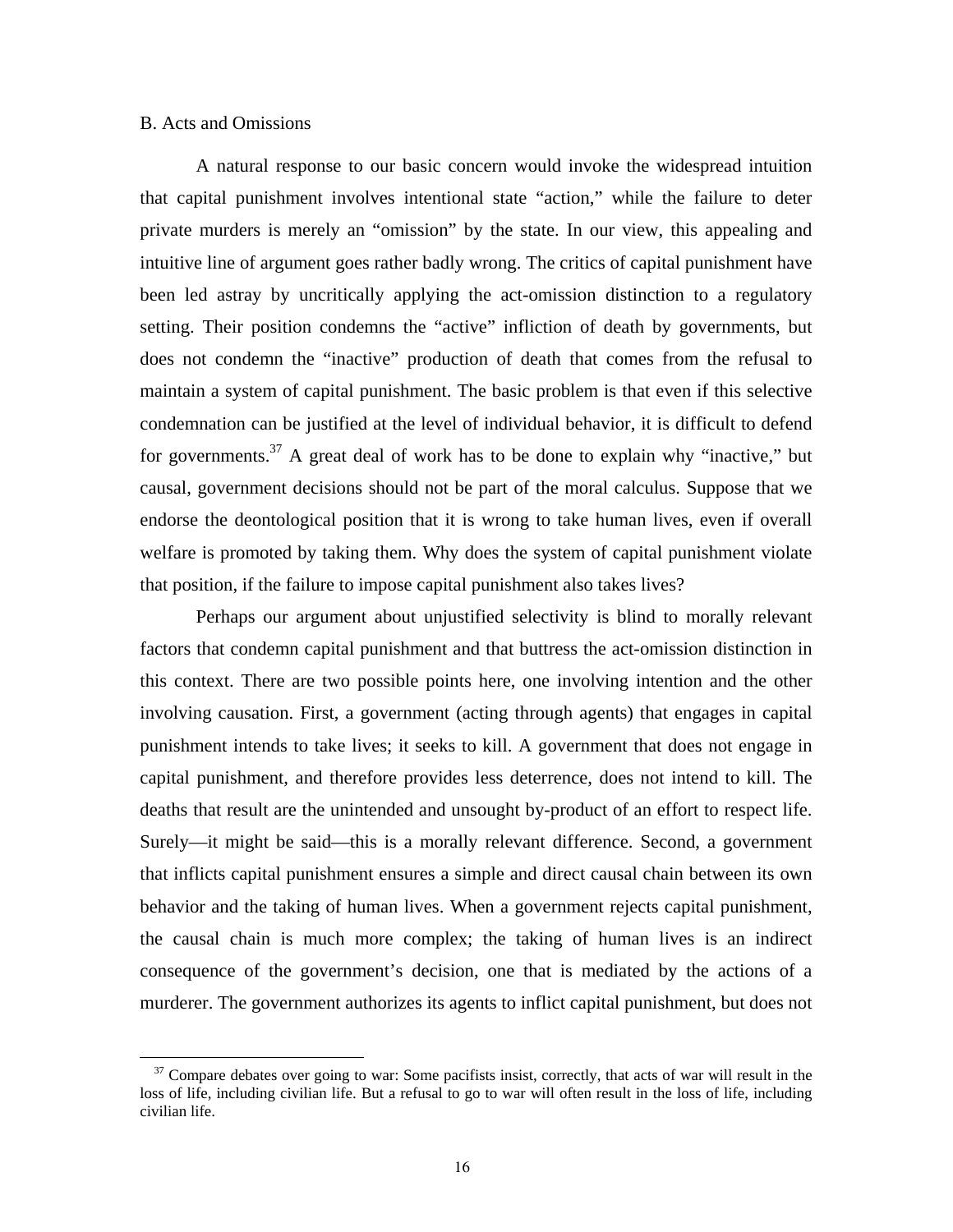authorize private parties to murder; indeed it forbids murder. Surely that is a morally relevant difference too.

In our view, both the argument from causation and the argument from intention go wrong by overlooking the distinctive features of government as a moral agent. Whatever the general status of the act-omission distinction as a matter of moral philosophy,<sup>38</sup> the distinction is least impressive when applied to government.<sup>39</sup> The most fundamental point is that unlike individuals, governments always and necessarily face a choice between or among possible policies for regulating third parties. The distinction between acts and omissions may not be intelligible in this context, and even if it is, the distinction does not make a morally relevant difference. Most generally, government is in the business of creating permissions and prohibitions. When it explicitly or implicitly authorizes private action, it is not omitting to do anything, or refusing to act.<sup>40</sup> Moreover, the distinction between authorized and unauthorized private action—for example, private killing—becomes obscure when the government formally forbids private action, but chooses a set of policy instruments that do not adequately or fully discourage it.

A system of punishments that only weakly deters homicide, relative to other feasible punishments, does not quite authorize homicide; but it is not properly characterized as an omission, and little turns on whether it can be so characterized. Suppose, for example, that government fails to characterize certain actions—say, sexual harassment—as tortuous or as violative of civil rights law, and that it therefore permits employers to harass employees as they choose, or to discharge employees for failing to submit to sexual harassment. It would be unhelpful to characterize the result as a product of governmental "inaction." If employers are permitted to discharge employees for failing to submit to sexual harassment, it is because the law is allocating certain entitlements to employers rather than employees. Or consider the context of ordinary torts. When

<sup>38</sup> *See generally* RONALD DWORKIN, LIFE'S DOMINION: AN ARGUMENT ABOUT ABORTION, EUTHANASIA, AND INDIVIDUAL FREEDOM (1993); Frances M. Kamm, *Abortion and the Value of Life: A Discussion of*  LIFE'S DOMINION, 95 COLUM. L. REV. 160 (1995) (reviewing DWORKIN, *supra*); Tom Stacy, *Acts, Omissions, and the Necessity of Killing Innocents*, 29 Am. J. Crim. L. 481 (2002).

 $39$  Here we proceed in the spirit of Robert E. Goodin, UTILITARIANISM AS A PUBLIC PHILOSOPHY (1995), by treating government as a distinctive sort of moral agent with respect to whom many quotidian moral distinctions have little purchase. Goodin, we should note, does not address the act/omission distinction at any length, although he seems to reject it. *See id.* at 89. 40 See Stephen Holmes and Cass R. Sunstein, The Cost of Rights (1999).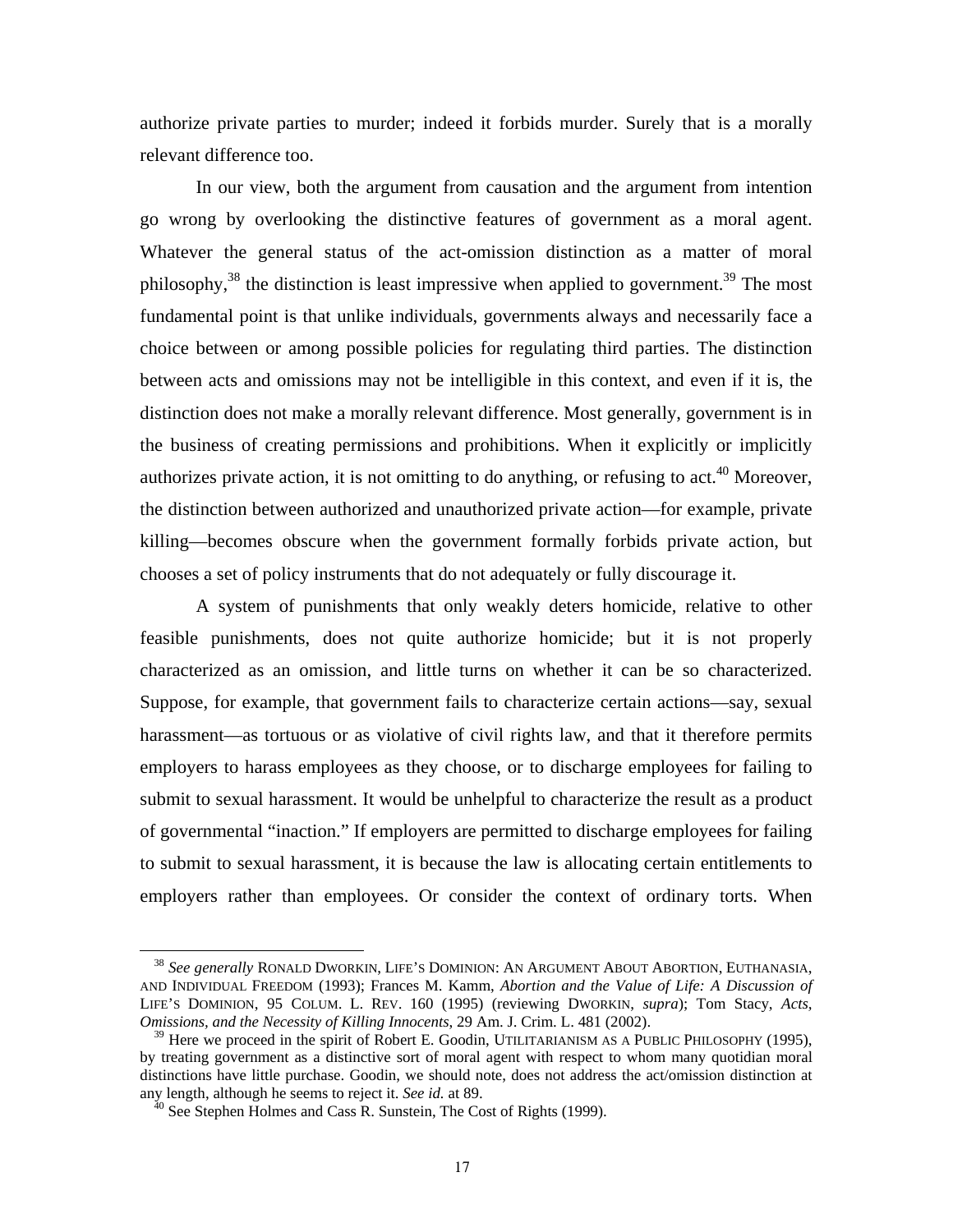homeowner B sues factory A, complaining of air pollution, a decision not to rule for B is not a form of inaction; it is the allocation to factory A of property right to pollute.

Let us apply these points, beginning with the causal version of the argument in favor of an act-omission distinction. For concreteness, suppose that government officials face a choice between two (and only two) packages of policies for reducing the murder rate. Suppose that Package A contains a range of legal instruments, such as ordinary imprisonment, imprisonment without parole (perhaps for life), post-incarceration programs to prevent recidivism, and so on. Package B contains all the same instruments *plus* capital punishment.

Stipulating to the validity of the evidence discussed in Part I, the crux of the issue is this: whatever the nature of the causal chain, Package A will inevitably ensure a significant increase in the number of deaths. Why should the length of the causal chain matter? In this setting, it is hard to make sense of the claim that capital punishment involves causal government "action" in some morally distinctive way. For government to opt for Package A—even in the sense of simply leaving in place previously-enacted laws that adopted Package A—is no less an "action" than it is to opt for Package B. Some criminal-justice policy or other will necessarily be in place. The only interesting or even meaningful question government ever faces is not whether to act, but what action should be taken—what mix of criminal-justice policies government ought to pursue. The policy mix that does not include capital punishment is not an "omission" or a "failure to act" in any meaningful sense. If a government chooses that mix, it is allocating a certain set of rights to both murderers and their victims; the latter are certainly given a right to be free from murder, but the right is limited by the terms of the anticipated punishment. In the extreme case, suppose that a state failed to punish certain classes of murders (say, those of African-Americans), or that it punished such murders only infrequently, or that it punished such murders with a slap on the wrist. If so, the distinction between authorizing murder, and failing to prevent it, would become thin.

The allied idea that capital punishment involves "intentional" action, whereas merely allowing (undeterred) private murders to proceed does not, misfires for parallel reasons. Consider a situation in which regulators refuse to adopt motor vehicle or drug safety regulations that would prevent significant numbers of statistical deaths; is the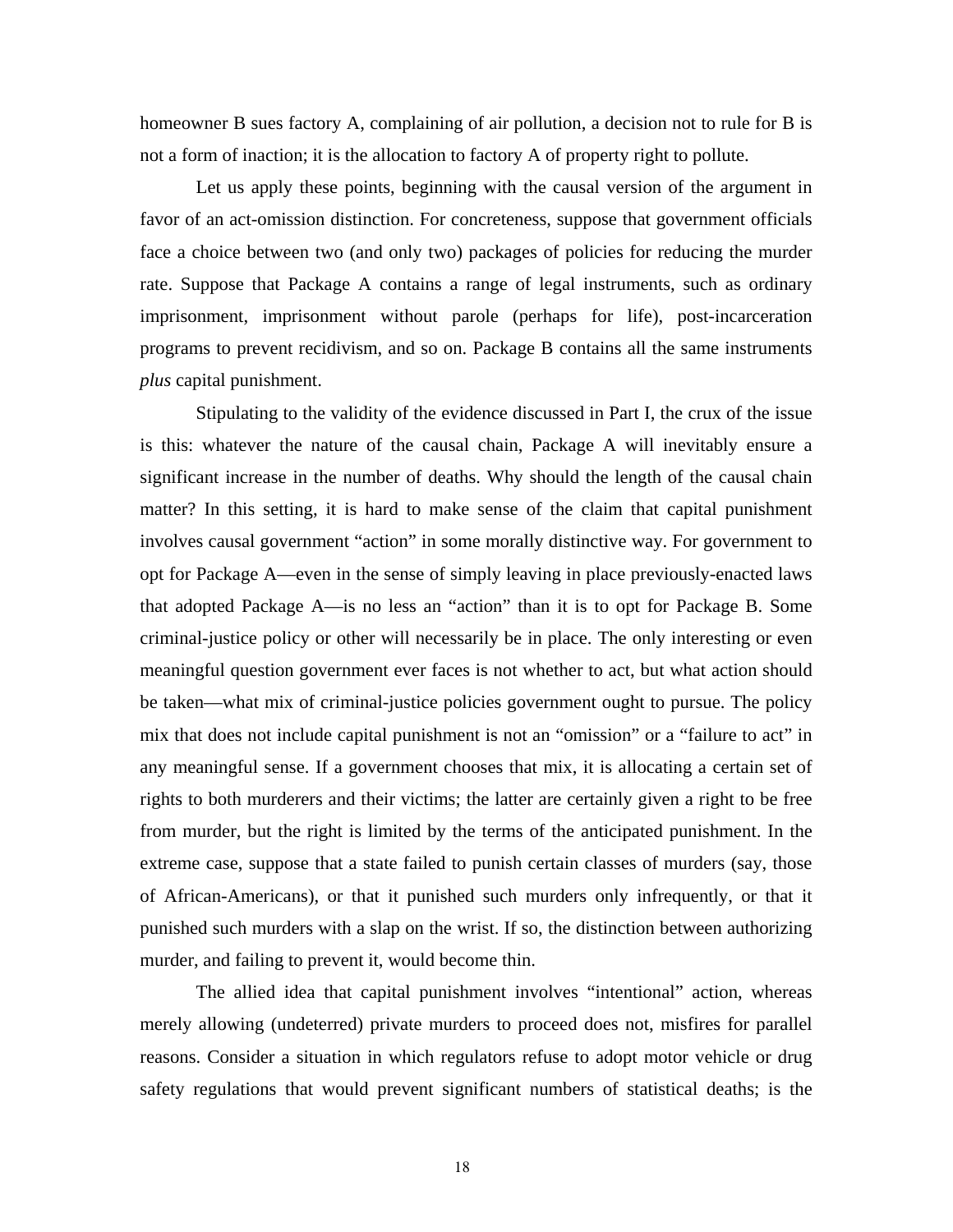refusal acceptable because it leads to deaths that are not strictly speaking intended? The very concept of "intentional" action, and the moral relevance of intention, are both obscure when government is the pertinent moral agent. The executioner who administers the injection acts intentionally, but so does the private murderer. Proponents of this view presumably do not mean to focus narrowly on the actual individual who carries out the final action on the state's behalf. (Does it matter so much that the executioner is on the government's payroll? What if the executioner is a volunteer?) The real point is that in a regime of capital punishment the executioner acts pursuant to an explicit government policy, whereas (the idea runs) there is never a government policy to murder the particular citizens whose deaths would be deterred by capital punishment.

It is true that there is no such policy, but the moral relevance of its absence is obscure. If the point appears intuitively important, it is only because of the abstract or statistical character of the eighteen persons whose murders are deterred by each execution (a theme to which we return in Part III). The legal regime whose package of crimecontrol instruments happens not to include capital punishment does indeed embody an explicit government policy: a policy that inevitably and predictably opts for more murders over fewer. That the victims of those murders cannot be personally identified in advance does not seem a morally impressive basis for favoring the regime that makes their murders inevitable. Putting aside the intentional actions of low-level officials, the relevant policies in either regime will be set by a complex process of democratic and regulatory interaction among voters, legislators, administrators, and judges. In this largescale process of collective decisionmaking, the concept of intention becomes too attenuated to bear the moral weight often put upon  $it;41}$  and the regime with capital punishment does not seem importantly different, on the score of intentions, than the regime without it.

In this light, the idea that the government "authorizes" capital punishment but "forbids" private murder is too simple. Two points are important. First, of course it is true

<sup>&</sup>lt;sup>41</sup> There is a large philosophical literature that considers whether the concept of culpability for intentional wrongdoing applies meaningfully to governments. *See, e.g.*, CHRISTOPHER KUTZ, COMPLICITY: ETHICS AND LAW FOR A COLLECTIVE AGE (2000). There are also large literatures in jurisprudence and literary theory that consider whether the concept of intention can meaningfully be transposed from individual to collective decisionmakers. *See, e.g.*, JEREMY WALDRON, LAW AND DISAGREEMENT (1999); Steven Knapp & Walter Benn Michaels, *Against Theory*, 8 CRITICAL INQUIRY 723 (1982);Max Radin, *Statutory Interpretation*, 43 HARV. L. REV. 863 (1930).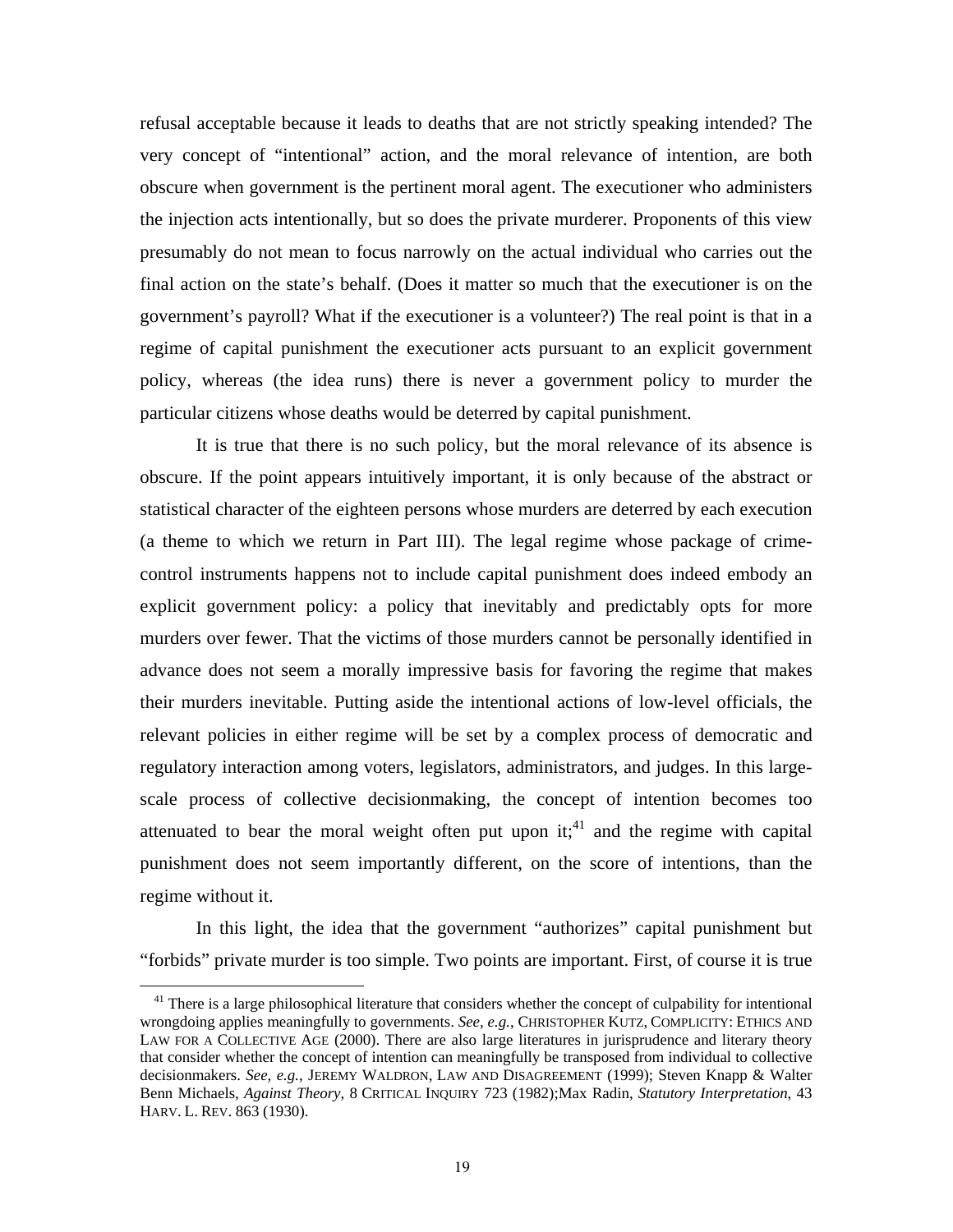that the government does not authorize private killings in a retail sense, barring cases of self-defense or defense of others. At the wholesale level, however, to adopt a package of criminal-justice policies that does not include capital punishment is to ensure the murders of a large number of (as yet unidentified) victims. The government's inability to identify the victims before the fact must be morally irrelevant. Second, there is a sense in which the regime without capital punishment comes perilously close to licensing private killings, because in that regime policymakers know or should know that the prohibition on murder is supported by a weaker deterrent signal. The cash value of a prohibition lies in the scheme of punishments that enforce it; where the enforcement scheme is feeble, the prohibition is as well. On the empirical assumptions we are making, a government that eschews capital punishment rejects an effective mechanism for enforcing the baseline prohibition of murder. In the extreme case, ineffective enforcement mechanisms make the prohibition of murder begin to look like something of a sham.

So far we have argued that the act-omission distinction is conceptually obscure when applied to government, whatever its merits when applied to individuals. Even if that argument fails, however, capital punishment may still be morally obligatory for governments. The relevant acts may be morally required, or the relevant omissions morally blameworthy. We begin with the idea that declining to adopt capital punishment is a culpable omission, and then turn to the idea that adopting capital punishment is a morally obligatory act.

Suppose that there is some clear sense in which a system of capital punishment counts as relevantly "action" and that this is not the case for a refusal to impose capital punishment, which therefore counts as a kind of omission or failure to act. What is the moral importance of this distinction? Individuals, let us suppose, are prima facie obligated not to harm others, but have no obligation to assist them. Of course this view raises many puzzles, not least in the definition of the relevant categories, but let us accept it for present purposes, and ask how it applies where government is the moral agent. The government cannot easily claim that it is under no duty to assist people, at least when they are at risk of criminal violence. In administrative law, it is greatly contested whether agency inaction is subject to some special immunity from judicial review, and any such immunity turns largely on pragmatic considerations involving the limits of oversight by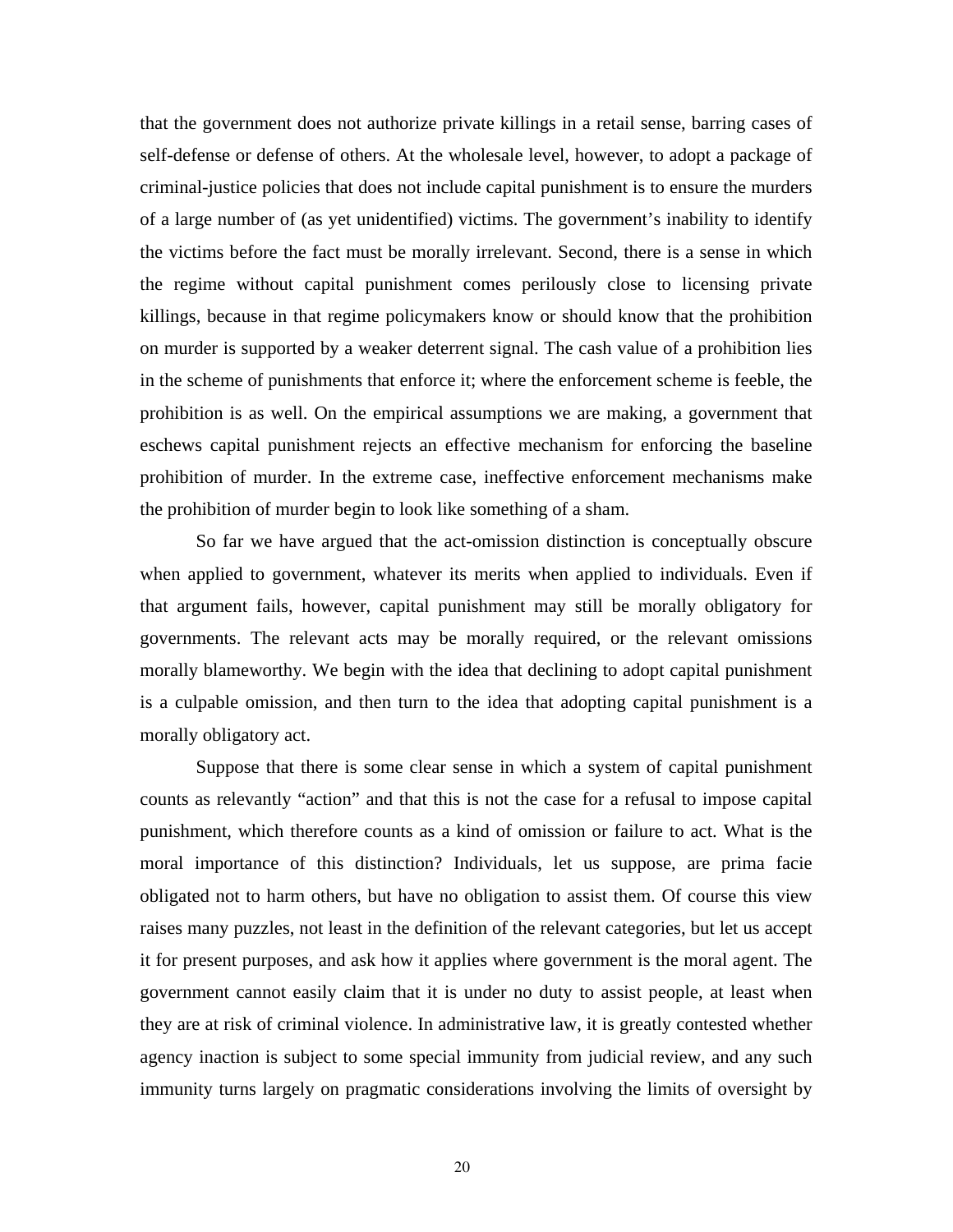federal judges. $42$  Likewise, governmental failure to protect people against private violence generally does not give rise to constitutional liability, $43$  but this too is largely because judges have a limited capacity to enforce liability in such cases. Apart from law, there is no reason to think that omissions of this kind are properly insulated from moral criticism if significant numbers of deaths are a predictable consequence.

Alternatively, and equivalently, we can put the point within the usual language of the act-omission distinction. It is standard that an omission can count as an action where there is a "duty" to act, especially where the party subject to the duty has himself created the conditions that threaten harm. Where government is concerned, these requirements will often be fulfilled, far more often than for typical private parties. Where citizens are murdering each other, government is not a bystander, innocent or otherwise, because the decision whether to murder is made, at least in part, in light of the government's criminal-justice policies. The background rules against which citizens act to threaten the lives of others or to protect their own, including rules about and limitations on selfdefense, are themselves products of government action, including the action of the special bureaucracies that lawyers call criminal courts.

The previous points suggest that even if inflicting capital punishment is an "act" while declining to inflict it is an "omission," the omission may nonetheless be morally culpable. Conversely, the act may be morally obligatory, if large numbers are saved. Even strict deontological accounts of the impermissibility of killing typically build in a threshold exception: when the threshold is crossed, the moral agent is obliged<sup>44</sup> to commit otherwise impermissible acts in order to save third-party lives.<sup>45</sup> Moral theorists are typically vague as to where the threshold lies, but if each execution saves eighteen

 $42$  See Heckler v. Chaney, 470 U.S. 821 (1985).

<sup>43</sup> See DeShaney v. Winnebago County Dept. of Social Services, 489 U.S. 189 (1989).

<sup>&</sup>lt;sup>44</sup> A more precise formulation would be "permitted or obliged," because it is unclear which moral modality holds, according to threshold deontology, once the baseline deontological prohibition is waived. Without digressing too far into moral theory, we suggest that, conditional on accepting threshold deontology, the agent is obliged (not merely permitted) to promote the best overall consequences once the threshold has been crossed. In our view it would be distinctly odd to say that a moral agent is permitted to infringe deontological constraints to save a large number of lives, but is not obliged to do so. For the related question whether general consequentialism entails an obligation to promote best consequences overall, or instead can recognize a class of supererogatory acts, see Shelly Kagan, NORMATIVE ETHICS 153-170 (1998). 45 For an overview, see Larry Alexander, *Deontology at the Threshold*, 37 SAN DIEGO L. REV. 893, 898-

<sup>900 (2000).</sup>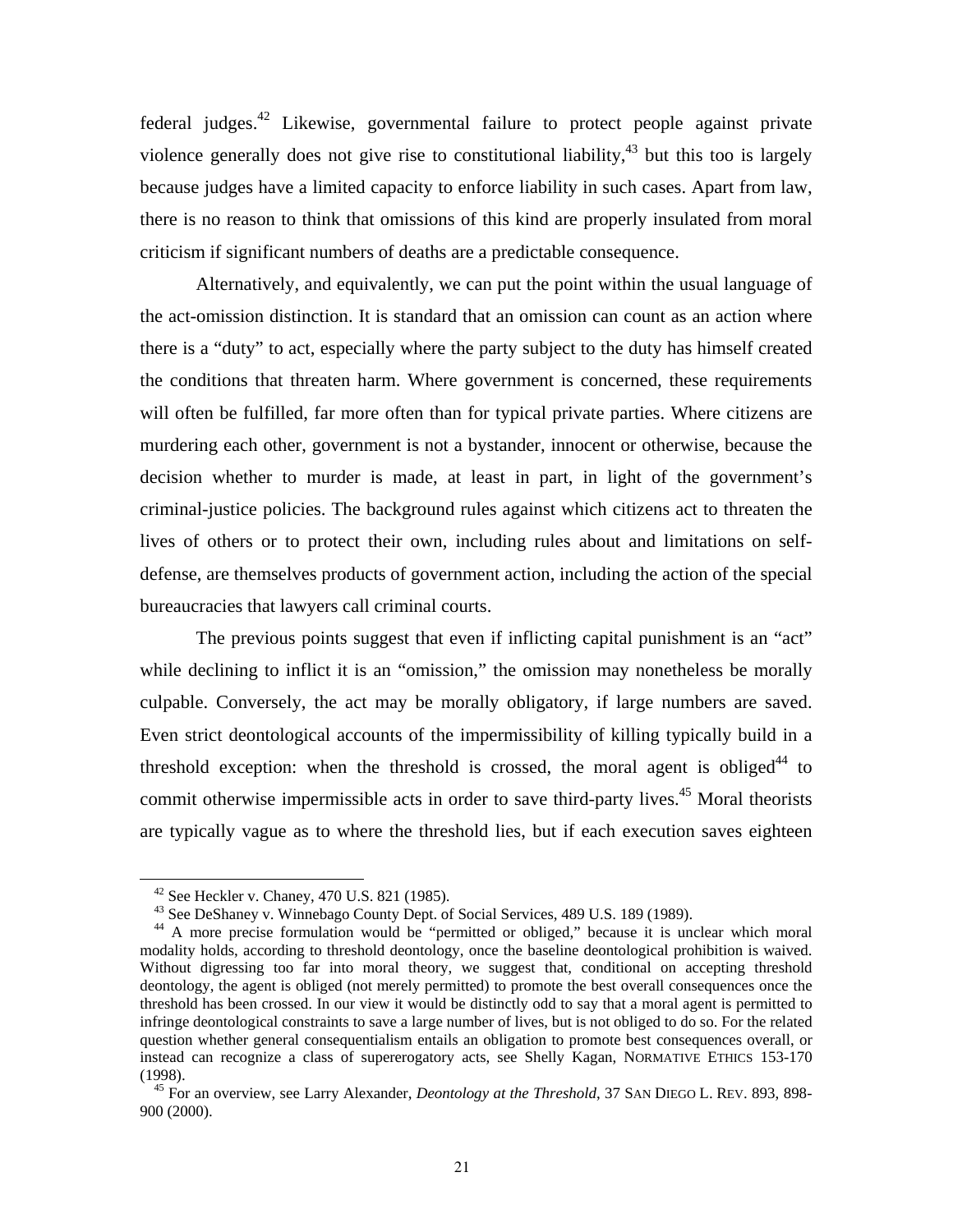lives, then we are right in the neighborhood at which most theorists blanch at the collateral costs of deontological prohibitions.<sup>46</sup> We offer more general remarks on deontology and its relation to the act-omission distinction below. The point here is that capital punishment may be morally obligatory even if capital punishment counts as an act while failing to impose capital punishment counts as an omission.

We have questioned both the coherence and the moral relevance of the actomission distinction as applied to capital punishment. We want to be clear, however, that in this setting, as elsewhere, rejecting the act-omission distinction only begins the analysis. For government to opt for a large highway-building project, for example, inevitably and predictably results in the deaths of a statistical set of workers who are no less real for being unidentifiable in advance. The reason the highway project is acceptable (if it is) might be either that more deaths would occur on net absent the project, or more broadly that the social benefits are higher than the costs. Likewise, capital punishment might or might not be shown to save lives, on net; might or might not turn out to be welfare-enhancing, all things considered; and might or might not turn out to be just, depending on whether we hold a welfarist conception of justice. Our point here is limited: the crucial questions that determine whether capital punishment is life-saving, welfareenhancing, or otherwise just are not questions about the difference between actions and omissions.

Consider, in this regard, the "reasonable doubt" standard of criminal law, under which it is better that some number of guilty defendants go free than that an innocent person be convicted. It is possible to imagine a defense of the reasonable doubt standard on act-omission grounds: perhaps the government "acts" when it convicts and "fails to act" when it does not convict; perhaps government errors through action are much worse than government errors through inaction. Yet this seems an unlikely description. To acquit, or to decline to convict, is government "action" whether performed by a judge or by a jury acting as the state's agents, $47$  under rules and procedures set by the state. Yet the reasonable doubt standard can still be straightforwardly defended on a claim that the overall social consequences of false convictions are much worse than the overall social

<sup>&</sup>lt;sup>46</sup> See Kagan, supra note 44, at 81 (stating that a "low threshold might permit killing one to save ten.").<br><sup>47</sup> See Gary J. Simson & Stephen P. Garvey, Knockin' On Heaven's Door: Rethinking the Role of Religion in Death Penalty Cases, 86 CORNELL L. REV. 1090, 1108 (2001).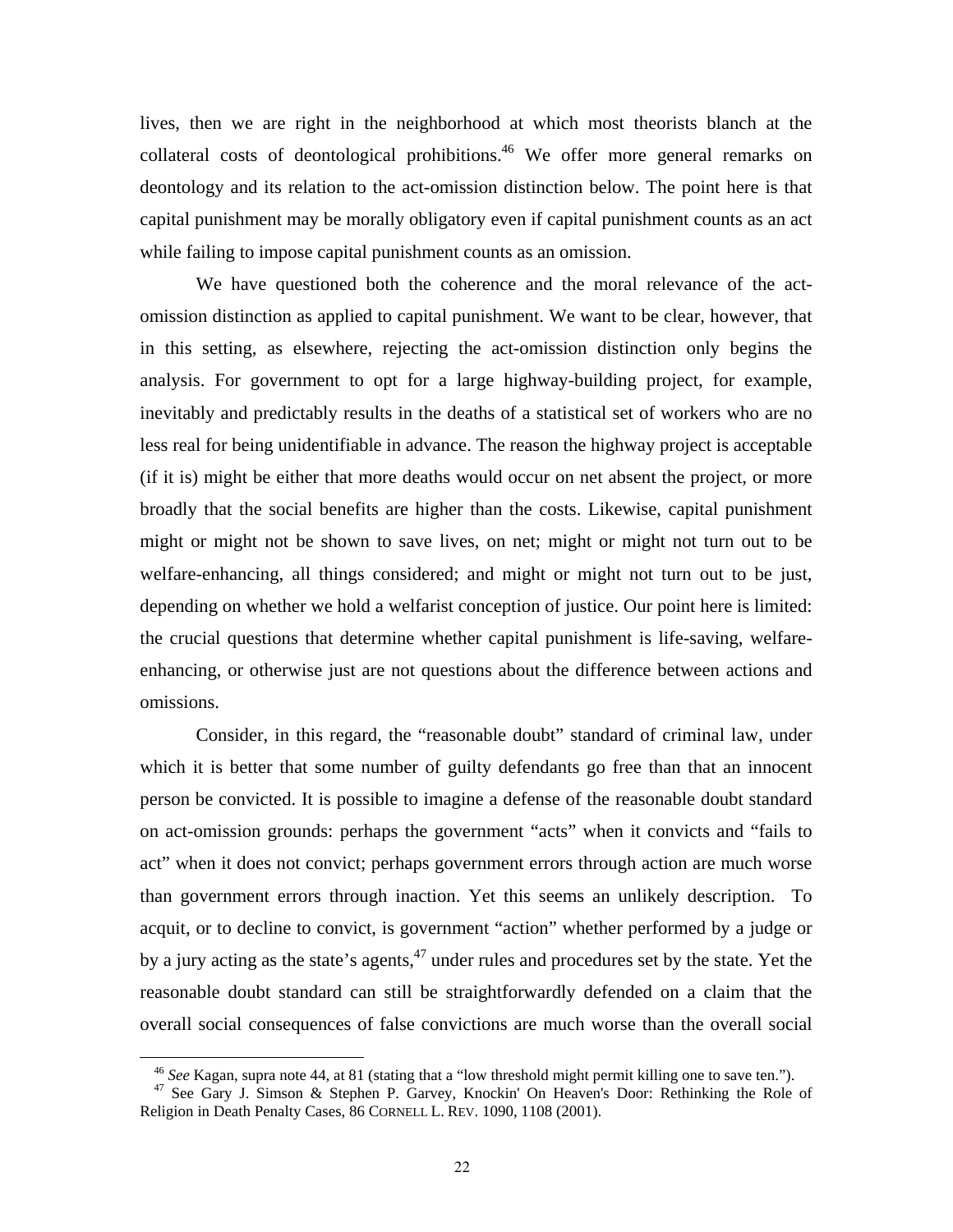consequences of false acquittals. If so defended, the standard is perfectly sensible, and need not be justified by reference to an obscure distinction between acts and omissions. So too in our setting: apart from the distinction between acts and omissions, there is a reasonable question about whether capital punishment really does provide net social benefits. The relevant material for answering that question, however, is the empirical evidence discussed in Part I, rather than conceptual arguments that struggle to adapt the act-omission distinction to the state.

#### C. Error, Arbitrariness, and Discrimination

Of course there are important objections to capital punishment that do not trade on (some version of) the distinction between acts and omissions. Some of the most powerful of these objections invoke values associated with the rule of law. There are three concerns here.

- 1. Some innocent people are executed, and their deaths are irreversible.<sup>48</sup> No legal system can ensure complete accuracy in criminal convictions. Even under the "no reasonable doubt" standard, errors are made. But errors are sometimes said to be intolerable when the state is depriving people of their lives, precisely because mistaken deprivations cannot be reversed.
- 2. The death penalty inevitably contains a degree of arbitrariness. Justice Stewart famously made the point when he wrote that receiving the death penalty is "cruel and unusual in the same way that being struck by lightning is cruel and unusual."<sup>49</sup> As we have seen, Justice Stewart's point is overstated for current capital punishment systems. But if any such system operates as a kind of death lottery, in which similarly situated people are not treated similarly, perhaps it is unacceptable for that reason alone.
- 3. Even within the set of guilty defendants, the death penalty may be administered in a way that reflects objectionable or invidious discrimination. In 2003, 42% of the death row population was African-American and 56% was white.<sup>50</sup> In some times

48 See Liebman, supra note.

<sup>49</sup> Furman v. Georgia, 408 U.S. 238, 309 (1972) (Stewart, J., concurring).

<sup>50</sup> Bureau of Justice Statistics, *Capital Punishment, 2003*, *available at*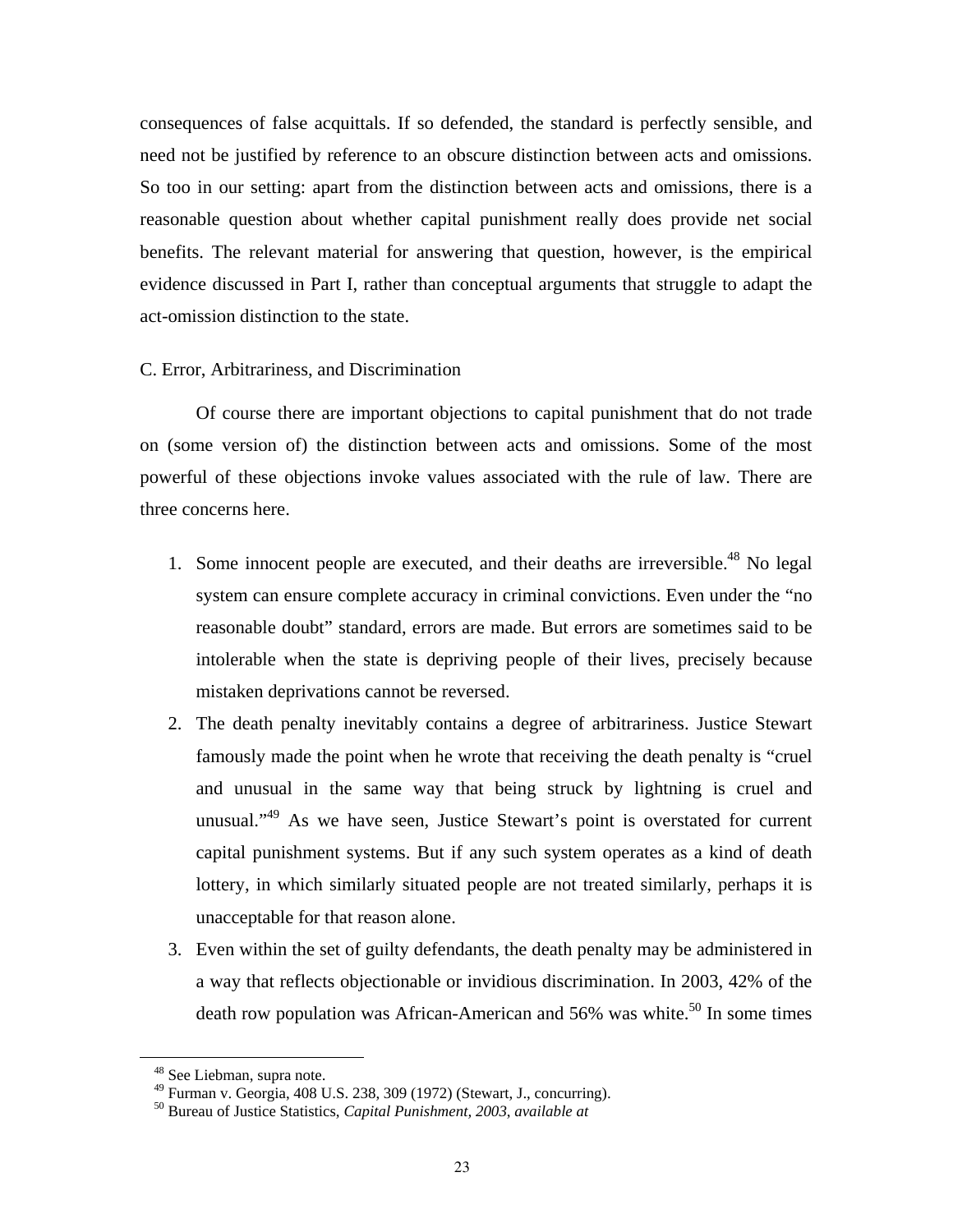and places, African-American defendants have been more likely to receive capital punishment than whites. More recently, those who kill white people appear to be more likely to receive capital punishment than those who kill African-Americans.<sup>51</sup> The system of capital punishment might reflect a form of institutional racism; even if not, the system might simply operate against the background of racial injustice, which ensures intolerable inequalities in the imposition of death. In any event, capital defendants who are poor, or otherwise unlikely to have good lawyers, are far more likely to face the death penalty as a result.

Some people believe that even if capital punishment could be morally acceptable if it were fairly administered, the inevitability of unfair administration means that we must eliminate it. These arguments point to strong reasons for reforming the existing system to increase accuracy and decrease arbitrariness. But the arguments do not succeed as objections to capital punishment as such. Once the act-omission distinction is no longer central, it becomes clear that the standard moral objections to capital punishment apply even more powerfully to the murders that capital punishment prevents. Those murders also cause irreversible deaths: the deaths of the victims of murder. Private murders are also often highly arbitrary, involving selectivity on any number of morally irrelevant or objectionable grounds. African-Americans, for example, are far more likely than other groups to be the victims of murder. In 2003, 48% of murder victims were white and 48% were African-American—meaning that the racial disparity in the probability of becoming a murder victim is even greater than the racial disparity in the

 $\overline{a}$ 

http://www.ojp.usdoj.gov/bjs/pub/pdf/cp03.pdf.<br><sup>51</sup> For a well-known discussion, see Randall Kennedy, McCleskey v. Kemp: Race, Capital Punishment, and the Supreme Court, 101 Harv L Rev 1388 (1988). For recent evidence, see John Blume, Theodore Eisenberg, & Martin T. Wells, Explaining Death Row's Population and Racial Composition, 1 J. Emp. L. Stud. 165 (2004). On the basis of their data, it is possible to estimate the rate at which death sentences are issued (per 1000 murders):

| Black on black | 6.7  |
|----------------|------|
| Black on white | 62.2 |
| White on white | 28.4 |
| White on black | 18.6 |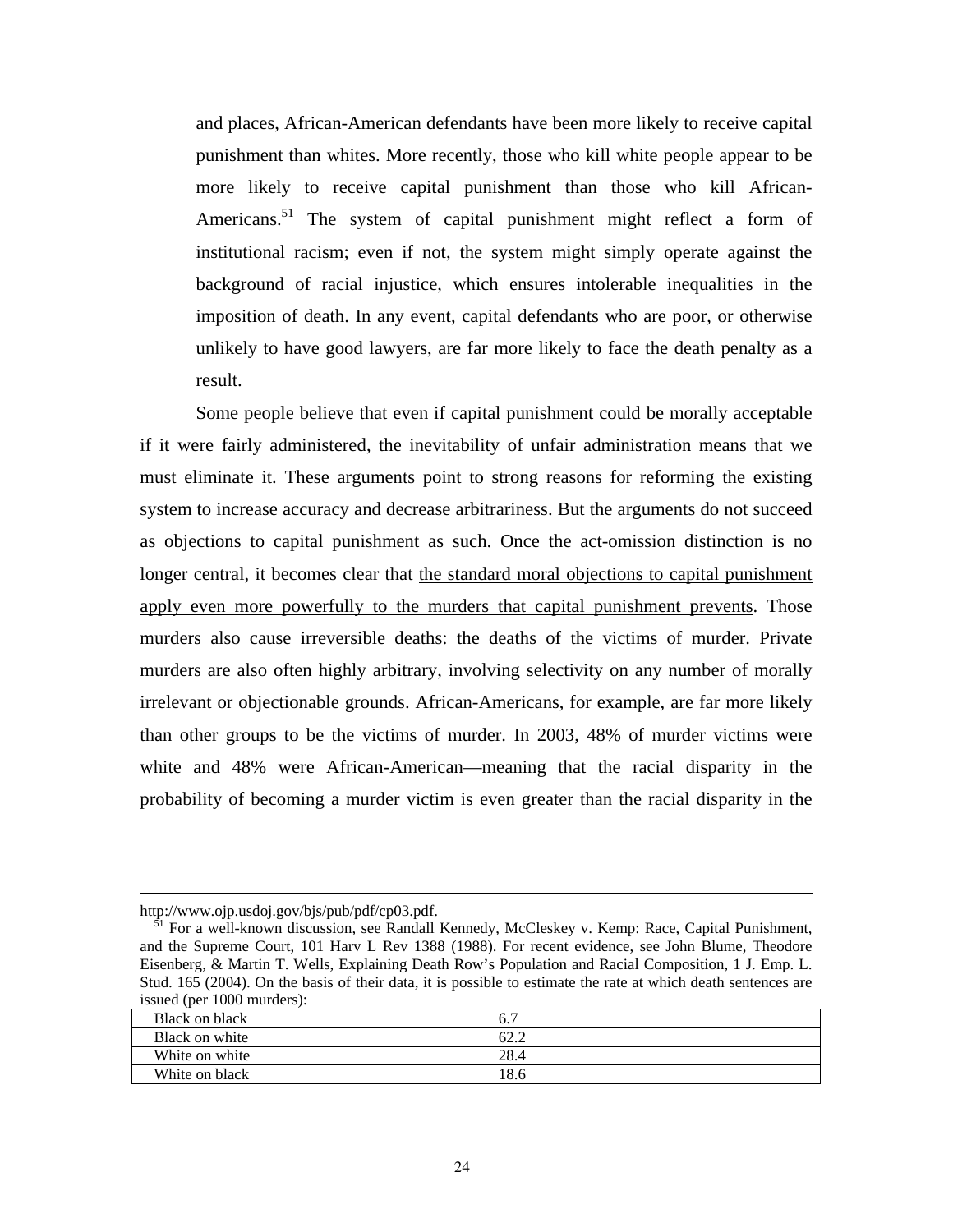probability of ending up on death row.<sup>52</sup> An important corollary is that the benefits of capital punishment, to the extent that it operates as a powerful deterrent of murder, are likely to flow disproportionately to African-Americans.<sup>53</sup>

To be sure, this effect will be attenuated if death sentences are imposed less frequently on those who murder African-Americans. In the most pessimistic projection, capital punishment is likely to be disproportionately inflicted on African-Americans, and because that punishment is most likely to be imposed when whites have been killed, the resulting savings are likely to go largely to whites. On this view, the "life-life tradeoffs" may turn out, all too often, to be "African-American life-white life tradeoffs." Perhaps it is unclear how to make that tradeoff, even if it involves larger numbers, and innocence, on one side of the ledger. But even on the current numbers, this projection is unrealistic. Most murder is intraracial, not interracial.<sup>54</sup> Because African-Americans are disproportionately the victims of homicide, and because their murderers are disproportionately African-American, they have a great deal to gain from capital punishment—very plausibly more, on balance, than white people do.<sup>55</sup> In any event, the

<sup>&</sup>lt;sup>55</sup>This judgment is supported by Blume et al., giving relevant figures for the demographics of murder: Table A1: National Estimate of Death Row Composition Using Seven States' Data

|                                            | Black Offender-<br>Black Victim | Black Offender-<br>White Victim | White Offender-<br>White Victim | White Offender-<br><b>Black Victim</b> |
|--------------------------------------------|---------------------------------|---------------------------------|---------------------------------|----------------------------------------|
| National known<br>murderers 1976–98        | 113,649                         | 19.987                          | 118,488                         | 7.048                                  |
| Estimated number<br>of death sentences     | 767                             | 1.243                           | 3,368                           | 131                                    |
| Estimated national<br>percent of death row | 14.6%                           | 23.8%                           | 55.0%                           | 2.5%                                   |

NOTE: Using seven states with known race of offender-race of victim data, the table estimates the percentage of death row consisting of the indicated racial combinations for the 31 states in this study. The percentages in the third row do not total 100 because we limit our national murder sample to those cases with whites and blacks as offenders and victims.

Because cases of white victims and African-American offenders are such a small percentage of the total number of murders, the pessimistic scenario discussed in text is not a plausible reading of the numbers.

<sup>52</sup> *See* FEDERAL BUREAU OF INVESTIGATION, CRIME IN THE UNITED STATES 2003, at Table 2.3 (2003), *available at* http://www.fbi.gov/ucr/03cius.htm.

<sup>53</sup> See Randall Kennedy, *McCleskey v. Kemp: Race, Capital Punishment, and the Supreme Court*, supra note.

<sup>54</sup> See id. (tabulating murders as follows:

White murdering white: 3,017

African-American murdering African-American: 2,864

White murdering African-American: 226

African-American murdering white: 501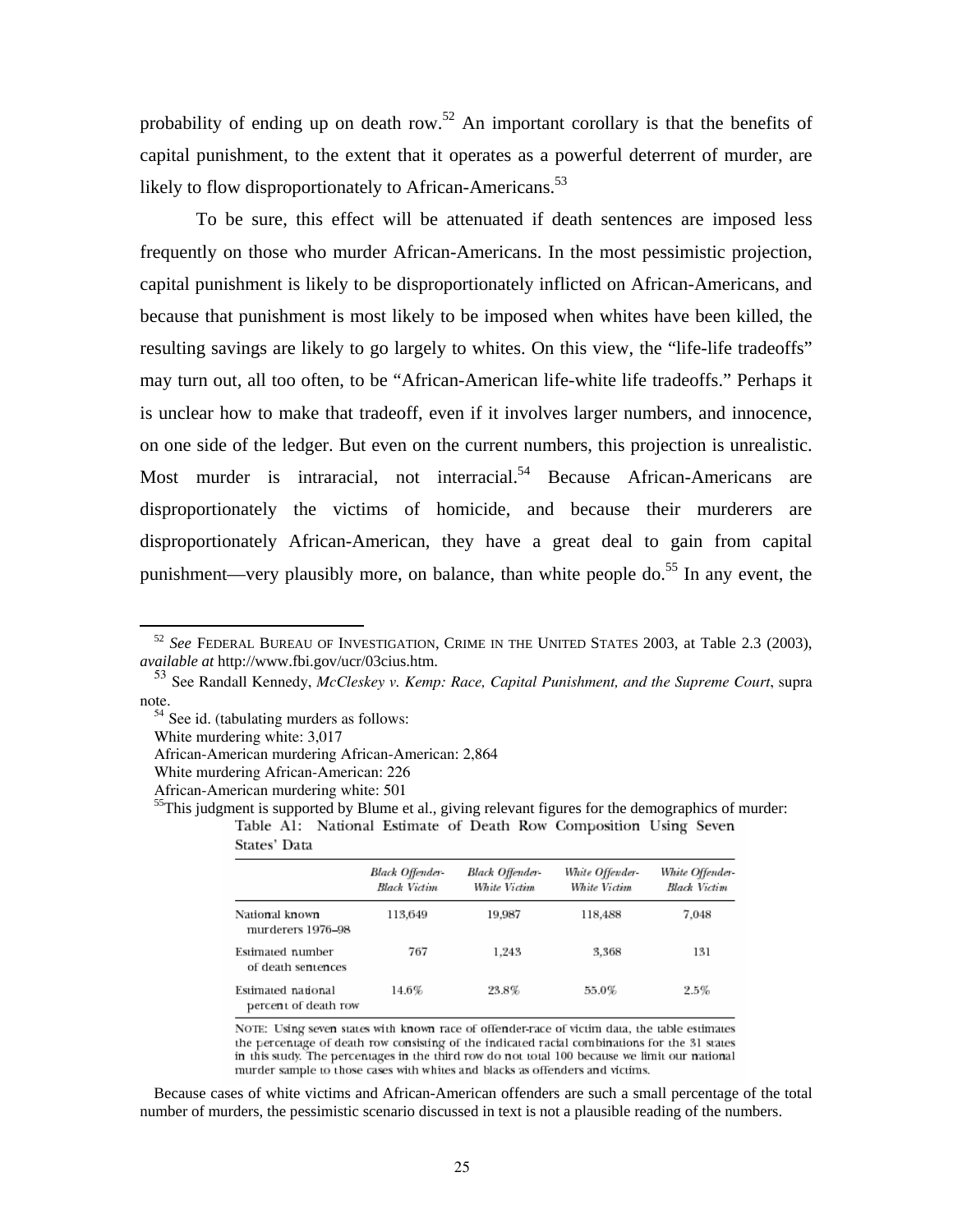more natural response to existing racial disparities is to lower them, rather than to eliminate the penalty altogether.

For the rule of law questions, as for all others, the core problem of capital punishment is that it presents a risk-risk tradeoff, or a life-life tradeoff. To say the least, it is extremely desirable to prevent arbitrary or irreversible deaths, but this consideration is on both sides of the ledger. The relevant analogy is not, say, to a policy that uses racial classifications to increase security or national wealth. The closer analogy would be one that uses racial classifications in order to minimize the overall use of racial classifications, or to hasten the day when racial classifications are no longer useful.<sup>56</sup> A still closer analogy would be a policy that increases certain risks but that in the process decreases other risks of greater magnitude. Whatever the merits of such tradeoffs across different settings, a one-sided complaint about a harm or loss that is on both sides of the ledger is not a sufficient objection to a policy of this sort.

On this view, the crucial point is that a legal regime with capital punishment predictably produces far fewer arbitrary and irreversible deaths than a regime without capital punishment. In a sensible regime of capital punishment, legal rules, enforced by administrative, judicial and citizen oversight, attempt to reduce arbitrariness and error up to the point where further reductions would inflict unacceptable harms.<sup>57</sup> Where killing is carried out by private parties, however, there are no such institutions for keeping arbitrariness in check. Most striking is the sheer size of the opportunity cost of foregone capital punishment. Stipulate that for every foregone execution (conducted under procedural safeguards), the cost is on average, some eighteen arbitrary and irreversible murders—as some of the evidence in Part I suggests. Suppose, for example, that five hundred additional death row inmates were executed in the next year.<sup>58</sup> Unless the

<sup>56</sup> *See, e.g.*, Regents of University of Calf. v. Bakke, 438 U.S. 265, 407 (1978) (Blackmun, J., concurring in the judgment in part and dissenting) ("In order to get beyond racism, we must first take account of race."); Grutter v. Bollinger, 539 U.S.  $306$ ,  $341 - 43$  (2003) ("We expect that 25 years from now, the use of racial preferences will no longer be necessary to further the interest approved today."); United Steelworkers of Am., AFL-CIO v. Weber, 444 U.S. 193, 208 (1979) (upholding voluntary private affirmative action plans "designed to break down old patterns of racial segregation and hierarchy).

 $57$  This formulation is meant as a placeholder for the appropriate degree of reduction. We bracket the relevant questions here, beyond noting that the courts typically use a calculus of decision costs and error costs to assess the marginal value of additional procedures. See Matthews v. Eldridge, 424 U.S. 319 (1976).

<sup>&</sup>lt;sup>58</sup> The death row population is now over 3000. See BUREAU OF JUSTICE STATISTICS, CAPITAL PUNISHMENT, 2003, at 1 (2004), *available at* http://www.ojp.usdoj.gov/bjs/pub/pdf/cp03.pdf.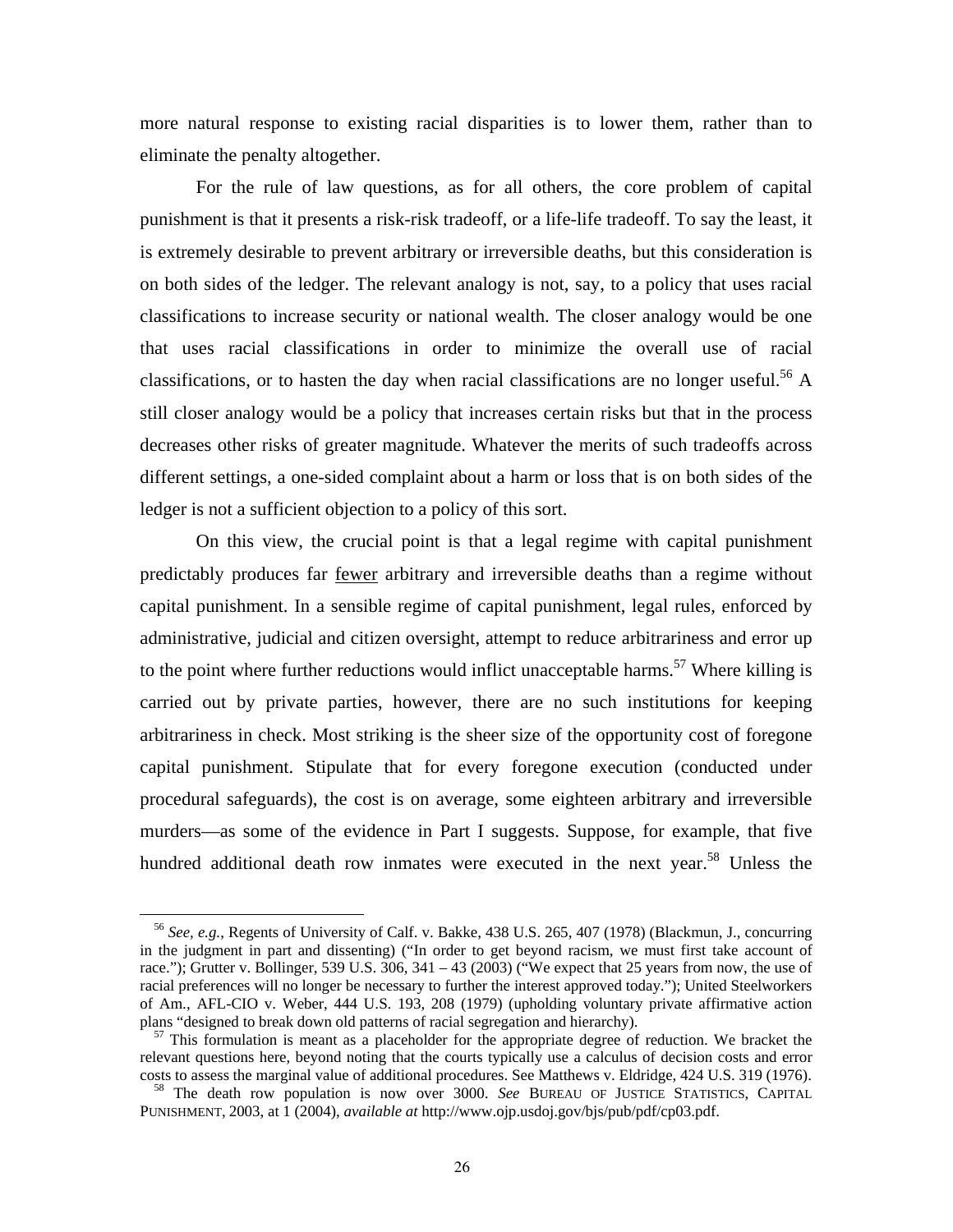marginal deterrent benefit of each additional execution diminishes very rapidly, the result would be to save thousands of innocent people—in all probability, far more people than were killed in the terrorist attacks of September 11, 2001. The people whose lives are lost, and whose deaths could be averted, are killed arbitrarily and without fair process. In short, rule-of-law criticisms of capital punishment either smuggle in the distinction between acts and omissions, or else overlook the fact that the same objections apply even more powerfully to the utterly arbitrary killings that capital punishment prevents.

#### D. Preferable Alternatives and the Principle of Strict Scrutiny

Some critics of the death penalty believe that there are other, better ways of deterring murder, and states ought to use those ways instead.<sup>59</sup> Deterrence might occur through superior law enforcement efforts. Or it might occur through taking steps to reduce people's incentives to engage in violent crime; education, job training, and other steps toward poverty reduction are preferred remedies here. On this view, capital punishment reduces the pressure to take better and less barbaric steps to control homicide.

Here there is an analogy, though an imperfect one, to the principle of "strict scrutiny" found in many areas of constitutional law. Although constitutional law often permits government to act in ways that burden important rights, government must typically show that no alternative policy would promote the same goals with less burden on the affected right.<sup>60</sup> The analogy is imperfect because strict scrutiny in the courts is often "strict in theory but fatal in fact,"61 with courts often barring government from satisfying strict scrutiny by reference to arguments that are routinely acceptable in the process of policy evaluation. Here we use "strict scrutiny" as a shorthand for the argument that capital punishment is justified only if, and when, a rational policy evaluation would show that no alternative policies could do as much to reduce murder

<sup>59</sup> *See* Hugo Bedau, *An Abolitionist's Survey of the Death Penalty in America Today*, *in* DEBATING THE

<sup>&</sup>lt;sup>60</sup> See, e.g., Grutter v. Bollinger, 539 U.S. 306, 326 – 327 (2003).<br><sup>61</sup> Gerald Gunther, *The Supreme Court, 1971 Term--Foreword: In Search of Evolving Doctrine on a Changing Court: A Model for a Newer Equal Protection*, 86 HARV. L. REV. 1, 8 (1972).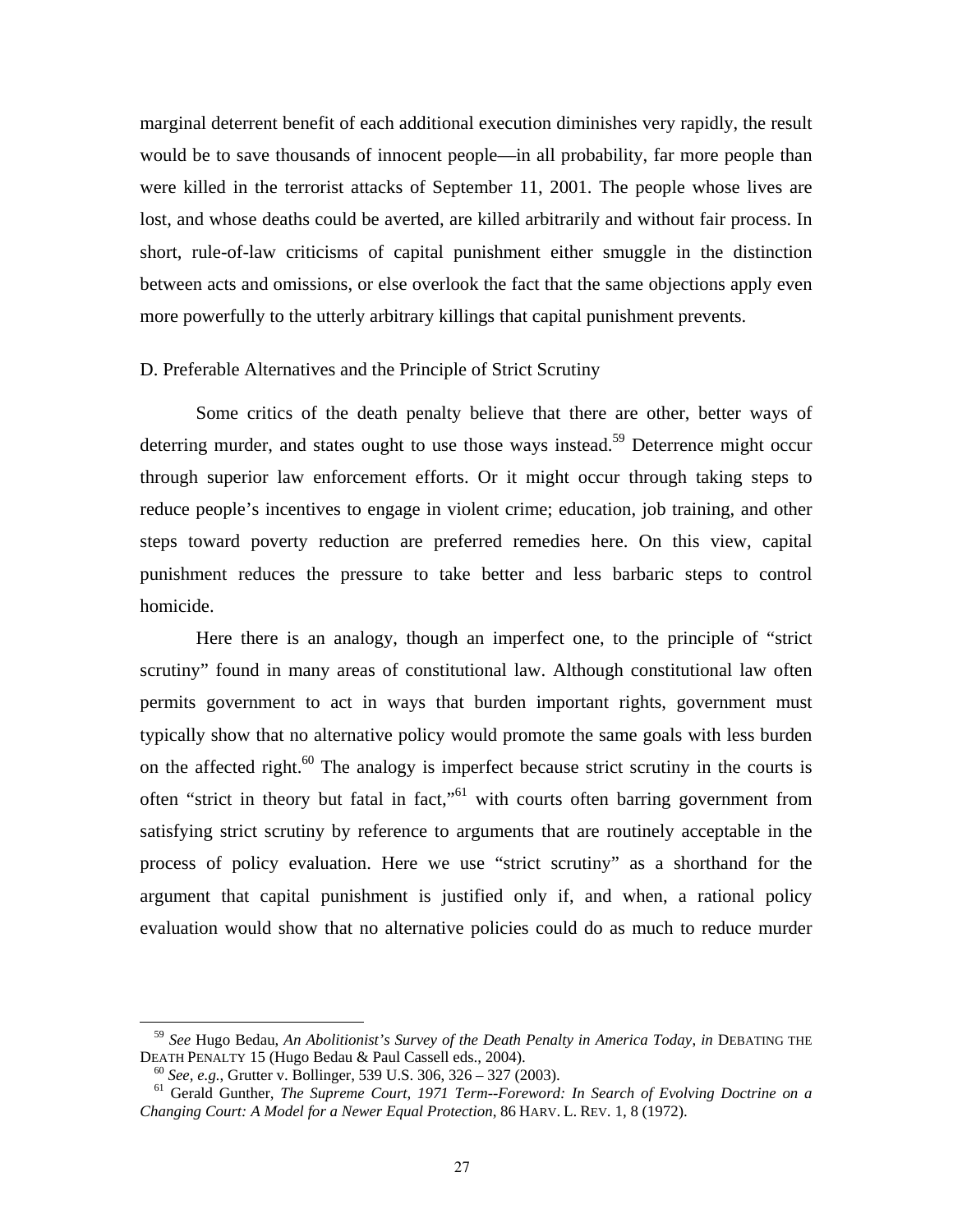rates. The Supreme Court has not accepted this idea as a matter of constitutional law.<sup>62</sup> But perhaps it should be accepted as a normative matter.

Here is the simplest response. On the basis of the evidence that we are assuming to be true, a plausible inference is that whatever steps states take to reduce homicide, capital punishment will provide further deterrence. Whatever states do, some level of homicide is inevitable; so long as liberty is respected, a significant number of murders will continue to occur in every state. If states undertook the steps that are recommended as less restrictive alternatives—and they surely should undertake some of them—then capital punishment would still reduce that level from what it would otherwise be. In other words, a key assumption of the strict-scrutiny view is that the alternative policies are substitutes for capital punishment. Yet they would likely turn out to be complements instead. Many steps can be simultaneously taken to reduce violent crime, and the criminal justice system is only one of those steps.

Moreover, the strict-scrutiny position rests upon an excessively simple view of legal policymaking. The first question is, always, what policies lie in the feasible set. Political constraints will rule out some policies that might be even better, from the standpoint of deterring murders, than is capital punishment. Switching to a Swedish-style welfare state might (or might not) reduce crime dramatically, but we will never know because we will never try it. So too, increasing job-training funds by several orders of magnitude might result in many fewer murders, but such policies are simply not on the cards. Capital punishment, by contrast, is very much a live policy option, even in many states that do not currently use it.<sup>63</sup> Perhaps the apparent political constraints are partially endogenous; perhaps capital punishment reduces the political incentive to adopt other strategies, and if this were so, the argument for capital punishment would surely be weakened. But there is little reason to believe that if capital punishment were abolished, there would be significantly larger efforts to reduce violent crime through education and training programs. We cannot rule out the possibility that abolition would result in a

<sup>62</sup> *See, e.g.*, Gregg v. Georgia, 428 U.S. 153, 175 (1976). 63 *See, e.g.*, Rick Klein, *Science Key in Building Case for Death Law*, BOSTON GLOBE, Sept. 30, 2003, at B1 (reporting that a majority of Massachusetts residents support the death penalty and that the state's Governor is developing a capital punishment proposal).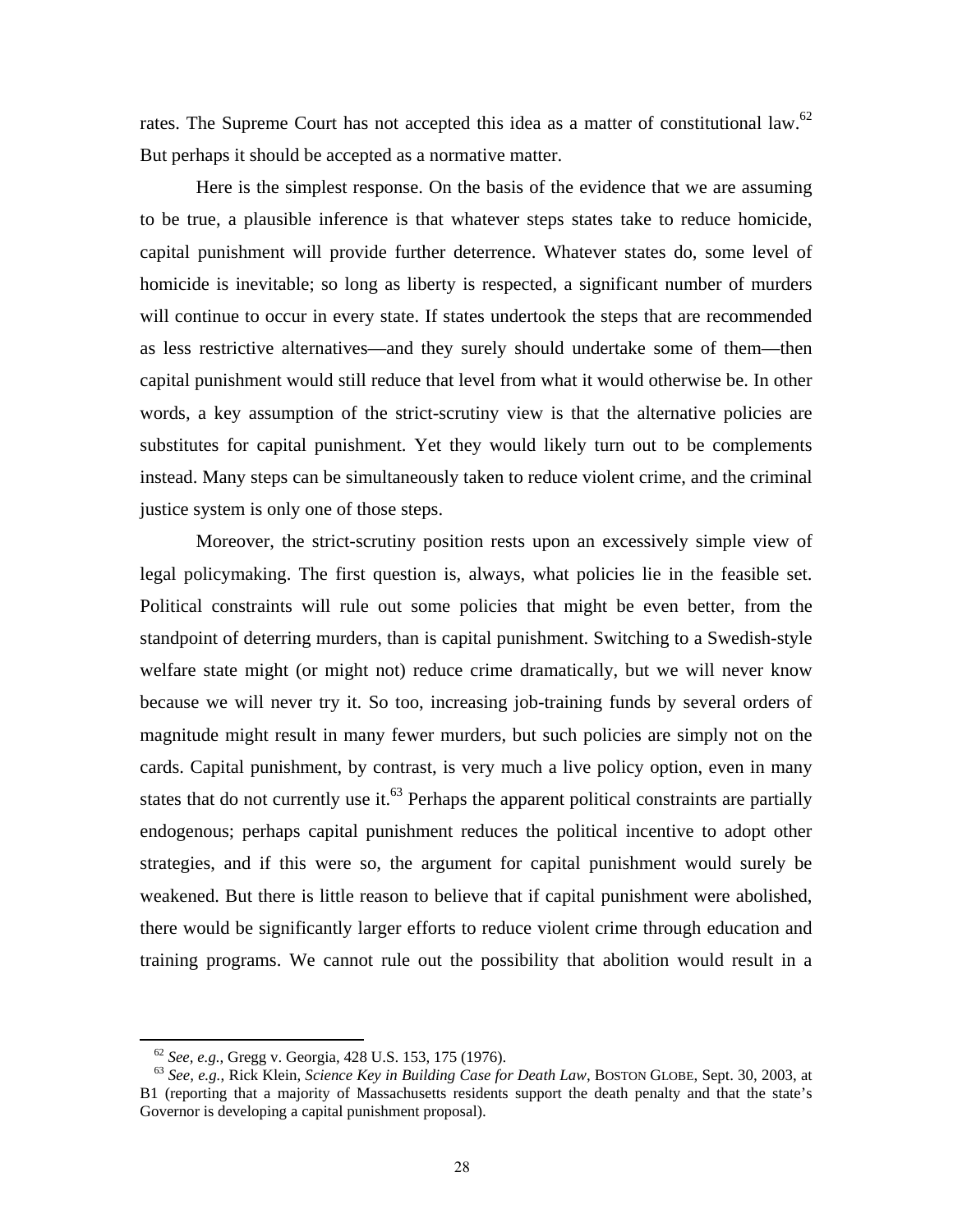better mix of measures, all things considered. But if the death penalty has the deterrent effect suggested by the recent literature, then this would be a surprising conclusion.

In general, there is no reason to say that capital punishment must be prohibited unless and until all available alternatives have been tried and proven inferior. No sensible principle of policymaking bars regulators from adopting a clearly desirable practice, unless and until they show that all other potential projects are inferior. Such a view overlooks the opportunity cost of searching through the policy space and exhausting the available alternatives. In the setting of capital punishment, the alternatives might be tried and fail; even if they succeed, approaches based on education and social-welfare provision will often have a longer lag time before they bear fruit. In either case, while the policy experiments are ongoing, a large number of murders will go undeterred. The hard question is what the interim policies should be while regulators search for optimal arrangements, and it begs the question to say that the interim policy must be a regime without capital punishment. Why should that be so, if there is powerful evidence that instituting capital punishment today will save many lives starting tomorrow?

As the last point shows, the strict-scrutiny idea goes wrong in the same sort of way that the earlier arguments go wrong: by overlooking that the regime without capital punishment itself inflicts even larger net harms—harms to the very same values that animate opposition to capital punishment. This is a version of the act-omission mistake. Given that capital punishment saves many more innocent lives than it takes, the strictscrutiny argument has the default position backwards. Criminal-justice policy would do well to adopt capital punishment while the search for regulatory alternatives proceeds; it is the alternatives that should be strictly scrutinized, to be rejected unless and until they prove themselves superior.

#### E. Slippery Slopes

Our argument might seem to have serious slippery slope problems. Suppose, for example, that the best way to deter heinous crimes is to torture perpetrators. Suppose that if torture were undertaken, there would be a significant reduction in the number of such crimes. The logic of our hypothesis is that torture would be morally obligatory on certain factual assumptions.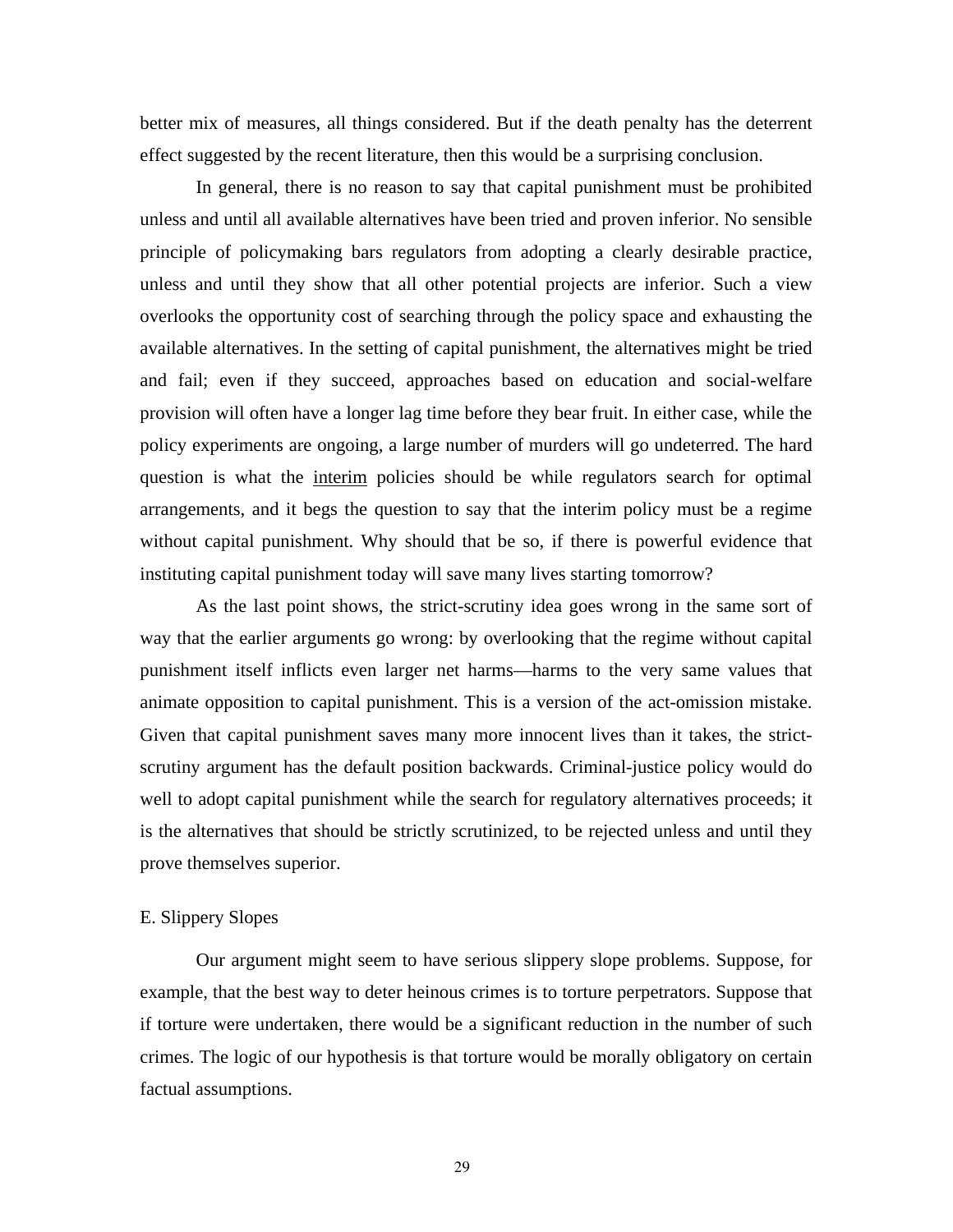We accept this claim about what our hypothesis entails. To make the case as simple as possible, suppose that some criminals torture their victims, and that if such criminals were themselves tortured, the incidence of torture would decrease substantially. Suppose, that is, a ban on (state) torture ensures that (private) torture will occur far more than it otherwise would. In our view, the ban on state torture reflects a use of the actomission distinction in a context in which the distinction is not easy to defend. If, for example, state torture of a torturer would prevent eighteen acts of torture—of, say, children—the argument for banning state torture would be greatly weakened.

None of this means that a ban on state torture is indefensible.<sup>64</sup> Here as always, rejecting the act-omission distinction says nothing, by itself, about what policies are best from any point of view. State practices of torture might actually increase torture, rather than diminish it, perhaps by weakening the social prohibition on torture. This is an empirical issue, and no evidence, so far as we are aware, either undermines or confirms it. Hence state torture might be self-defeating, if its goal is to reduce private torture. In any case a ban on torture might, or might not, have a rule-consequentialist defense, if the benefits of state torture are low, if its costs, prominently including the risks of abuse, are high, and if front-line decisionmakers cannot be trusted to sort good instances from bad instances. Everything depends on what the facts turn out to be.

The last point is crucial. Because arguments about policies such as capital punishment and torture are hostage to what the facts turn out to show in particular domains, slippery-slope arguments are disabled; instead of a slope, there is just a series of discrete policy problems. Support for capital punishment need not, by analogical reasoning or otherwise, commit policymakers to support for public floggings or punitive mutilation or other horrors. Nor is there any obvious mechanism that would push policymakers or citizens to adopt those other practices once they have adopted capital punishment.<sup>65</sup> Not only is there no slope, there is no a priori reason to believe the ground slippery.

<sup>&</sup>lt;sup>64</sup> For relevant considerations, see Eric A. Posner & Adrian Vermeule, *Should Coercive Interrogation Be Legal*? (draft on file with the authors).

<sup>&</sup>lt;sup>5</sup> For criticism of slippery-slope arguments that lack a specific mechanism, see Frederick Schauer, *Slippery Slopes*, 99 HARV. L. REV. 361 (1985); Eugene Volokh, *The Mechanisms of the Slippery Slope*, 116 HARV. L. REV. 1026 (2003).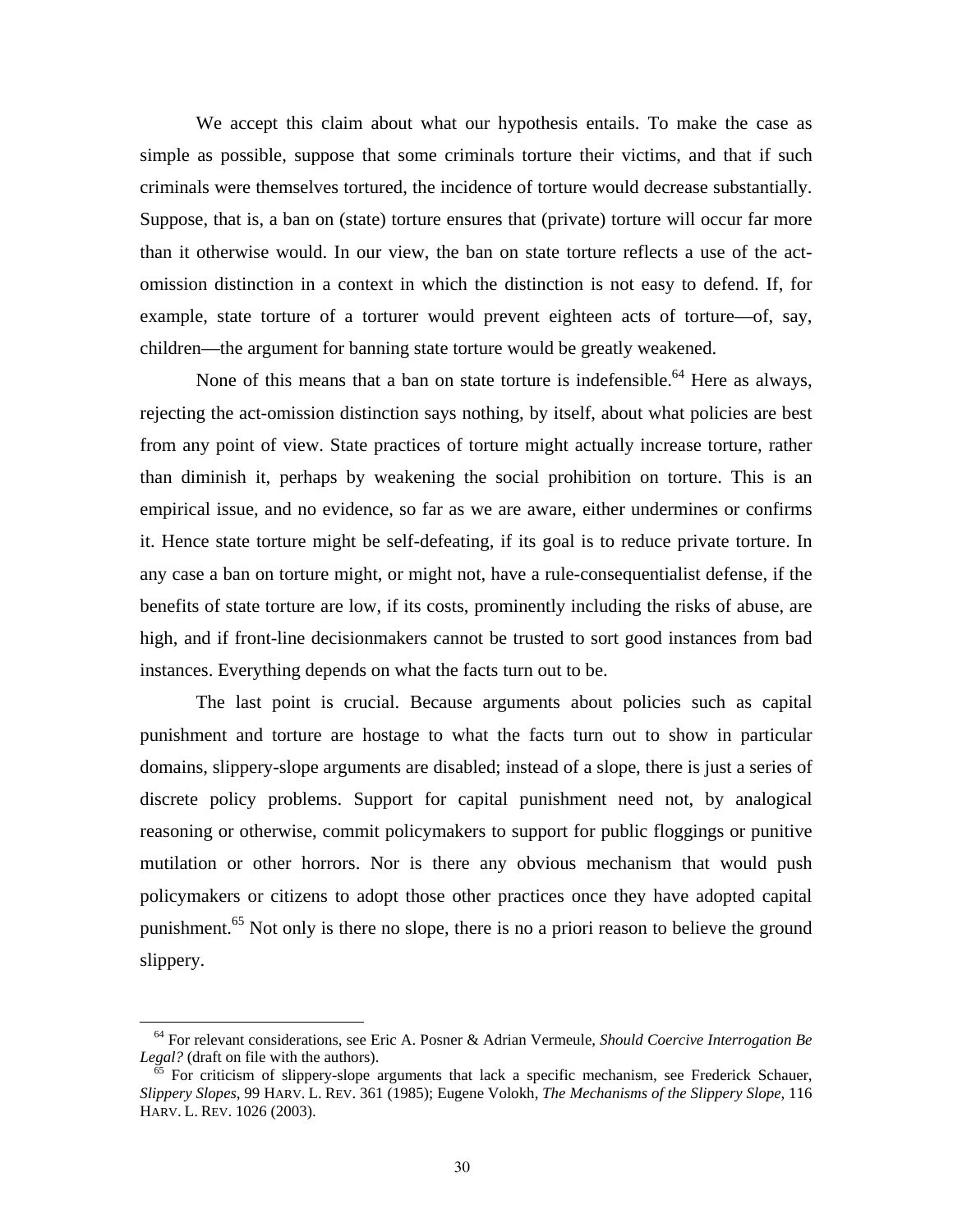Perhaps the torture example fails to get to the heart of what is most objectionable in our argument. Return to a problem raised above and focus on the following question: "Suppose that holding a show trial to frame and convict one innocent person of murder would deter eighteen real murders. Wouldn't you be obliged to defend that, crazy as it is?" On one view, the question is fair. It is possible to imagine a finding that a show trial of this sort would deter murders, so that the failure to hold show trials is, in effect, condemning large numbers of people to unjustified deaths. On utilitarian grounds, the show trials might be permissible or even mandatory. On deontological grounds, the answer is at first clear: The state cannot take the lives of innocent people. But if our argument is correct, the deontological argument might not be so clear after all: Might not the failure to conduct show trials be a way of taking the lives of innocent people, too?

The problem with slippery slope questions of this kind is that they often obscure more than they clarify.<sup>66</sup> First, as Rawls pointed out long ago, the systemic effects of a government policy that allowed sham convictions of the innocent, including debilitating uncertainty for other innocents, would themselves have to be folded into the overall assessment.<sup>67</sup> Only a conspiracy to keep the policy secret would prevent the unraveling. No such conspiracy is likely to succeed. Put differently, such a policy would violate the publicity constraint emphasized by Rawls and others. It could not be defended publicly and still accomplish its central goal.<sup>68</sup> The publicity constraint is a principle of political morality that can be given both deontological and consequentialist justifications, $69$  so moral theorists of many stripes could reject this sort of hypothetical.

Second, it is not clear how policymakers could have reliable evidence about the deterrent effects of show trials, torture or other disturbing practices without first experimenting on hapless victims; and the necessary experimentation might well be impermissible on moral grounds *ex ante*, even if the policies themselves would be

<sup>&</sup>lt;sup>66</sup> Note that a widely held view, which we do not mean to endorse, insists that there is a kind of moral floor for the infliction of severe punishment, a floor that rules out punishment of the innocent, or punishment that is grossly excessive in comparison to the crime, but that permits the death penalty, if the evidence supports it, after people have been convicted, under stringent standards, of committing especially egregious murders.. Of course any floor will be controversial, and the most adamant opponents of capital punishment might believe that it is below the floor by its very nature.<br>
<sup>67</sup> See John Rawls, *Two Concepts of Rules*, 67 PHILOSOPHICAL REVIEW 3-32 (1955).<br>
<sup>68</sup> On the publicity condition, see John Rawls, A Theory of Jus

<sup>69</sup> For an overview of issues, see David Luban, *The Publicity Principle*, in THE THEORY OF INSTITUTIONAL DESIGN 154 (Robert Goodin ed. 1996).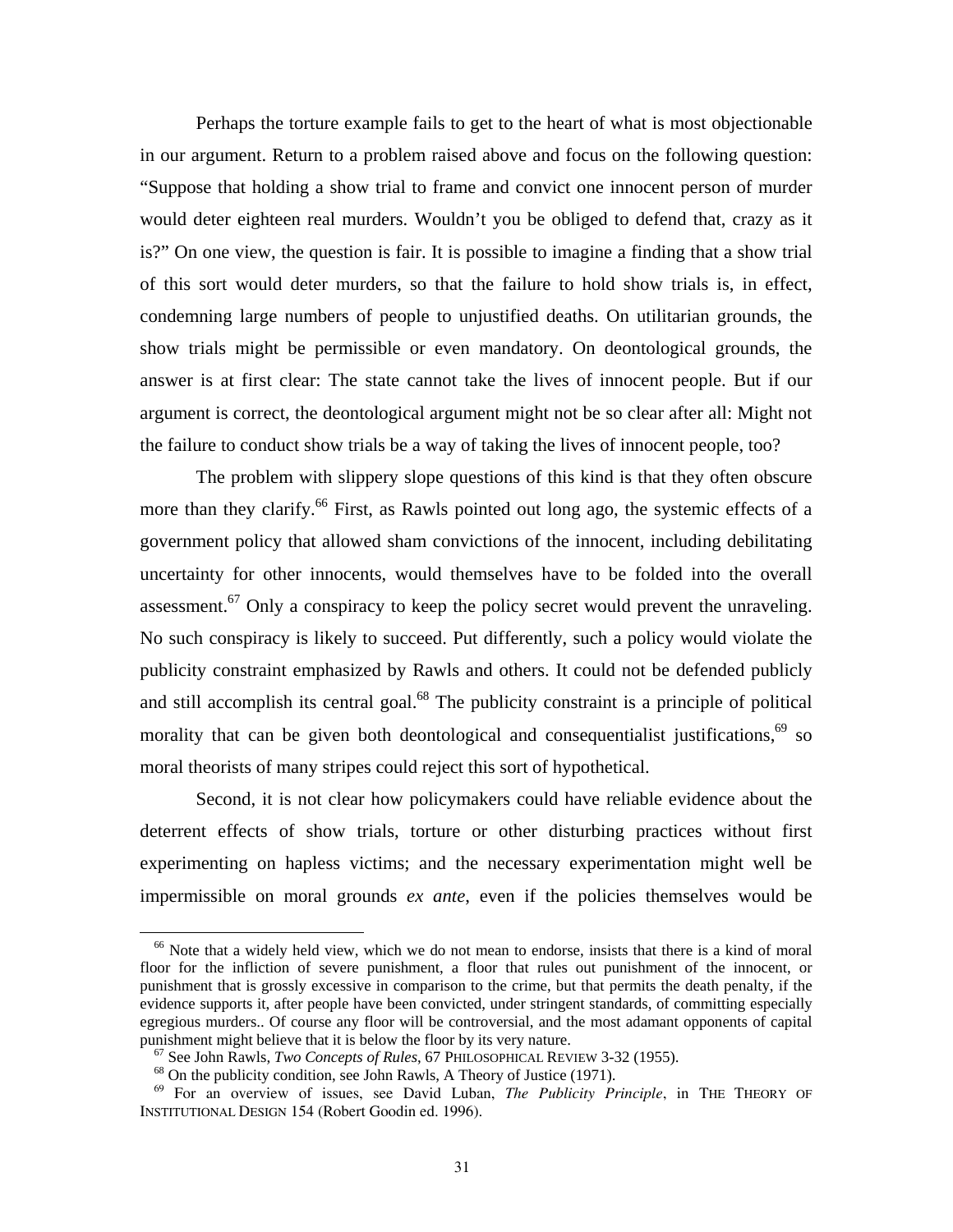permissible given certain experimental findings *ex post*. Capital punishment, however, is already the status quo in most states, and policymakers already have many decades' worth of reliable data about its deterrent effects.

Finally, and most fundamentally, we doubt that the intuitions that drive extreme hypotheticals of this sort have moral significance in any event. Of course it is prima facie objectionable, worse than outrageous, if the state proposes to kill people whom it knows to be innocent. The widely held moral and legal norm against executions of innocent people is certainly an individual and social good, whatever one's views about the foundations of morality. But suppose that a situation arises in which execution of an innocent person really is the only way to save eighteen, or eighty, or eighteen hundred innocent people. There is no reason to think that intuitions about the extreme cases are reliable trackers of moral truth, or to assume that such intuitions have any privileged connection to what a considered moral theory would permit or require; consider the obvious tension between any such intuitions and the accepted practice of killing hostagetakers. We offer more remarks on the moral status of particular intuitions below, and in Part III.

#### F. Deontology and Consequentialism Again

What is the relationship between the foregoing argument, particularly our rejection of the act-omission distinction as applied to government's policy choices, and standard debates about deontological and consequentialist approaches in moral theory? We do not think this is a crucial analytic lens for the questions we address.<sup>70</sup> As we have emphasized, our argument does not challenge deontological claims as such, except insofar as they apply the act-omission distinction to government and reject any consequentialist override of deontological injunctions. The simple injunction "thou shalt not kill" is too general to cut between the relevant options at the lower level of policy choice. If capital punishment strongly deters killings, and if the government that eschews capital punishment can fairly be charged with those killings, then the government's only

 $70$  For a recent argument that most or all substantive moral positions can be formulated at will in either deontological or consequentialist terms, see Campbell Brown, *Consequentialise This* (2004), *at* http://socpol.anu.edu.au/~cbrown/papers/ConsThis.pdf.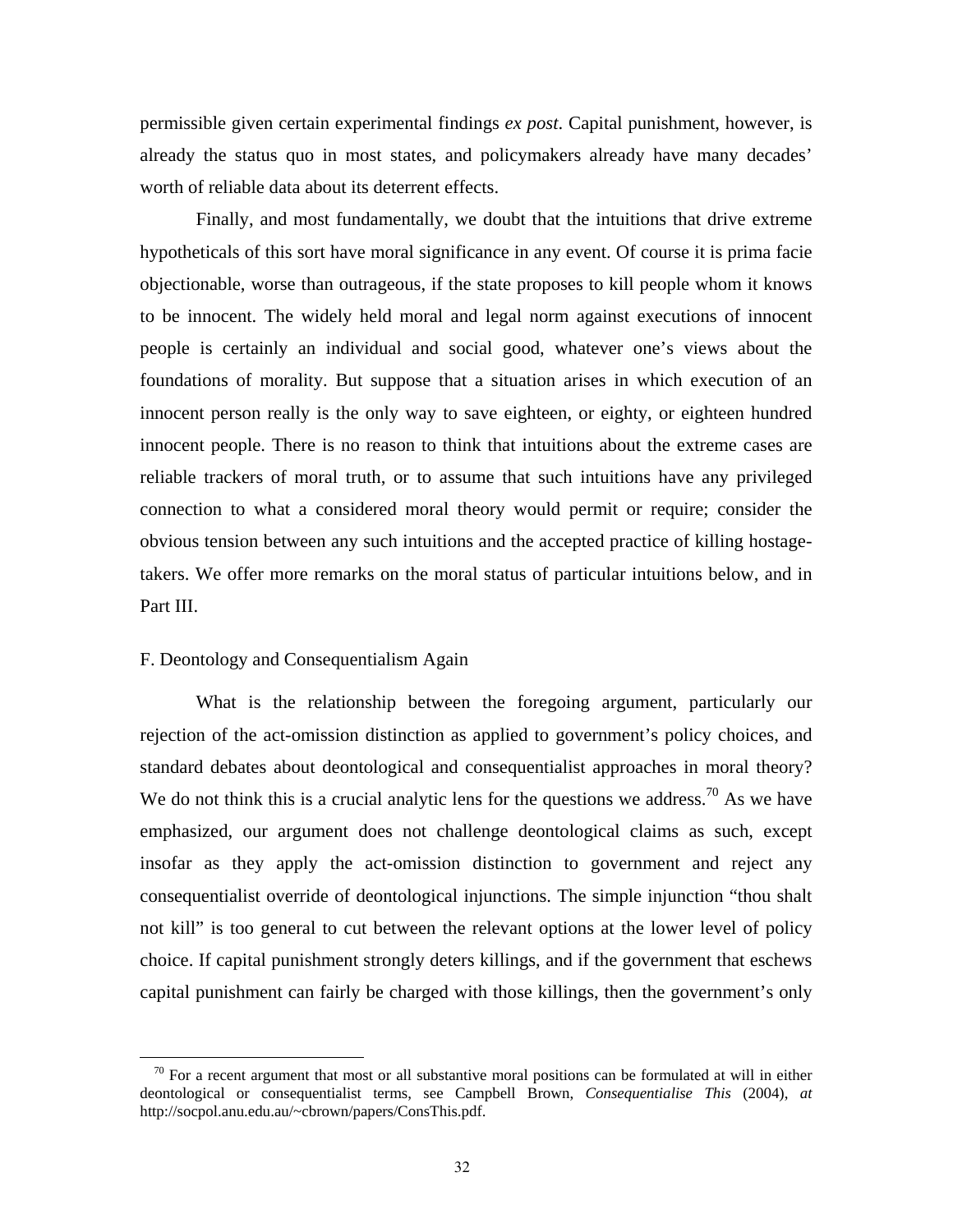choices are to kill more or to kill fewer; the deontological injunction might then be interpreted to require rather than to forbid capital punishment.

To be sure, some opponents of capital punishment tend to build the act-omission distinction directly into the deontological injunction itself. "Thou shalt not kill" might be interpreted just to mean that the state and its agents shall not themselves kill. Moreover, opponents sometimes assume away the problem of consequentialist overrides. But as we have seen, both the act-omission distinction, and the idea that deontological injunctions are absolute, are highly contentious assumptions; they require independent arguments on their behalf. In many cases, no such argument is offered; all that is typically offered is an intuition that the state must not kill, period.

We do not believe that, upon reflection, the intuition can be defended, nor do we think that case-specific intuitions should be morally dispositive. In part this is because of familiar arguments in moral theory that commitments to generalizable moral principles should trump intuitions in particular cases.<sup>71</sup> In part it is because the reliability of such intuitions is highly suspect. Recent research in cognitive psychology, which we discuss in Part III, suggests that the intuitions underpinning the act-omission distinction may represent cognitive errors, without any moral relevance or larger importance. The only point we emphasize here is that, in light of the recent evidence that capital punishment powerfully deters killings, an opposition to killing is most naturally understood to support capital punishment rather than to undercut it. Opponents of capital punishment who build the act-omission distinction directly into an absolutist deontological injunction, by stating a position against state killing with no consequentialist override, face the prospect that their position will ultimately come to rest upon little more than an inarticulate intuition, a conclusion masquerading as an argument.

Overall, the crucial question is what the facts show, a point to which we return in Part IV. Perhaps capital punishment might best be restricted to certain classes of offenders or offenses, or even to certain geographic regions; different polities might, in their different factual circumstances, each do well by adopting or rejecting capital punishment as appropriate. It might even turn out that the system of capital punishment is so riddled with errors and arbitrariness that it would be unwise and unjust to adopt it,

<sup>71</sup> *See generally* R.M. HARE, MORAL THINKING: ITS LEVELS, METHODS, AND POINT (1981).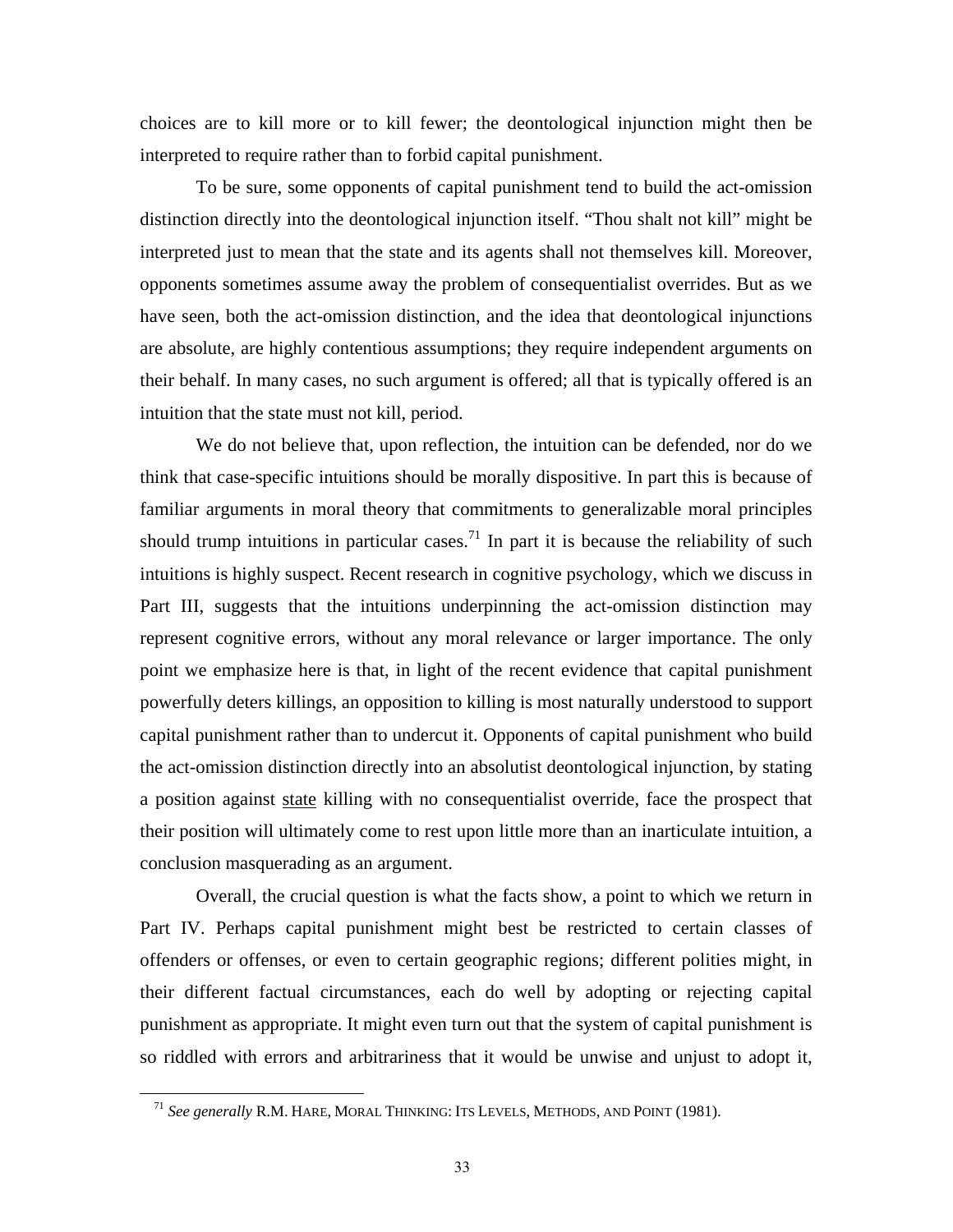simply because it is a hopelessly defective tool of criminal justice. Although we doubt very much that this is so, for the reasons given in Part I, it could be so, and a belief that it is so would supply a very respectable reason for opposing capital punishment. What does not supply such a reason is an indeterminate and unprocessed intuition that the state should not "kill."

None of this is to suggest that intuitionism is the only possible basis for opposing capital punishment; of course it is not. Perhaps the death penalty is opposed (as it is sometimes endorsed) on expressivist grounds; perhaps the social meanings of capital punishment are what drive opponents as well as advocates.<sup>72</sup> But if the evidence outlined here is correct, expressivist opposition is not so easy to sustain. A failure to protect workers against severe occupational risks is objectionable on expressive grounds because it reflects contempt for the safety of workers.<sup>73</sup> A failure to take steps that would prevent significant numbers of murders is itself expressively objectionable, on parallel grounds.

There is a final point, involving democracy itself. On one view, government's central obligation is to follow the public will, assuming that it has been properly focused and channeled through processes of public deliberation.<sup>74</sup> If the public opposes capital punishment, and insist on an act-omission distinction, then officials should oppose it too, unless, perhaps, opposition can be shown to be ill-informed or to have failed the minimal requirements of political deliberation. And on this view, public support for capital punishment would be presumptively binding as well. We do not mean to say anything contentious about democratic legitimacy here. Both citizens and representatives must ask themselves about what morality requires. If a life-life tradeoff is involved, the moral question is inevitably affected. And if capital punishment saves large numbers of innocent lives, then participants in democracies are obliged to take note of that fact.

#### III. Cognition and Capital Punishment

Those who object to capital punishment, and who are not much moved by evidence of deterrence, believe that they are operating in accordance with a freestanding moral principle. They will not be enthusiastic about the suggestion that their moral

 $72$  See Dan M. Kahan, The Secret Ambition of Deterrence, 113 Harv L Rev 413 (1999).

<sup>73</sup> See Elizabeth Anderson, Value In Ethics and Economics (1993).

<sup>74</sup> See William Bessette, The Mild Voice of Reason (1993).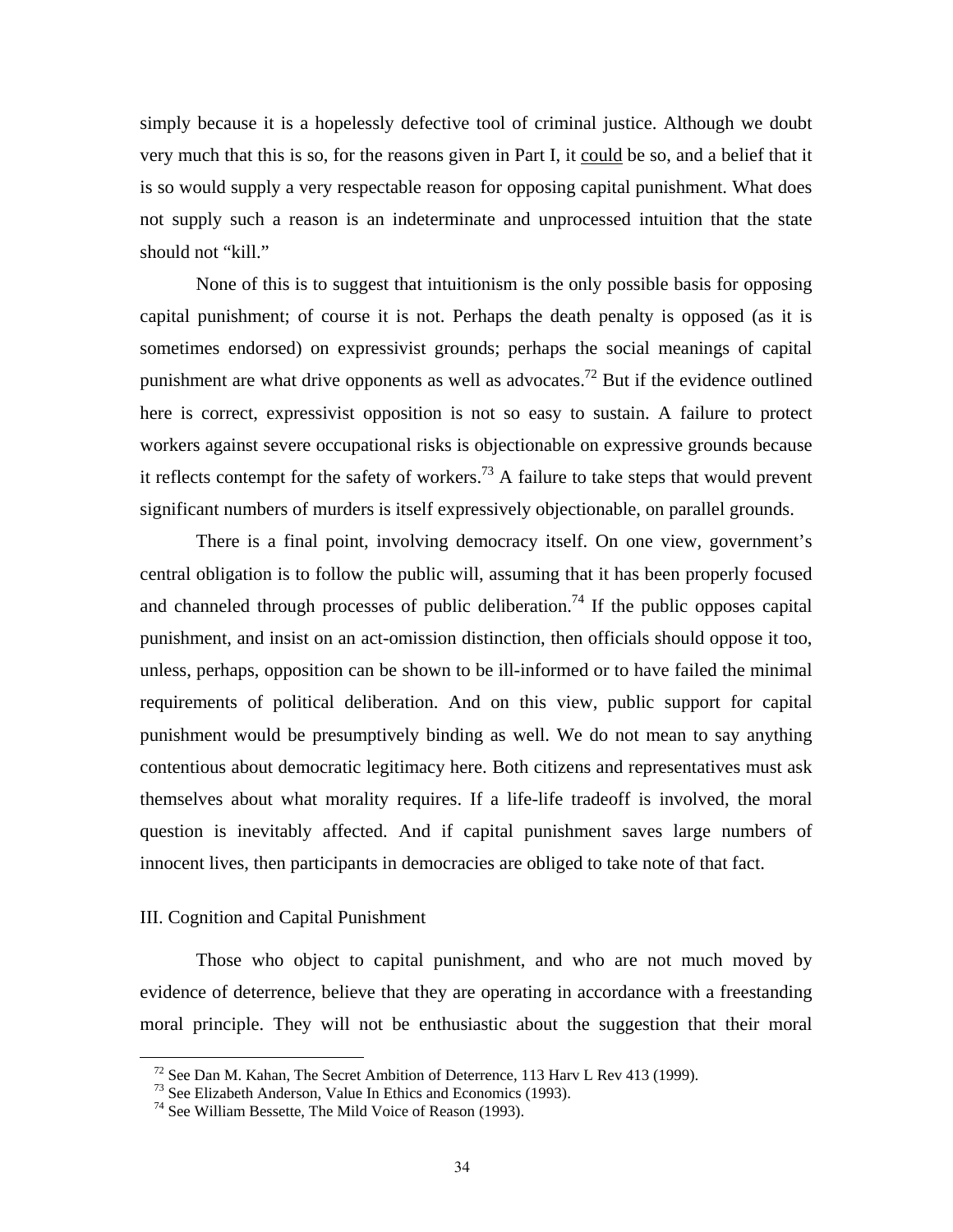judgments are instead a product of some kind of cognitive error. But in the regulatory domain as a whole, it has become standard to say that cognitive processes contribute to large mistakes, at least on questions of fact.<sup>75</sup> For risk regulation, people do seem to focus on a subset of the harms at stake, in a way that produces both excessive and insufficient reactions to environmental problems.<sup>76</sup> More generally, a form of "tradeoff neglect" pervades regulatory policy<sup>77</sup>; and it is easy to imagine that the moral domain has its own kinds of tradeoff neglect. For example, it is common, in the environmental domain, to focus on the risks associated with some kind of environmental degradation, but to neglect the risks associated with environmental regulation; and those who focus on the costs of regulation often neglect the risks of inaction.<sup>78</sup>

In a related vein, a great deal of recent work has emphasized the possibility that heuristics and biases can be found in the moral arena, ensuring that deeply felt moral intuitions are a result of errors and confusions.<sup>79</sup> This is a possibility and no more. Certainly we cannot demonstrate that opposition to capital punishment is rooted in selective attention or an identifiable heuristic. But return to the hostage situation to which we have referred: Police officers are permitted to kill those who have taken hostages, at least if the killing is reasonably believed to be necessary to save human lives. If capital punishment is deemed differently, it might be because the lives to be saved are merely statistical, as compared with the lives of hostages, which are entirely vivid. More generally, consider two points, the first involving salience, the second involving the foundations of the act-omission distinction.

75 Roger G. Noll & James E. Krier*, Some Implications of Cognitive Psychology for Risk Regulation*, 19 J.

 $^{76}$  This is the theme of HOWARD MARGOLIS, DEALING WITH RISK: Why the Public and the Experts Disagree on Environmental Issues (1996).<br> $\frac{77}{11}$  Id.

<sup>78</sup> Id.

<sup>79</sup> *See, e.g.*, Jonathan Baron, *Heuristics and Biases in Equity Judgments: A Utilitarian Approach*, *in* PSYCHOLOGICAL PERSPECTIVES ON JUSTICE (Barbara A. Mellers & Jonathat Baron eds., 1993); Jonathan Haidt, *The Emotional Dog and Its Rational Tail: A Social Intuitionist Approach to Moral Judgment*, 108 PSYCHOL. REV. 814 (2001); Cass R. Sunstein, *Moral Heuristics* (2d John M. Olin L. & Econ. Working Paper No. 180, 2003).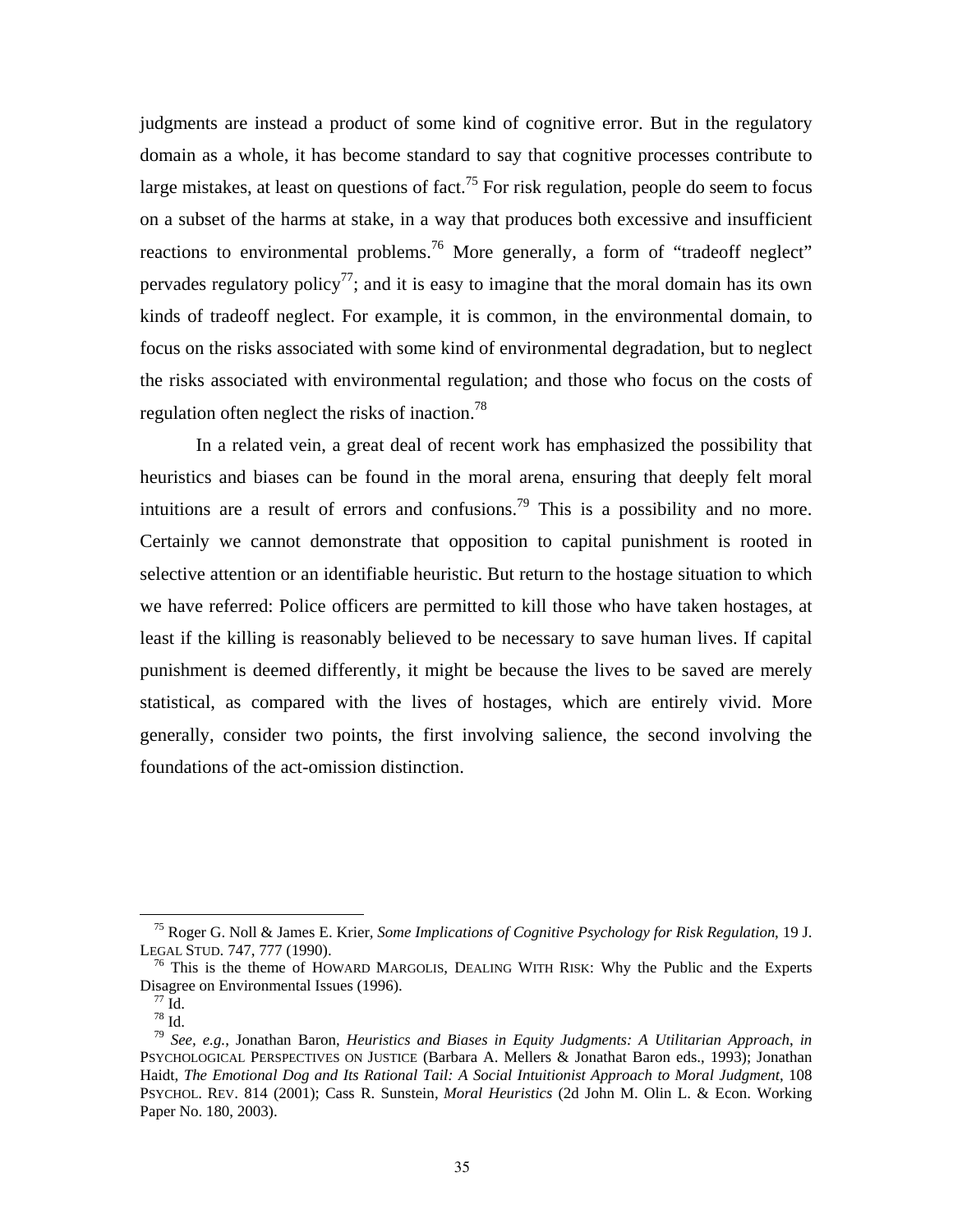#### A. Salience

It is obvious that people's reactions to factual and moral questions are much affected by vividness or *salience*. <sup>80</sup> If an event, such as a terrorist attack, seems salient, people will think it is more likely to occur. And if an event is salient, people may not pay much attention to less salient possibilities, such as the risk that a response to a terrorist attack will cause a significant number of deaths of its own. When people neglect tradeoffs, it is often because one aspect of the situation is highly visible, or "on screen," while other aspects are less visible or perhaps invisible.

Consider in this regard the life-life tradeoffs involved with capital punishment. Those subject to capital punishment are real human beings, with their own backgrounds and narratives. Some of them have been subject to multiple forms of unfairness, in the legal process and elsewhere. At least some were wrongly convicted. By contrast, those whose lives are or might be saved by virtue of capital punishment are mere "statistical people."<sup>81</sup> They are both nameless and faceless, and their deaths are far less likely to count in moral deliberations. It is, for this reason, perhaps, that the advocates of capital punishment often focus on the heinousness of the (salient) offender, while the abolitionists focus on his or her humanity. We suspect that the discussion would take a different form if the victims of a regime lacking capital punishment were salient too<sup>82</sup>; and the example of police behavior in hostage situations supports the suspicion. None of this establishes the claim that the death penalty is morally required if it saves far more lives than it ends. But it does raise the possibility that moral intuitions, for many people, are a product of the salience of one set of deaths and the invisibility or speculativeness of another.

80 See SCOTT PLOUS, THE PSYCHOLOGY OF JUDGMENT AND DECISION MAKING 125-26, 178-80 (1993) (discussing the salience heuristic and the closely related heuristics of vividness and availability). Cf. Robert M. Reyes, William C. Thompson & Gordon H. Bower, Judgmental Biases Resulting from Differing Availabilities of Arguments, 39 J. PERSONALITY & SOC. PSYCHOL. 2, 5-12 (1980) (demonstrating that vivid, concrete information exerts greater influence on mock jury deliberations than abstract, pallid information).<br><sup>81</sup> *See* Lisa Heinzerling, *The Rights of Statistical People*, 24 HARV. ENV. L. REV. 189, 189 (2000).<br><sup>82</sup> Cf. PHILIP K. DICK, THE MINORITY REPORT (2002).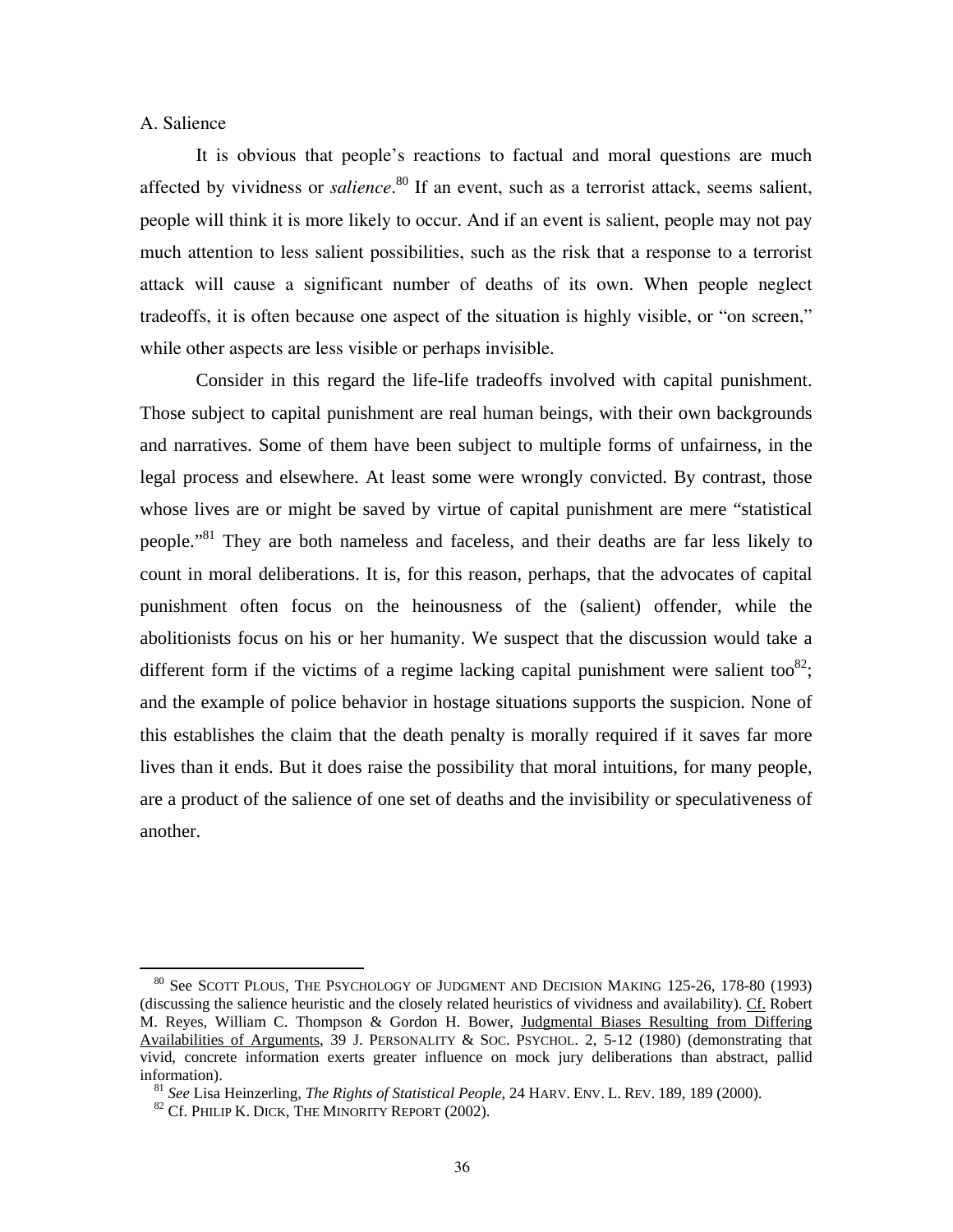#### B. Acts, Omissions, and Brains

Outside of the domain of government, we have not questioned the act-omission distinction here. But in some settings, it may be worth considering the possibility that the act-omission distinction operates as a heuristic for a more complex and difficult assessment of the moral issues at stake. $83$  Consider in this regard the dispute over two well-known problems in moral philosophy.<sup>84</sup> These problems do not involve the actomission distinction, but they implicate closely related concerns. We suggest that people's asymmetrical reactions to the two problems say a great deal about the operation of the act-omission distinction.

The first, called the trolley problem, asks people to suppose that a runaway trolley is headed for five people, who will be killed if the trolley continues on its current course. The question is whether you would throw a switch that would move the trolley onto another set of tracks, killing one person rather than five. Most people would throw the switch. The second, called the footbridge problem, is the same as that just given, but with one difference: the only way to save the five is to throw a stranger, now on a footbridge that spans the tracks, into the path of the trolley, killing that stranger but preventing the trolley from reaching the others. Most people will not kill the stranger. What is the difference between the two cases, if any? A great deal of philosophical work has been done on this question, much of it trying to suggest that our firm intuitions can indeed be defended in principle.<sup>85</sup>

Without engaging these arguments, consider a suggestive experiment designed to see how the human brain responds to the two problems.<sup>86</sup> The authors do not attempt to answer the moral questions in principle, but they find "that there are systematic variations in the engagement of emotions in moral judgment,<sup>37</sup> and that brain areas associated with emotion are far more active in contemplating the footbridge problem than in contemplating the trolley problem. An implication of the authors' finding is that human

<sup>&</sup>lt;sup>83</sup> The argument is ventured in JONATHAN BARON, JUDGMENT MISGUIDED: INTUITION AND ERROR IN PUBLIC DECISION MAKING (1998). 84 *See* JUDITH JARVIS THOMSON, RIGHTS, RESTITUTION, AND RISK: ESSAYS IN MORAL THEORY 94-116

<sup>(1986). 85</sup> *Id.* 86 Joshua Green et al., *An fMRI Investigation of Emotional Engagement in Moral Judgment*, 293 SCIENCE

<sup>2105 (2001). 87</sup> *Id.* at 2107.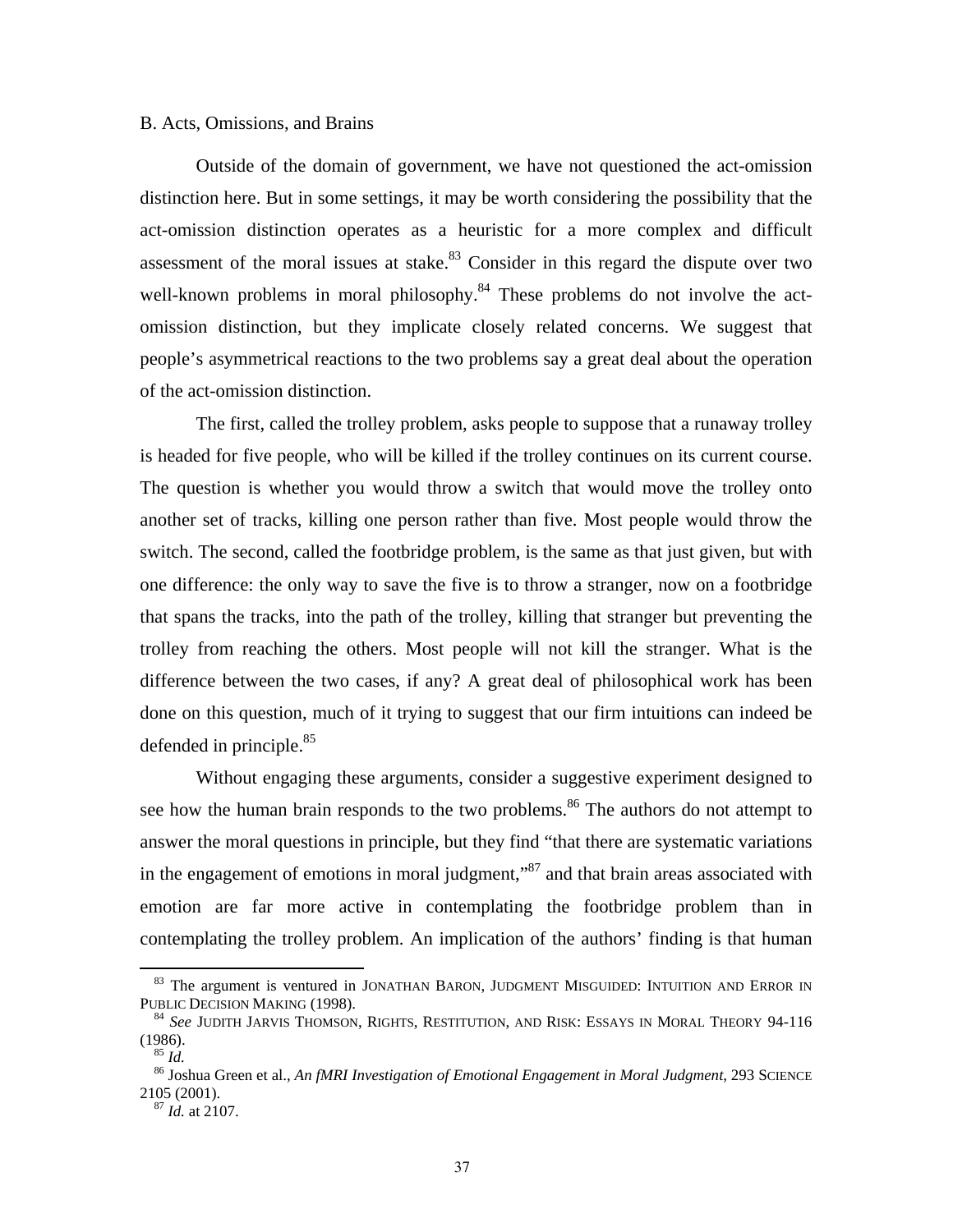brains are hard-wired to distinguish between bringing about a death "up close and personal" and doing so at a distance. 88

Of course this experiment is far from decisive; emotions and cognition are not easily separable,<sup>89</sup> and there may be good moral reasons why certain brain areas are activated by one problem and not by the other. Perhaps the brain is closely attuned to morally relevant differences. But consider the case of fear, where an identifiable physical region of the brain makes helpfully immediate but not entirely reliable judgments.<sup>90</sup> So too, very plausibly, in the context of morality. $91$ 

For capital punishment, the implication is straightforward. For many people, the prospect of lethal executions is akin to the prospect of throwing the stranger in the footbridge problem; we expect that the relevant part of the brain would light up for most people who sincerely imagine themselves in the position of executioner. But for almost everyone, no such lights would be found after learning that the consequence of abolishing capital punishment was to ensure somewhere between eight and twenty-eight statistical deaths for each foregone execution. No unambiguous moral lesson follows from an understanding of the operation of the human brain. But it is perhaps illuminating if moral judgments are caused by rapid intuitions that do not involve a great deal of cognitive work, and that have no obvious connection to the morally relevant features of the situation.

#### C. A Famous Argument That Might Be Taken as a Counterargument

Our general claims might be thought to run up against Bernard Williams' wellknown critique of utilitarianism, rooted largely in a story about an unfortunate tourist named Jim.<sup>92</sup> In Williams' tale. Jim is a tourist in a small town in South America. He notices that twenty Indians are about to be shot. The leader of the shooters gives Jim a chance to save all but one of the Indians, for a price: Jim has to shoot one of them. Williams believes that for utilitarians, the moral answer is clear: Jim should shoot. But in

<sup>88</sup> *Id.*

<sup>89</sup> *See* MARTHA C. NUSSBAUM, UPHEAVALS OF THOUGHT: THE INTELLIGENCE OF EMOTIONS (2001).

<sup>90</sup> *See* Joseph E. LeDoux & Jeff Muller, *Emotional Memory and Psychopathology*, 352 Philosophical Transactions: Biological Sciences 1719, 1719 (1997).

<sup>91</sup> Joshua Green & Jonathan Haidt, *How (And Where) Does Moral Judgment Work?*, 6 Trends in Cognitive Sciences 517, 522 – 23 (2002).

See J. J. C. SMART & BERNARD WILLIAMS, UTILITARIANISM: FOR AND AGAINST 98-99 (1973).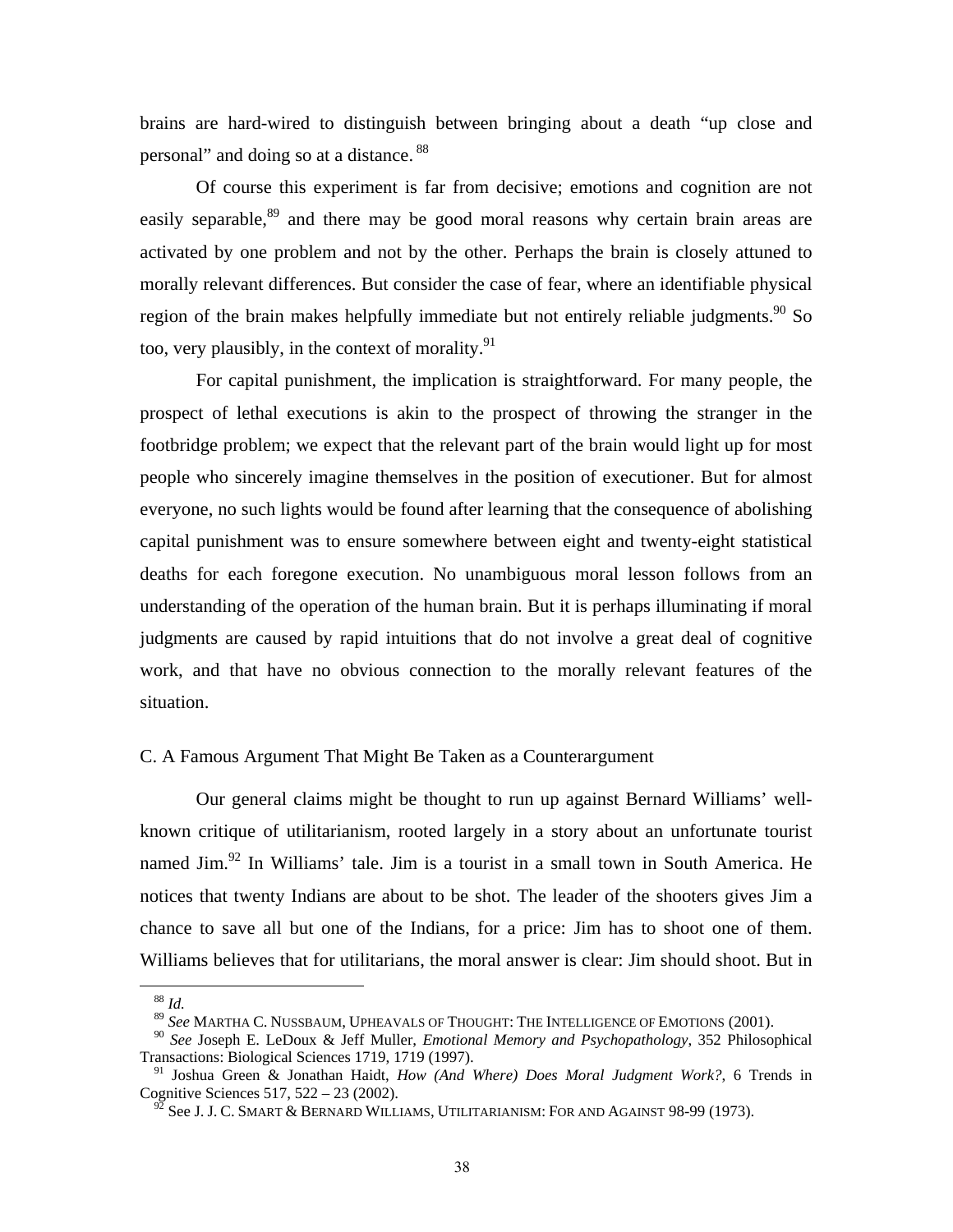his view, it is not clear that this is what morality requires. In Williams' words, utilitarianism "cuts out a kind of consideration which for some others makes a difference to what they feel about such cases: a consideration involving the idea, as we might first and very simply put it, that each of us is especially responsible for what he does, rather than for what other people do."<sup>93</sup> Williams asks: "how can a man, as a utilitarian agent, come to regard as one satisfaction among others, and a dispensable one, a project or attitude round which he has built his life, just because someone else's projects have so structured the causal scene that that is how the utilitarian sum come out? $1^{94}$ 

 We believe that an intuition akin to Williams' helps to explain opposition to capital punishment even in the face of evidence of the sort that we have outlined. But there are three responses. Most modestly: Capital punishment, on the evidence given here, more closely resembles a hostage situation than Jim's case. Recall that police officers are permitted, even expected, to use deadly force against those who have taken hostages if that is the only way to save innocent people. Those who are subject to capital punishment are (almost always) egregious wrongdoers, not innocents. Somewhat less modestly: An understanding of the attitudes around which people have built their lives might constrain people, but such an understanding does not constrain states, at least not in the same way. If Jim is a police officer, asked to save twenty hostages, he might well be morally obliged to shoot one of them if that is the only way to save the other nineteen. If Jim is the head of state, asked to engage in military intervention to prevent a mass slaughter (say, in Rwanda), it is not so clear that he should refuse even if he knows that military intervention will also result in innocent deaths at the hands of his own military. At the very least, the moral question cannot be answered, at the level of the state, by insisting "that each of us is especially responsible for what he does, rather than for what other people do." Less modestly still: Williams ' own arguments seem to us to rely on question-begging claims about causation, and about what counts as intentional action. He is right to say that we are particularly responsible for what we do; but in Jim's case, how does that precept cash out, exactly? Granted that Jim faces bad choices, through no fault

<sup>93</sup> *Id.* at 99.

<sup>94</sup> *Id* at 116.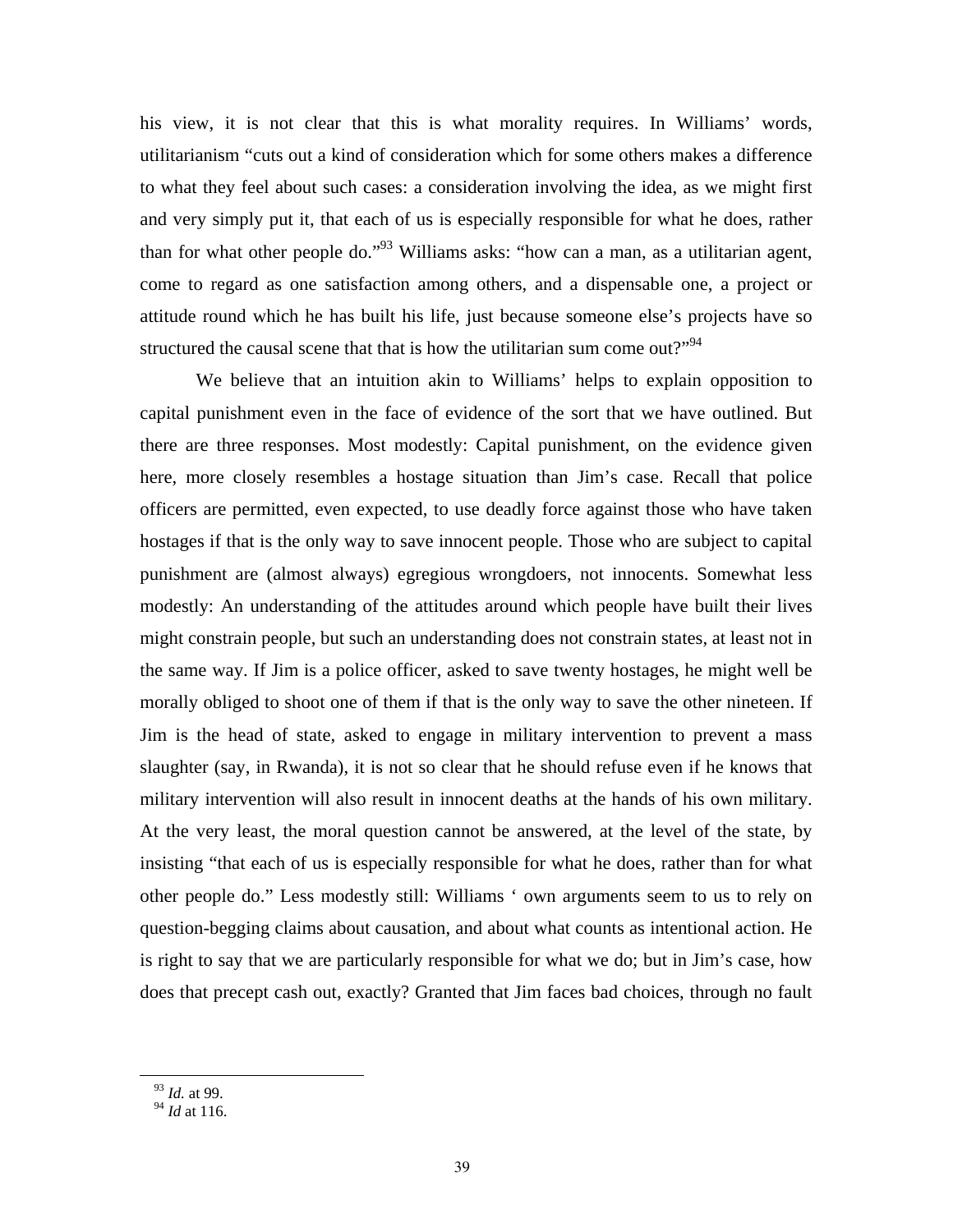of his own; but can Jim disclaim responsibility for the unnecessary death of nineteen people?

#### IV. Implications and Future Problems

Here we expand upon the implications of our approach and highlight some remaining puzzles, not with a view to resolving all issues, but with a view to indicating the contours of existing puzzles and some possible directions for future research. We also emphasize that our argument is limited to the setting of life-life tradeoffs: cases in which capital punishment is used to deter killing, rather than other offenses.

#### A. Threshold Effects (?) and Regional Variation

The statistic that each execution saves eighteen lives, on average, is an aggregated statistic based on national-level data—something like a national average. Averages can be misleading, of course, and a look at regional variation suggests a potentially complicated picture. The most recent work suggests that states fall into three sets: a set of states in which capital punishment deters very strongly, a set in which it has no deterrent effect at all, and even a set in which capital punishment has perverse effects, slightly raising murder rates. The pronounced deterrent effect at the level of the national average occurs because, where capital punishment does deter, it deters powerfully. As we mentioned in Part I, Joanna Shepherd suggests there is a "threshold effect" at work here: in states that execute very few, capital punishment either has no effect or even backfires, perhaps because (Shepherd conjectures) a "brutalization effect" operates; while states that execute a larger number see large deterrent effects. Whatever the validity of the particular mechanisms Shepherd proposes, it seems plausible that capital punishment deters strongly in one set of states and has little effect in others. If this is correct, does it undermine our thesis?

The simple answer is no, not at all, because we hold no brief to promote capital punishment everywhere, at all times and places. Where capital punishment is a powerful deterrent, we have suggested that states may well be morally obligated to adopt it. Where capital punishment does not powerfully deter, the empirical predicate for that obligation disappears. Retributivists might continue to argue for capital punishment on other grounds, but we are not retributivists and see no inherent moral necessity for capital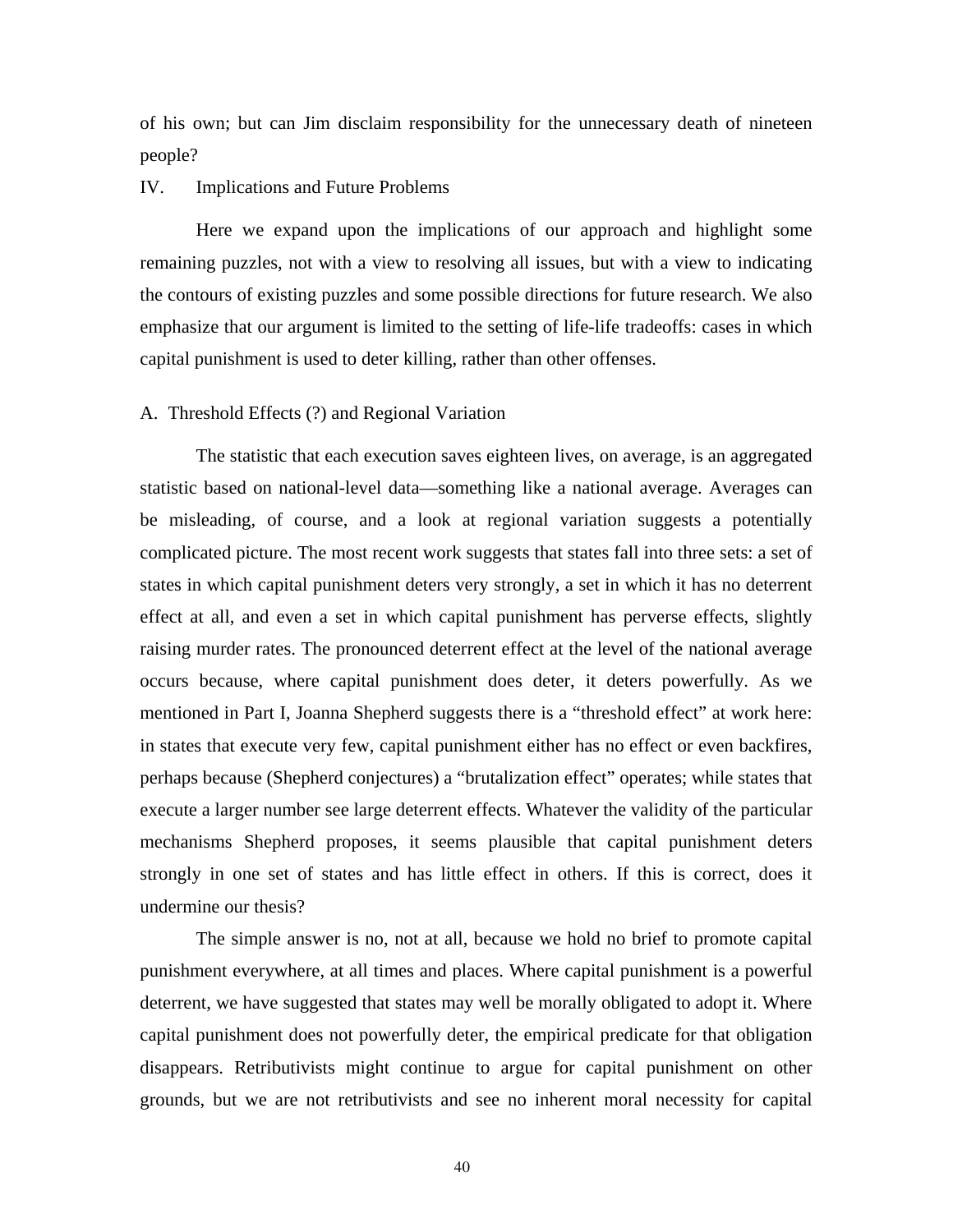punishment if it produces little in the way of benefits in the protection of human life. If future work were to overturn the recent evidence that capital punishment deters, that work would also in our view overturn the case for capital punishment altogether.

#### B. International Variation

What holds for variation across states within the United States holds a fortiori for variation across liberal democratic polities. The European Union and its member states firmly reject capital punishment as violative of human dignity; more broadly, the United States is one of only a small number of nations that permit capital punishment. How does this bear upon our thesis? The short answer is that we have nothing to say about such polities, because the relevant facts are not yet known. It might turn out that, due to variation in some relevant factor, capital punishment is appropriate for our circumstances but not for the circumstances of (some set of) other polities; nothing in our view excludes this. If capital punishment turns out to deter strongly in some populations, or given some background legal and economic systems, but not otherwise, then the scope of the moral obligation to adopt capital punishment would vary accordingly. Israel does not execute terrorists, in part because of a belief that executions of terrorists would breed more terrorism; if the belief is correct, as seems plausible, then the failure to use capital punishment is correct too. (Those who favor capital punishment on retributive grounds might ask whether they reject Israel's policy.)

#### C. Offenders and Offenses

Other dimensions of variation include differences in classes of offenses (murders for profit versus murders animated by passion) and in classes of offenders (juvenile murders, mentally disabled murders, and so on). As we noted in discussing the argument from slippery slopes, no *a priori* argument either precludes or mandates extending capital punishment to all such cases, because *a priori* argument is not helpful here.

Let us consider the example of juvenile offenders. In a recent decision, the Supreme Court held that capital punishment may not be inflicted upon offenders who were under 18 years old at the time of the offense.<sup>95</sup> Acknowledging the paucity of

95 Roper v. Simmons, 125 S. Ct. 1183, 1198 (2005).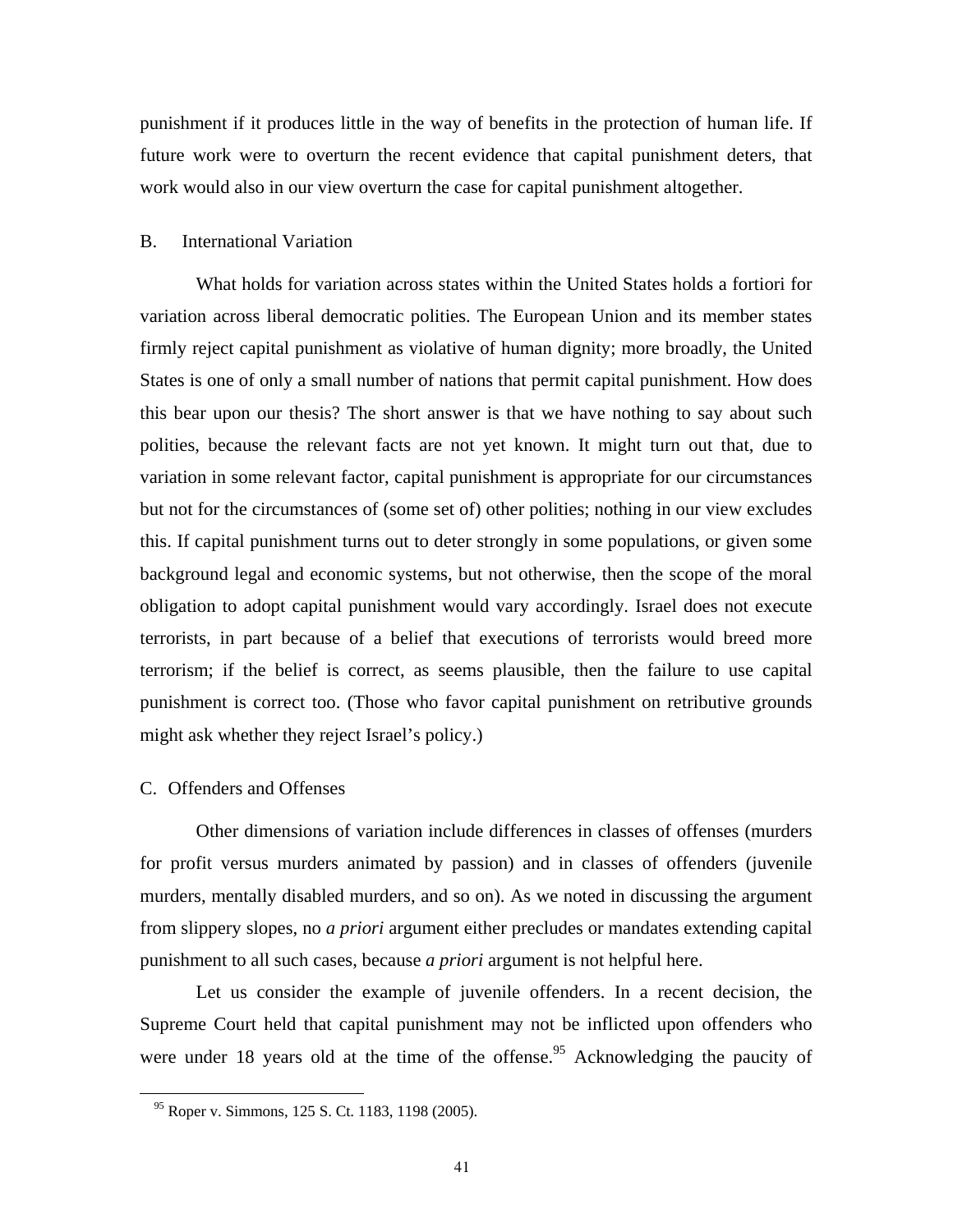evidence either way, the Court speculated that such offenders are less deterrable than adults.<sup>96</sup> Below, we will review findings suggesting, by analogy to crimes of passion, that the speculation is mistaken. What if the facts turn out to be otherwise than the Court guessed? Suppose that there turns out to be a significant class of 15-year-old murderers, perhaps predominantly murdering other 15-year-olds; and suppose that relevant data suggested that allowing capital punishment for 15-year-olds would significantly deter those murders.

In our view, there is a strong argument that states would then be morally obligated to extend capital punishment to such cases (bracketing whether such a course would be legally permitted). If the obligation would attach, it is precisely because killing 15-yearolds is morally unacceptable, and because capital punishment would be the best system for reducing overall the number of such killings; only an implausible version of the act/omission distinction would suggest otherwise. On the other hand, suppose that the Court's speculation is correct, and that murders by juveniles turn out to be genuinely undeterrable, perhaps because juveniles are not yet capable of reasoning clearly about the expected costs and benefits of crime, or frequently act out of uncontrollable passion. Then the factual predicate for our view would simply fail to apply.

The same holds true for classes of offenses. The recent work has suggested, contrary to the intuitions of many, that capital punishment may well deter types of murders previously thought undeterrable.<sup>97</sup> In particular, the frequent conjecture that murders animated by passion are undeterrable turns out to be erroneous. Should future work identify such a category of undeterrable murders, however, our view would straightforwardly entail that capital punishment ought not extend to such cases.

#### D. Life-Life Tradeoffs and Beyond

Every case we have discussed so far involves what we have called life-life tradeoffs: cases in which state execution deters many private executions. A very different set of moral and institutional problems arises when the issue is whether capital punishment should be used to deter serious offenses other than killing. Consider the

<sup>96</sup> *Id.* at 1196. 97 Shepherd, *supra* note 21, at 305.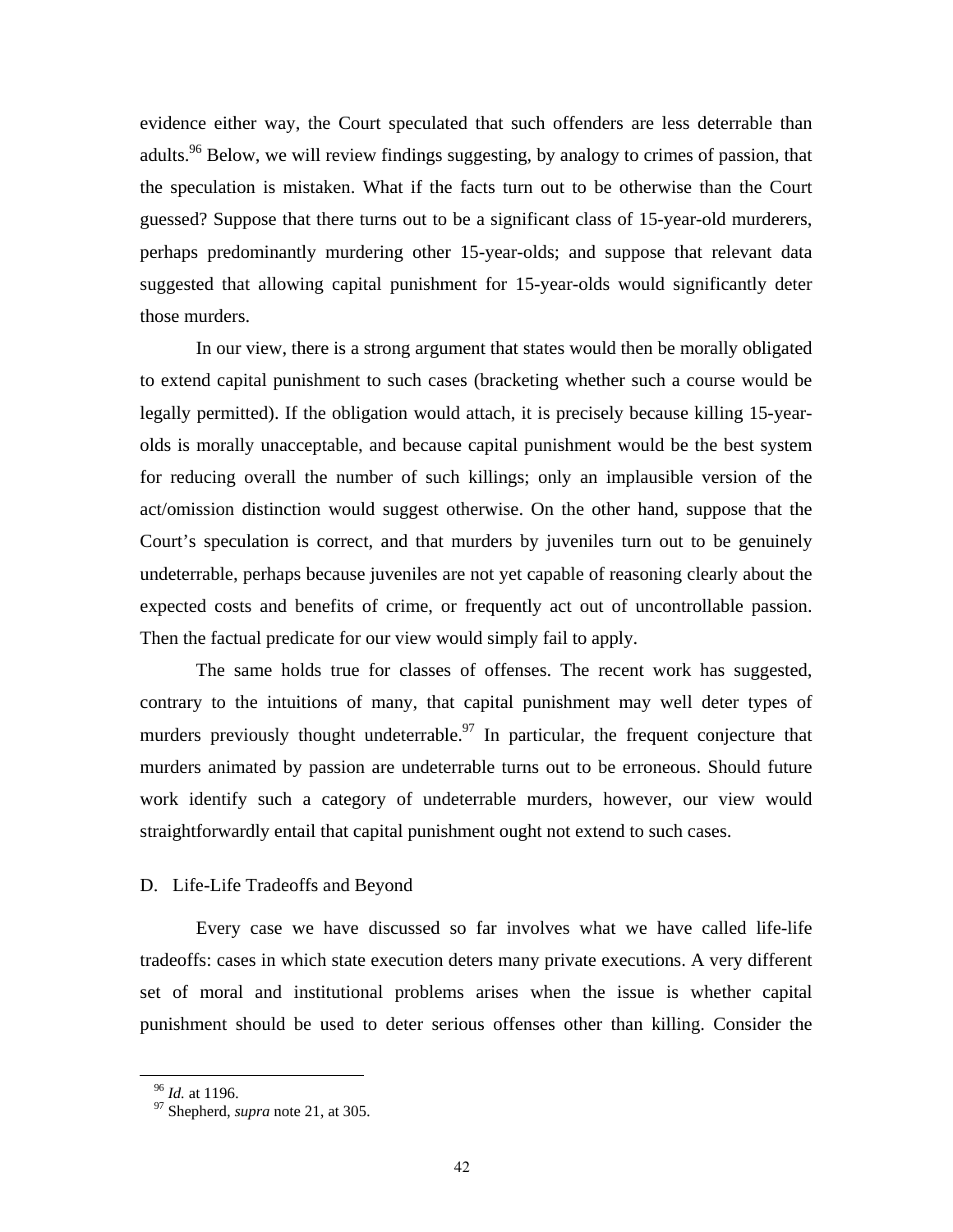sentence of capital punishment for particularly serious forms of rape, which the Supreme Court invalidated as cruel and unusual punishment.<sup>98</sup> Apart from constitutional constraints, would states be morally obligated to employ capital punishment if it could be shown, empirically, that each such execution would deter many future rapes?

We have given simple answers to the foregoing questions about variation in regional and international circumstances, and in classes of offenders and offenses, but no simple answers are possible here. The reason is that, unlike the other cases, the harms on the two sides of the ledger are not the same. Where capital punishment of murderers is at issue, the taking of life is the only morally relevant action in the picture, and the state's taking of life is entirely commensurable with the crimes it deters. (This assumes that one rejects, as we did in Part II, the attempt to build the act-omission distinction right into the definition of the relevant action. We have rejected, in other words, the idea that the state's taking of life is itself a morally different act from the "private" taking of life that is made possible by the state's choice of a criminal-justice policy that does not include capital punishment). When other offenses are at issue, additional moral questions of commensurability and of aggregation arise. May the state inflict a permanent deprivation of all personhood (death) upon a few to deter serious, but temporary, deprivations of autonomy (rape) that would otherwise be inflicted upon many? What if the many are children? The moral analysis here will necessarily be more complicated. If a utilitarian or consequentialist framework is used, the effects must be "translated" in some way so as to permit tradeoffs to occur. Suppose that an execution of a rapist would deter thirty rapes; how should capital punishment be evaluated in that event? It is most unclear how to think about these and similar cases; here we mean to bracket such questions entirely.

#### Conclusion

 We conjecture that something like the following set of views about capital punishment has been and probably still is widespread in the legal academy. Capital punishment does not deter, or at least the evidence that it does so is essentially

<sup>98</sup> *See* Coker v. Georgia, 433 U.S. 584, 598 (1977).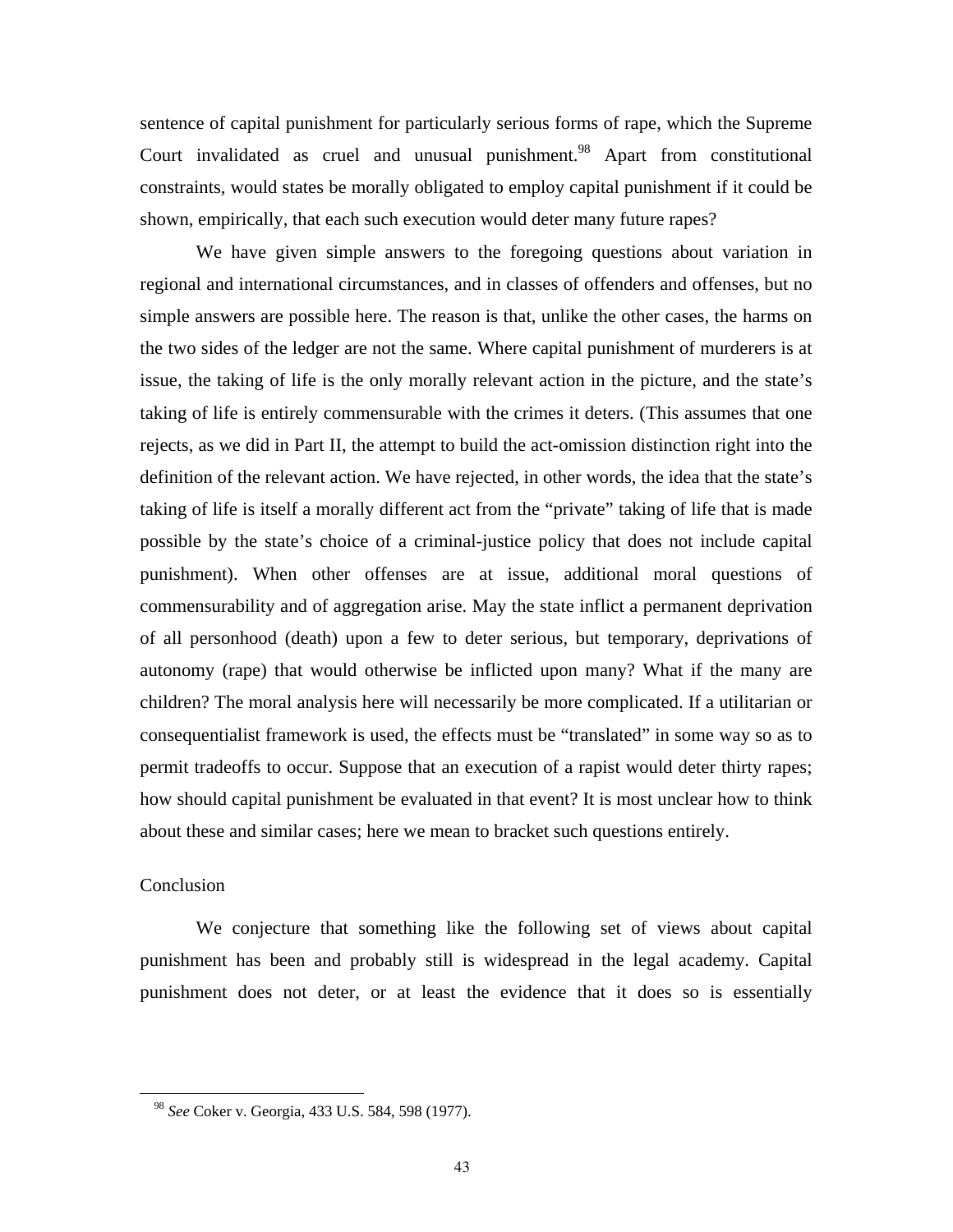nonexistent<sup>99</sup>; some categories of murders, especially crimes of passion, are undeterrable (at least by capital punishment);<sup>100</sup> even if capital punishment has a deterrent effect, the effect is marginal, perhaps because of the relatively small number of capital sentences and the long time lags between sentencing and execution; $101$  the system of capital punishment is rife with error and arbitrariness.<sup>102</sup>

 The recent evidence raises doubts about all of these views. Capital punishment may well have strong deterrent effects; there is evidence that few categories of murders are inherently undeterrable, even so-called crimes of passion; some studies find extremely large deterrent effects; error and arbitrariness undoubtedly occur, but the evidence of deterrence suggests that prospective murderers are receiving a clear signal.

 The moral and legal commentary on capital punishment ought to be sensitive to any significant revision in what we know. Life-life tradeoffs are inescapably involved. In light of recent evidence, a government that settles upon a package of crime-control policies that does *not* include capital punishment might well seem, at least prima facie, to be both violating the rights and reducing the welfare of its citizens—just as would a state that failed to enact simple environmental measures promising to save a great many lives.

The most common basis for resisting this conclusion, and our principal target here, is some version of the distinction between acts and omissions. Opponents of capital punishment frequently appeal to an intuition that intentional killing by the government and its agents is morally objectionable in a way that simply allowing private killings is not. Whatever the general merits of the distinction between acts and omissions in the moral theory of individual conduct, we think it gets little purchase on questions of governmental policy. Government cannot help but act in ways that affect the actions of citizens; where citizens decide whether or not to kill each other in light of government's policies, it is not clear even as a conceptual matter what it would mean for government not to act. For government to adopt a mix of criminal-justice policies that happens not to include capital punishment is not an "omission" or a "failure to act" in any meaningful sense. Likewise, deontological injunctions against unjustified killing, which we have not

<sup>99</sup> *See* Richard O. Lempert, *Desert and Deterrence: An Assessment of the Moral Bases of the Case for Capital Punishment*, 79 Mich. L. Rev. 1177, 1222 (1981).<br><sup>100</sup> *See id.* at 1193 – 94.<br><sup>101</sup> *See id.* at 1192 – 93.<br><sup>102</sup> *See id.* at 1224.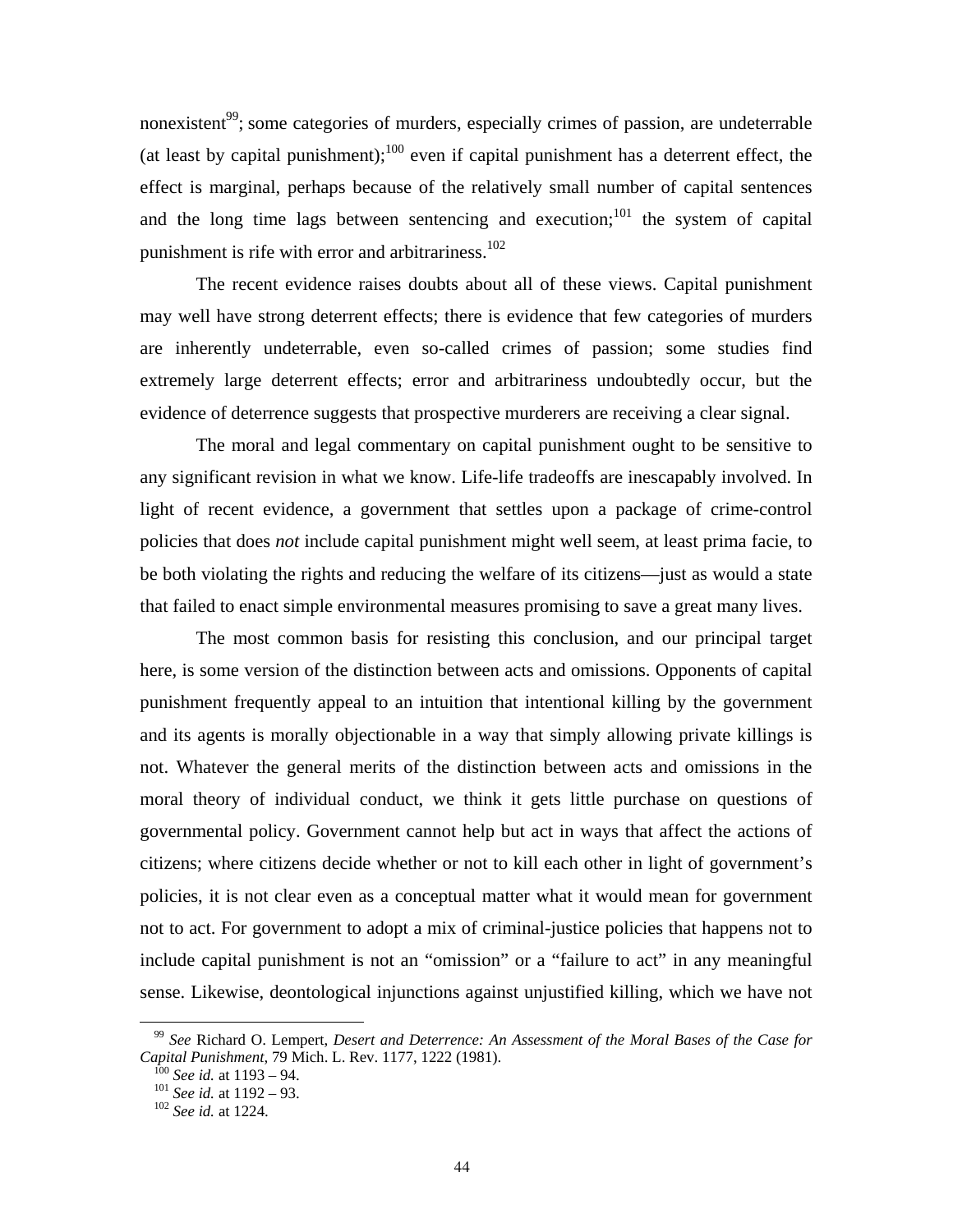questioned here, are of little help in these settings. Unjustified killing is exactly what capital punishment prevents.

If this argument is correct, it has broad implications, some of which may not be welcomed by advocates of capital punishment. Government engages in countless omissions, many of which threaten people's health and safety; consider the failure to reduce highway fatalities, to regulate greenhouse gas emissions, to prevent domestic violence, to impose further controls on private uses of guns, even to redistribute wealth to those who most need it. Suppose that it is not sensible, in these and other contexts, to characterize government omissions as such, or suppose that even if the characterization is sensible, it lacks moral relevance. If so, then government might well be compelled, on one or another ground, to take steps to protect people against statistical risks, even if those steps impose costs and harms; much will depend on what the facts show.<sup>103</sup>

Any objection to capital punishment, we believe, must rely on something other than abstract injunctions against the taking of life. If the recent evidence of deterrence is shown to be correct, then opponents of capital punishment will face an uphill struggle on moral grounds. If each execution is saving many lives, the harms of capital punishment would have to be very great to justify its abolition, far greater than most critics have heretofore alleged. There is always residual uncertainty in social science and legal policy, and we have attempted to describe, rather than to defend, recent findings here. But if those findings are ultimately shown to be right, capital punishment has a strong claim to being, not merely morally permissible, but morally obligatory, above all from the standpoint of those who wish to protect life.

Readers with comments may address them to:

Professor Cass Sunstein University of Chicago Law School 1111 East 60th Street Chicago, IL 60637 csunstei@midway.uchicago.edu

 $103$  For a general attack on the act-omission distinction from a utilitarian perspective, see Jonathan Baron, Judgment Misguided (1998). If our argument is correct, some of Baron's arguments should be appealing to deontologists as well, and his controversial commitment to utilitarianism is not a necessary foundation for his conclusions.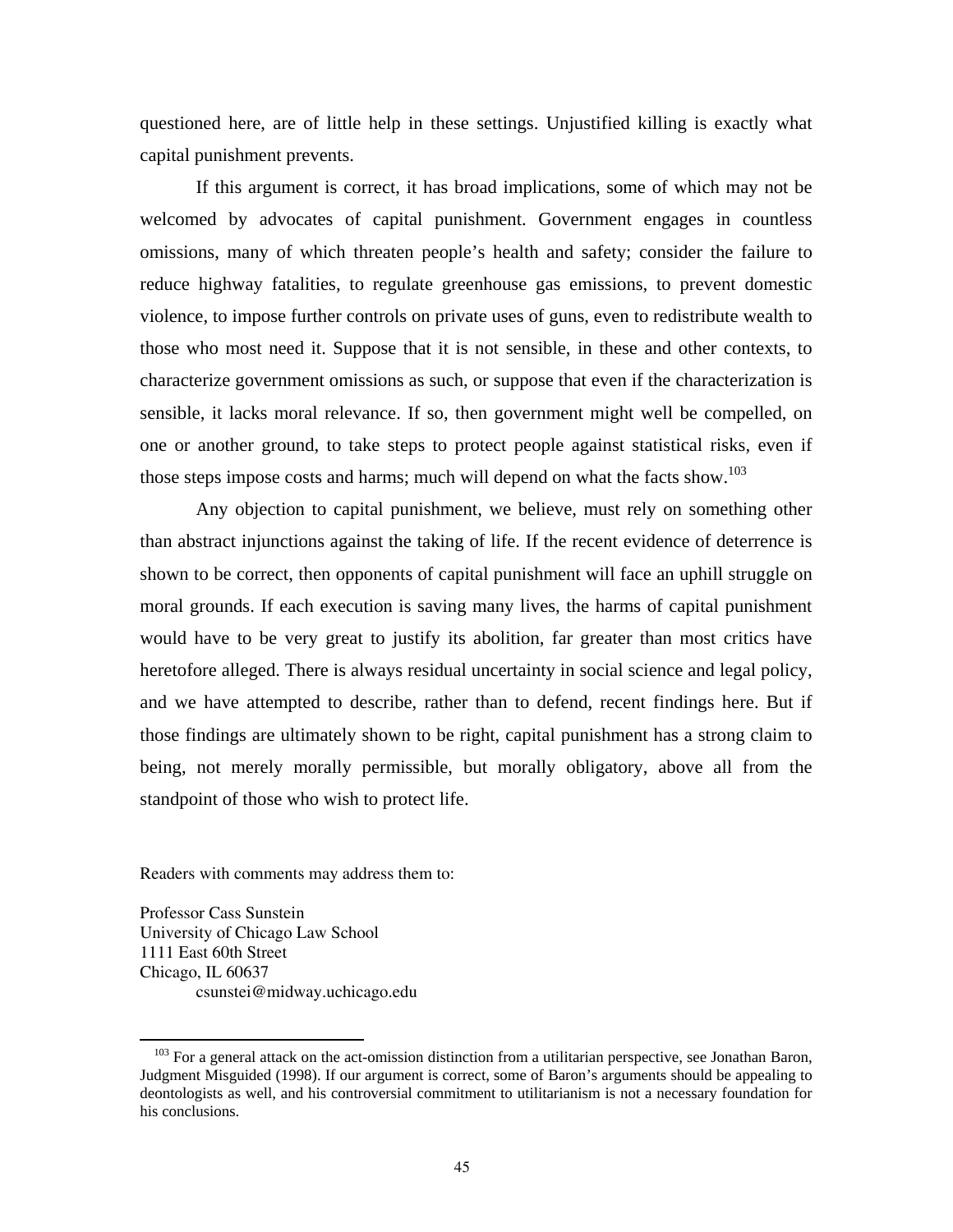#### Chicago Working Papers in Law and Economics (Second Series)

- 1. William M. Landes, Copyright Protection of Letters, Diaries and Other Unpublished Works: An Economic Approach (July 1991)
- 2. Richard A. Epstein, The Path to *The T.J. Hooper*: The Theory and History of Custom in the Law of Tort (August 1991)
- 3. Cass R. Sunstein, On Property and Constitutionalism (September 1991)
- 4. Richard A. Posner, Blackmail, Privacy, and Freedom of Contract (February 1992)
- 5. Randal C. Picker, Security Interests, Misbehavior, and Common Pools (February 1992)
- 6. Tomas J. Philipson & Richard A. Posner, Optimal Regulation of AIDS (April 1992)
- 7. Douglas G. Baird, Revisiting Auctions in Chapter 11 (April 1992)
- 8. William M. Landes, Sequential versus Unitary Trials: An Economic Analysis (July 1992)
- 9. William M. Landes & Richard A. Posner, The Influence of Economics on Law: A Quantitative Study (August 1992)
- 10. Alan O. Sykes, The Welfare Economics of Immigration Law: A Theoretical Survey With An Analysis of U.S. Policy (September 1992)
- 11. Douglas G. Baird, 1992 Katz Lecture: Reconstructing Contracts (November 1992)
- 12. Gary S. Becker, The Economic Way of Looking at Life (January 1993)
- 13. J. Mark Ramseyer, Credibly Committing to Efficiency Wages: Cotton Spinning Cartels in Imperial Japan (March 1993)
- 14. Cass R. Sunstein, Endogenous Preferences, Environmental Law (April 1993)
- 15. Richard A. Posner, What Do Judges and Justices Maximize? (The Same Thing Everyone Else Does) (April 1993)
- 16. Lucian Arye Bebchuk and Randal C. Picker, Bankruptcy Rules, Managerial Entrenchment, and Firm‐Specific Human Capital (August 1993)
- 17. J. Mark Ramseyer, Explicit Reasons for Implicit Contracts: The Legal Logic to the Japanese Main Bank System (August 1993)
- 18. William M. Landes and Richard A. Posner, The Economics of Anticipatory Adjudication (September 1993)
- 19. Kenneth W. Dam, The Economic Underpinnings of Patent Law (September 1993)
- 20. Alan O. Sykes, An Introduction to Regression Analysis (October 1993)
- 21. Richard A. Epstein, The Ubiquity of the Benefit Principle (March 1994)
- 22. Randal C. Picker, An Introduction to Game Theory and the Law (June 1994)
- 23. William M. Landes, Counterclaims: An Economic Analysis (June 1994)
- 24. J. Mark Ramseyer, The Market for Children: Evidence from Early Modern Japan (August 1994)
- 25. Robert H. Gertner and Geoffrey P. Miller, Settlement Escrows (August 1994)
- 26. Kenneth W. Dam, Some Economic Considerations in the Intellectual Property Protection of Software (August 1994)
- 27. Cass R. Sunstein, Rules and Rulelessness, (October 1994)
- 28. David Friedman, More Justice for Less Money: A Step Beyond *Cimino* (December 1994)
- 29. Daniel Shaviro, Budget Deficits and the Intergenerational Distribution of Lifetime Consumption (January 1995)
- 30. Douglas G. Baird, The Law and Economics of Contract Damages (February 1995)
- 31. Daniel Kessler, Thomas Meites, and Geoffrey P. Miller, Explaining Deviations from the Fifty Percent Rule: A Multimodal Approach to the Selection of Cases for Litigation (March 1995)
- 32. Geoffrey P. Miller, Das Kapital: Solvency Regulation of the American Business Enterprise (April 1995)
- 33. Richard Craswell, Freedom of Contract (August 1995)
- 34. J. Mark Ramseyer, Public Choice (November 1995)
- 35. Kenneth W. Dam, Intellectual Property in an Age of Software and Biotechnology (November 1995)
- 36. Cass R. Sunstein, Social Norms and Social Roles (January 1996)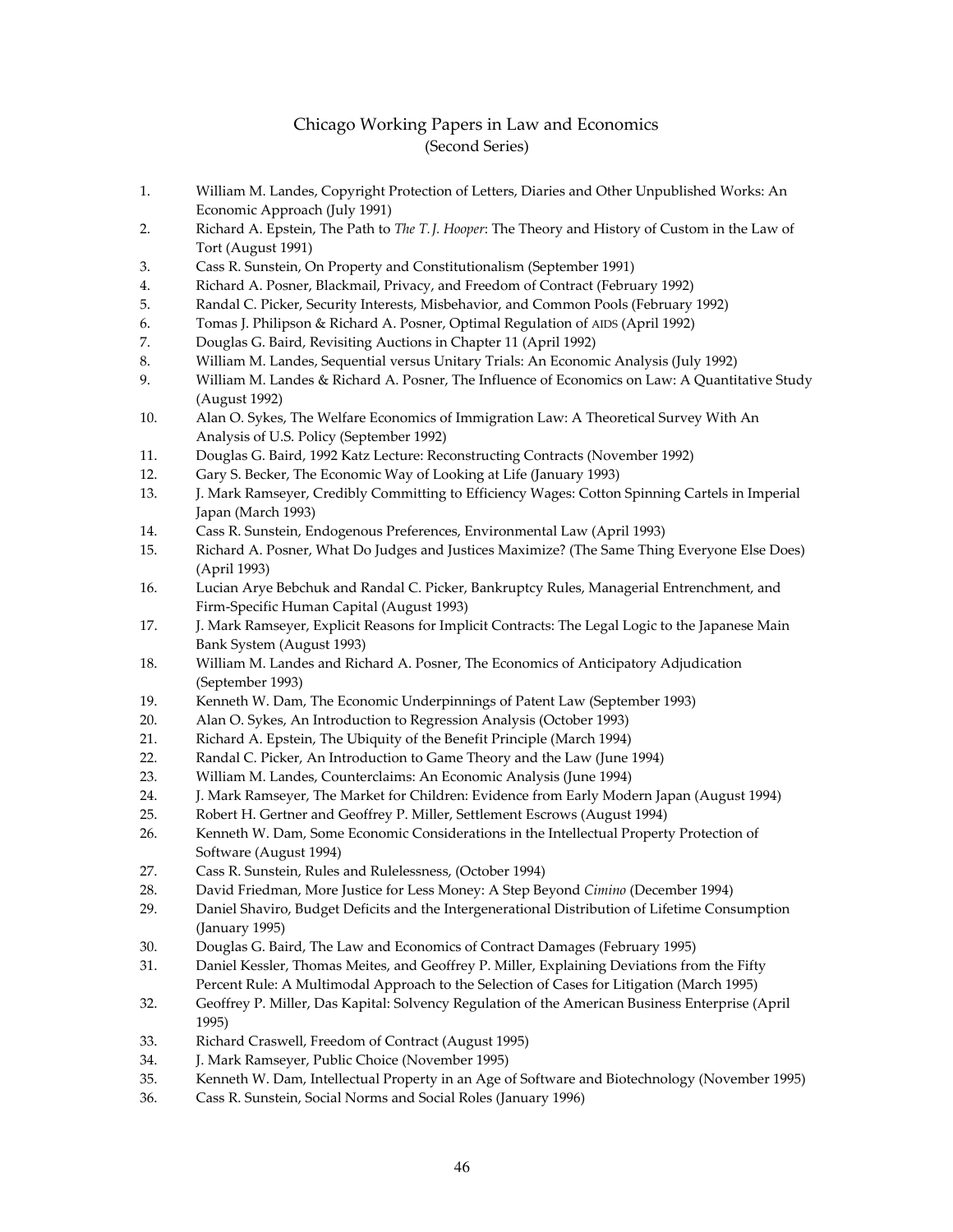- 37. J. Mark Ramseyer and Eric B. Rasmusen, Judicial Independence in Civil Law Regimes: Econometrics from Japan (January 1996)
- 38. Richard A. Epstein, Transaction Costs and Property Rights: Or Do Good Fences Make Good Neighbors? (March 1996)
- 39. Cass R. Sunstein, The Cost‐Benefit State (May 1996)
- 40. William M. Landes and Richard A. Posner, The Economics of Legal Disputes Over the Ownership of Works of Art and Other Collectibles (July 1996)
- 41. John R. Lott, Jr. and David B. Mustard, Crime, Deterrence, and Right-to-Carry Concealed Handguns (August 1996)
- 42. Cass R. Sunstein, Health‐Health Tradeoffs (September 1996)
- 43. G. Baird, The Hidden Virtues of Chapter 11: An Overview of the Law and Economics of Financially Distressed Firms (March 1997)
- 44. Richard A. Posner, Community, Wealth, and Equality (March 1997)
- 45. William M. Landes, The Art of Law and Economics: An Autobiographical Essay (March 1997)
- 46. Cass R. Sunstein, Behavioral Analysis of Law (April 1997)
- 47. John R. Lott, Jr. and Kermit Daniel, Term Limits and Electoral Competitiveness: Evidence from California's State Legislative Races (May 1997)
- 48. Randal C. Picker, Simple Games in a Complex World: A Generative Approach to the Adoption of Norms (June 1997)
- 49. Richard A. Epstein, Contracts Small and Contracts Large: Contract Law through the Lens of Laissez‐Faire (August 1997)
- 50. Cass R. Sunstein, Daniel Kahneman, and David Schkade, Assessing Punitive Damages (with Notes on Cognition and Valuation in Law) (December 1997)
- 51. William M. Landes, Lawrence Lessig, and Michael E. Solimine, Judicial Influence: A Citation Analysis of Federal Courts of Appeals Judges (January 1998)
- 52. John R. Lott, Jr., A Simple Explanation for Why Campaign Expenditures are Increasing: The Government is Getting Bigger (February 1998)
- 53. Richard A. Posner, Values and Consequences: An Introduction to Economic Analysis of Law (March 1998)
- 54. Denise DiPasquale and Edward L. Glaeser, Incentives and Social Capital: Are Homeowners Better Citizens? (April 1998)
- 55. Christine Jolls, Cass R. Sunstein, and Richard Thaler, A Behavioral Approach to Law and Economics (May 1998)
- 56. John R. Lott, Jr., Does a Helping Hand Put Others At Risk?: Affirmative Action, Police Departments, and Crime (May 1998)
- 57. Cass R. Sunstein and Edna Ullmann‐Margalit, Second‐Order Decisions (June 1998)
- 58. Jonathan M. Karpoff and John R. Lott, Jr., Punitive Damages: Their Determinants, Effects on Firm Value, and the Impact of Supreme Court and Congressional Attempts to Limit Awards (July 1998)
- 59. Kenneth W. Dam, Self-Help in the Digital Jungle (August 1998)
- 60. John R. Lott, Jr., How Dramatically Did Women's Suffrage Change the Size and Scope of Government? (September 1998)
- 61. Kevin A. Kordana and Eric A. Posner, A Positive Theory of Chapter 11 (October 1998)
- 62. David A. Weisbach, Line Drawing, Doctrine, and Efficiency in the Tax Law (November 1998)
- 63. Jack L. Goldsmith and Eric A. Posner, A Theory of Customary International Law (November 1998)
- 64. John R. Lott, Jr., Public Schooling, Indoctrination, and Totalitarianism (December 1998)
- 65. Cass R. Sunstein, Private Broadcasters and the Public Interest: Notes Toward A "Third Way" (January 1999)
- 66. Richard A. Posner, An Economic Approach to the Law of Evidence (February 1999)
- 67. Yannis Bakos, Erik Brynjolfsson, Douglas Lichtman, Shared Information Goods (February 1999)
- 68. Kenneth W. Dam, Intellectual Property and the Academic Enterprise (February 1999)
- 69. Gertrud M. Fremling and Richard A. Posner, Status Signaling and the Law, with Particular Application to Sexual Harassment (March 1999)
- 70. Cass R. Sunstein, Must Formalism Be Defended Empirically? (March 1999)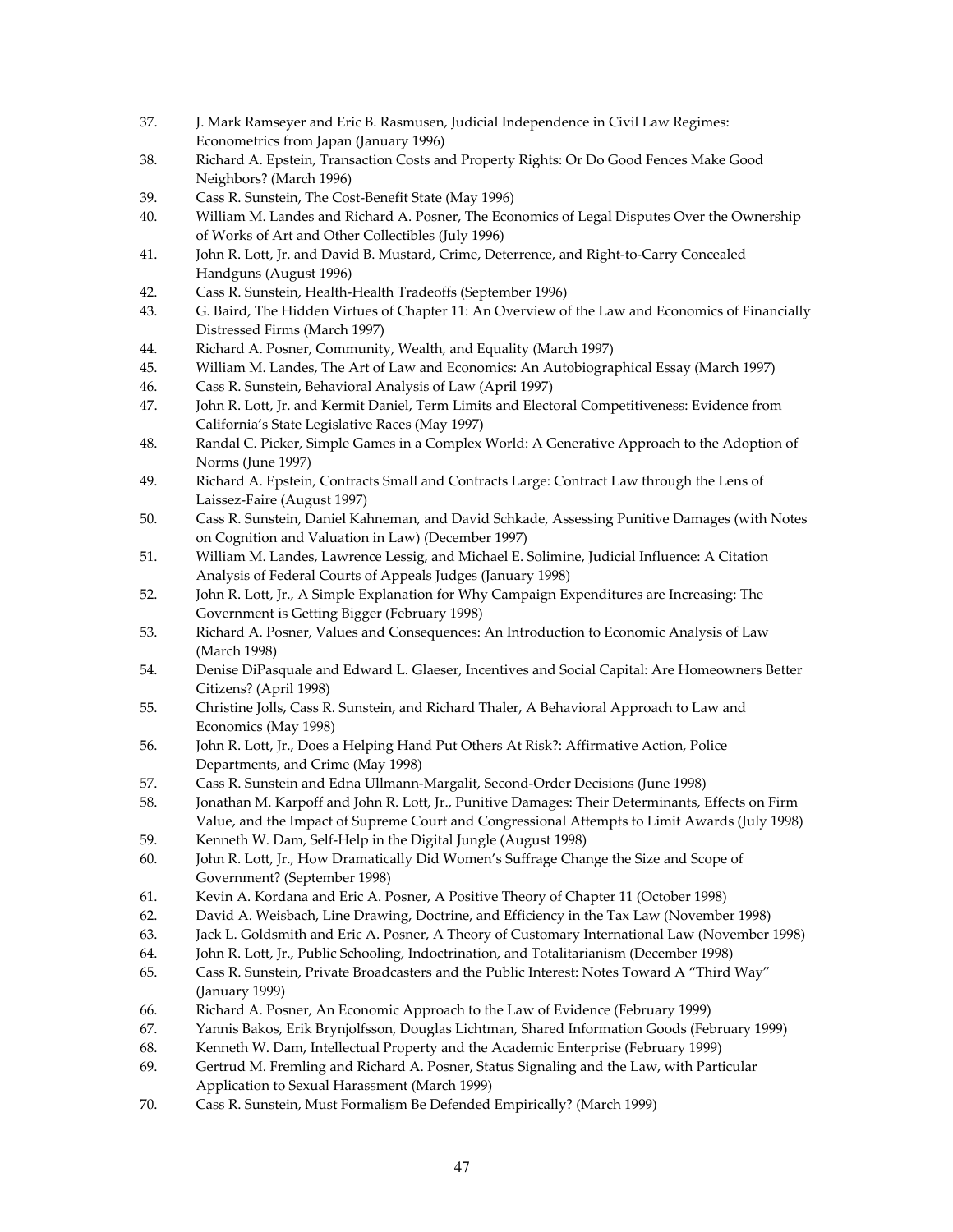- 71. Jonathan M. Karpoff, John R. Lott, Jr., and Graeme Rankine, Environmental Violations, Legal Penalties, and Reputation Costs (March 1999)
- 72. Matthew D. Adler and Eric A. Posner, Rethinking Cost‐Benefit Analysis (April 1999)
- 73. John R. Lott, Jr. and William M. Landes, Multiple Victim Public Shooting, Bombings, and Right-to-Carry Concealed Handgun Laws: Contrasting Private and Public Law Enforcement (April 1999)
- 74. Lisa Bernstein, The Questionable Empirical Basis of Article 2's Incorporation Strategy: A Preliminary Study (May 1999)
- 75. Richard A. Epstein, Deconstructing Privacy: and Putting It Back Together Again (May 1999)
- 76. William M. Landes, Winning the Art Lottery: The Economic Returns to the Ganz Collection (May 1999)
- 77. Cass R. Sunstein, David Schkade, and Daniel Kahneman, Do People Want Optimal Deterrence? (June 1999)
- 78. Tomas J. Philipson and Richard A. Posner, The Long‐Run Growth in Obesity as a Function of Technological Change (June 1999)
- 79. David A. Weisbach, Ironing Out the Flat Tax (August 1999)
- 80. Eric A. Posner, A Theory of Contract Law under Conditions of Radical Judicial Error (August 1999)
- 81. David Schkade, Cass R. Sunstein, and Daniel Kahneman, Are Juries Less Erratic than Individuals? Deliberation, Polarization, and Punitive Damages (September 1999)
- 82. Cass R. Sunstein, Nondelegation Canons (September 1999)
- 83. Richard A. Posner, The Theory and Practice of Citations Analysis, with Special Reference to Law and Economics (September 1999)
- 84. Randal C. Picker, Regulating Network Industries: A Look at *Intel* (October 1999)
- 85. Cass R. Sunstein, Cognition and Cost-Benefit Analysis (October 1999)
- 86. Douglas G. Baird and Edward R. Morrison, Optimal Timing and Legal Decisionmaking: The Case of the Liquidation Decision in Bankruptcy (October 1999)
- 87. Gertrud M. Fremling and Richard A. Posner, Market Signaling of Personal Characteristics (November 1999)
- 88. Matthew D. Adler and Eric A. Posner, Implementing Cost-Benefit Analysis When Preferences Are Distorted (November 1999)
- 89. Richard A. Posner, Orwell versus Huxley: Economics, Technology, Privacy, and Satire (November 1999)
- 90. David A. Weisbach, Should the Tax Law Require Current Accrual of Interest on Derivative Financial Instruments? (December 1999)
- 91. Cass R. Sunstein, The Law of Group Polarization (December 1999)
- 92. Eric A. Posner, Agency Models in Law and Economics (January 2000)
- 93. Karen Eggleston, Eric A. Posner, and Richard Zeckhauser, Simplicity and Complexity in Contracts (January 2000)
- 94. Douglas G. Baird and Robert K. Rasmussen, Boyd's Legacy and Blackstone's Ghost (February 2000)
- 95. David Schkade, Cass R. Sunstein, Daniel Kahneman, Deliberating about Dollars: The Severity Shift (February 2000)
- 96. Richard A. Posner and Eric B. Rasmusen, Creating and Enforcing Norms, with Special Reference to Sanctions (March 2000)
- 97. Douglas Lichtman, Property Rights in Emerging Platform Technologies (April 2000)
- 98. Cass R. Sunstein and Edna Ullmann-Margalit, Solidarity in Consumption (May 2000)
- 99. David A. Weisbach, An Economic Analysis of Anti-Tax Avoidance Laws (May 2000, revised May 2002)
- 100. Cass R. Sunstein, Human Behavior and the Law of Work (June 2000)
- 101. William M. Landes and Richard A. Posner, Harmless Error (June 2000)
- 102. Robert H. Frank and Cass R. Sunstein, Cost-Benefit Analysis and Relative Position (August 2000)
- 103. Eric A. Posner, Law and the Emotions (September 2000)
- 104. Cass R. Sunstein, Cost-Benefit Default Principles (October 2000)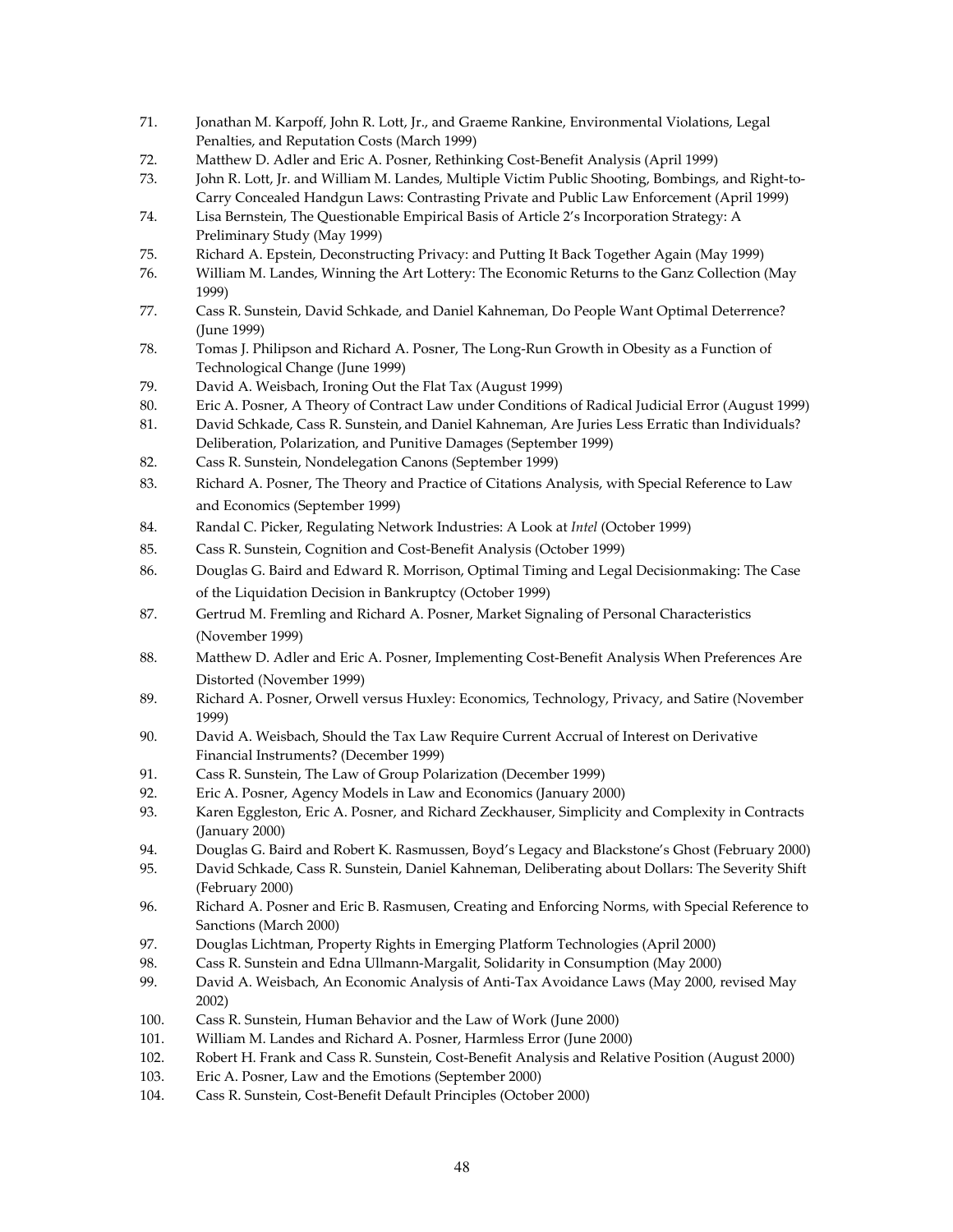- 105. Jack Goldsmith and Alan Sykes, The Dormant Commerce Clause and the Internet (November 2000)
- 106. Richard A. Posner, Antitrust in the New Economy (November 2000)
- 107. Douglas Lichtman, Scott Baker, and Kate Kraus, Strategic Disclosure in the Patent System (November 2000)
- 108. Jack L. Goldsmith and Eric A. Posner, Moral and Legal Rhetoric in International Relations: A Rational Choice Perspective (November 2000)
- 109. William Meadow and Cass R. Sunstein, Statistics, Not Experts (December 2000)
- 110. Saul Levmore, Conjunction and Aggregation (December 2000)
- 111. Saul Levmore, Puzzling Stock Options and Compensation Norms (December 2000)
- 112. Richard A. Epstein and Alan O. Sykes, The Assault on Managed Care: Vicarious Liability, Class Actions and the Patient's Bill of Rights (December 2000)
- 113. William M. Landes, Copyright, Borrowed Images and Appropriation Art: An Economic Approach (December 2000)
- 114. Cass R. Sunstein, Switching the Default Rule (January 2001)
- 115. George G. Triantis, Financial Contract Design in the World of Venture Capital (January 2001)
- 116. Jack Goldsmith, Statutory Foreign Affairs Preemption (February 2001)
- 117. Richard Hynes and Eric A. Posner, The Law and Economics of Consumer Finance (February 2001)
- 118. Cass R. Sunstein, Academic Fads and Fashions (with Special Reference to Law) (March 2001)
- 119. Eric A. Posner, Controlling Agencies with Cost-Benefit Analysis: A Positive Political Theory Perspective (April 2001)
- 120. Douglas G. Baird, Does Bogart Still Get Scale? Rights of Publicity in the Digital Age (April 2001)
- 121. Douglas G. Baird and Robert K. Rasmussen, Control Rights, Priority Rights and the Conceptual Foundations of Corporate Reorganization (April 2001)
- 122. David A. Weisbach, Ten Truths about Tax Shelters (May 2001)
- 123. William M. Landes, What Has the Visual Arts Rights Act of 1990 Accomplished? (May 2001)
- 124. Cass R. Sunstein, Social and Economic Rights? Lessons from South Africa (May 2001)
- 125. Christopher Avery, Christine Jolls, Richard A. Posner, and Alvin E. Roth, The Market for Federal Judicial Law Clerks (June 2001)
- 126. Douglas G. Baird and Edward R. Morrison, Bankruptcy Decision Making (June 2001)
- 127. Cass R. Sunstein, Regulating Risks after ATA (June 2001)
- 128. Cass R. Sunstein, The Laws of Fear (June 2001)
- 129. Richard A. Epstein, In and Out of Public Solution: The Hidden Perils of Property Transfer (July 2001)
- 130. Randal C. Picker, Pursuing a Remedy in *Microsoft*: The Declining Need for Centralized Coordination in a Networked World (July 2001)
- 131. Cass R. Sunstein, Daniel Kahneman, David Schkade, and Ilana Ritov, Predictably Incoherent Judgments (July 2001)
- 132. Eric A. Posner, Courts Should Not Enforce Government Contracts (August 2001)
- 133. Lisa Bernstein, Private Commercial Law in the Cotton Industry: Creating Cooperation through Rules, Norms, and Institutions (August 2001)
- 134. Richard A. Epstein, The Allocation of the Commons: Parking and Stopping on the Commons (August 2001)
- 135. Cass R. Sunstein, The Arithmetic of Arsenic (September 2001)
- 136. Eric A. Posner, Richard Hynes, and Anup Malani, The Political Economy of Property Exemption Laws (September 2001)
- 137. Eric A. Posner and George G. Triantis, Covenants Not to Compete from an Incomplete Contracts Perspective (September 2001)
- 138. Cass R. Sunstein, Probability Neglect: Emotions, Worst Cases, and Law (November 2001)
- 139. Randall S. Kroszner and Philip E. Strahan, Throwing Good Money after Bad? Board Connections and Conflicts in Bank Lending (December 2001)
- 140. Alan O. Sykes, TRIPs, Pharmaceuticals, Developing Countries, and the Doha "Solution" (February 2002)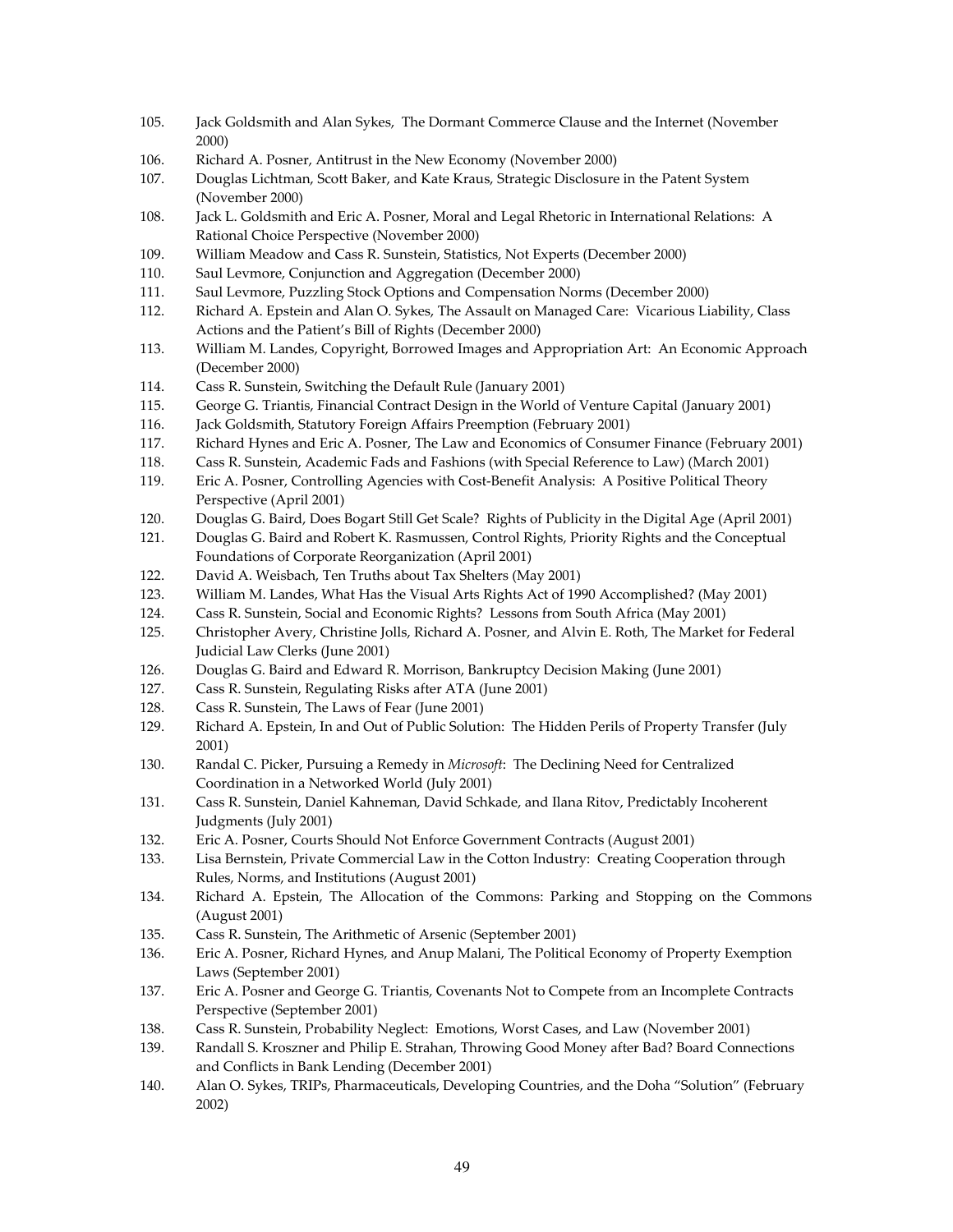- 141. Edna Ullmann‐Margalit and Cass R. Sunstein, Inequality and Indignation (February 2002)
- 142. Daniel N. Shaviro and David A. Weisbach, The Fifth Circuit Gets It Wrong in *Compaq v. Commissioner* (February 2002) (Published in *Tax Notes*, January 28, 2002)
- 143. Warren F. Schwartz and Alan O. Sykes, The Economic Structure of Renegotiation and Dispute Resolution in the WTO/GATT System (March 2002, *Journal of Legal Studies* 2002)
- 144. Richard A. Epstein, HIPAA on Privacy: Its Unintended and Intended Consequences (March 2002, forthcoming *Cato Journal*, summer 2002)
- 145. David A. Weisbach, Thinking Outside the Little Boxes (March 2002, *Texas Law Review*)
- 146. Eric A. Posner, Economic Analysis of Contract Law after Three Decades: Success or Failure (March 2002)
- 147. Randal C. Picker, Copyright as Entry Policy: The Case of Digital Distribution (April 2002, The Antitrust Bulletin)
- 148. David A. Weisbach, Taxes and Torts in the Redistribution of Income (April 2002, Coase Lecture February 2002)
- 149. Cass R. Sunstein, Beyond the Precautionary Principle (April 2002)
- 150. Robert W. Hahn and Cass R. Sunstein, A New Executive Order for Improving Federal Regulation? Deeper and Wider Cost‐Benefit Analysis (April 2002)
- 151. Douglas Lichtman, Copyright as a Rule of Evidence (May 2002, updated January 2003)
- 152. Richard A. Epstein, Steady the Course: Property Rights in Genetic Material (May 2002; revised March 2003)
- 153. Jack Goldsmith and Cass R. Sunstein, Military Tribunals and Legal Culture: What a Difference Sixty Years Makes (June 2002)
- 154. William M. Landes and Richard A. Posner, Indefinitely Renewable Copyright (July 2002)
- 155. Anne Gron and Alan O. Sykes, Terrorism and Insurance Markets: A Role for the Government as Insurer? (July 2002)
- 156. Cass R. Sunstein and Adrian Vermeule, Interpretation and Institutions (July 2002)
- 157. Cass R. Sunstein, The Rights of Animals: A Very Short Primer (August 2002)
- 158. Cass R. Sunstein, Avoiding Absurdity? A New Canon in Regulatory Law (with Notes on Interpretive Theory) (August 2002)
- 159. Randal C. Picker, From Edison to the Broadcast Flag: Mechanisms of Consent and Refusal and the Propertization of Copyright (September 2002)
- 160. Eric A. Posner, A Theory of the Laws of War (September 2002)
- 161 Eric A. Posner, Probability Errors: Some Positive and Normative Implications for Tort and Contract Law (September 2002)
- 162. Lior Jacob Strahilevitz, Charismatic Code, Social Norms, and the Emergence of Cooperation on the File‐Swapping Networks (September 2002)
- 163. David A. Weisbach, Does the X‐Tax Mark the Spot? (September 2002)
- 164. Cass R. Sunstein, Conformity and Dissent (September 2002)
- 165. Cass R. Sunstein, Hazardous Heuristics (October 2002)
- 166. Douglas Lichtman, Uncertainty and the Standard for Preliminary Relief (October 2002)
- 167. Edward T. Swaine, Rational Custom (November 2002)
- 168. Julie Roin, Truth in Government: Beyond the Tax Expenditure Budget (November 2002)
- 169. Avraham D. Tabbach, Criminal Behavior: Sanctions and Income Taxation: An Economic Analysis (November 2002)
- 170. Richard A. Epstein, In Defense of "Old" Public Health: The Legal Framework for the Regulation of Public Health (December 2002)
- 171. Richard A. Epstein, Animals as Objects, or Subjects, of Rights (December 2002)
- 172. David A. Weisbach, Taxation and Risk‐Taking with Multiple Tax Rates (December 2002)
- 173. Douglas G. Baird and Robert K. Rasmussen, The End of Bankruptcy (December 2002)
- 174. Richard A. Epstein, Into the Frying Pan: Standing and Privity under the Telecommunications Act of 1996 and Beyond (December 2002)
- 175. Douglas G. Baird, In Coase's Footsteps (January 2003)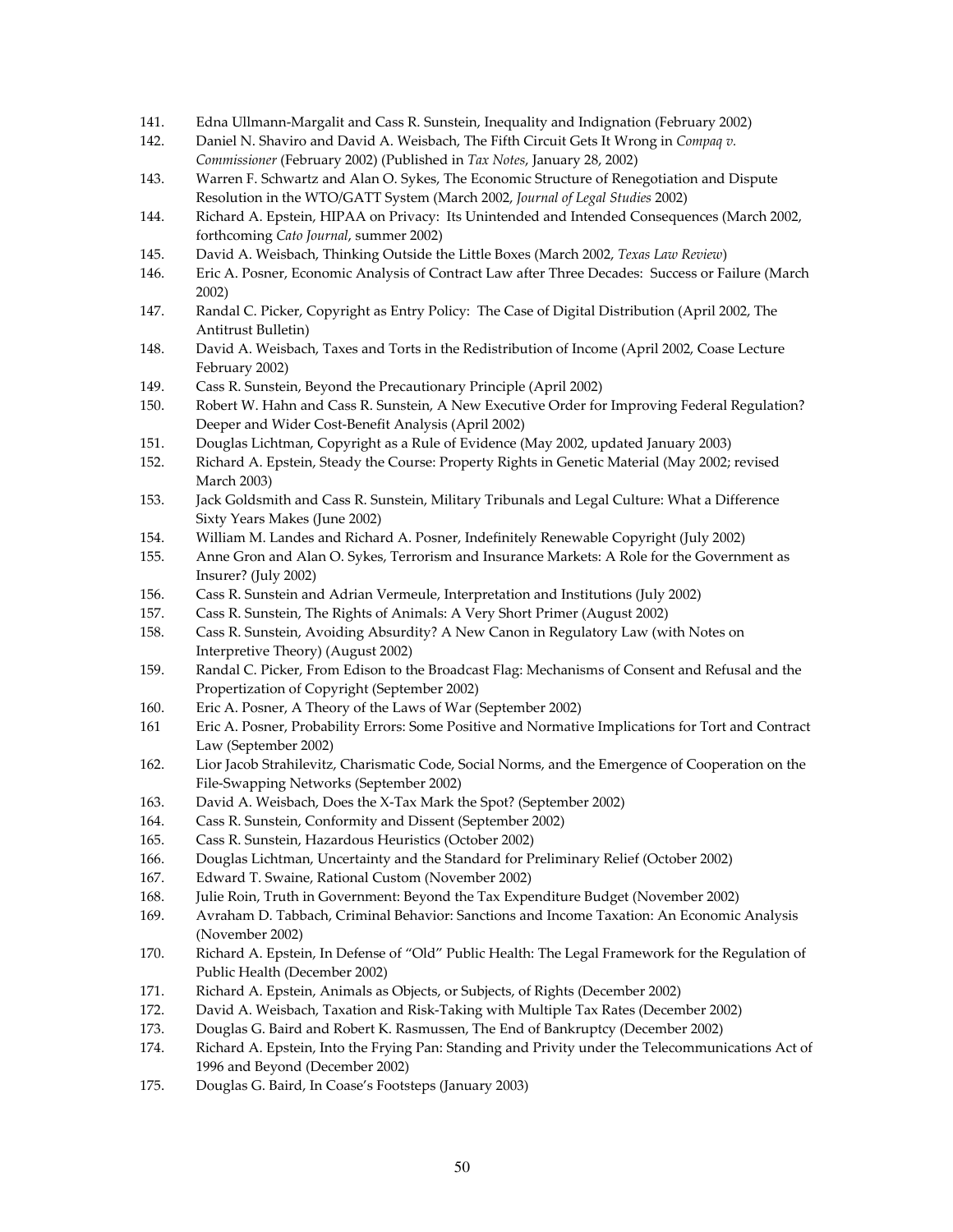- 176. David A. Weisbach, Measurement and Tax Depreciation Policy: The Case of Short‐Term Assets (January 2003)
- 177. Randal C. Picker, Understanding Statutory Bundles: Does the Sherman Act Come with the 1996 Telecommunications Act? (January 2003)
- 178. Douglas Lichtman and Randal C. Picker, Entry Policy in Local Telecommunications: *Iowa Utilities* and *Verizon* (January 2003)
- 179. William Landes and Douglas Lichtman, Indirect Liability for Copyright Infringement: An Economic Perspective (February 2003)
- 180. Cass R. Sunstein, Moral Heuristics (March 2003)
- 181. Amitai Aviram, Regulation by Networks (March 2003)
- 182. Richard A. Epstein, Class Actions: Aggregation, Amplification *and* Distortion (April 2003)
- 183. Richard A. Epstein, The "Necessary" History of Property and Liberty (April 2003)
- 184. Eric A. Posner, Transfer Regulations and Cost‐Effectiveness Analysis (April 2003)
- 185. Cass R. Sunstein and Richard H. Thaler, Libertarian Paternalizm Is Not an Oxymoron (May 2003)
- 186. Alan O. Sykes, The Economics of WTO Rules on Subsidies and Countervailing Measures (May 2003)
- 187. Alan O. Sykes, The Safeguards Mess: A Critique of WTO Jurisprudence (May 2003)
- 188. Alan O. Sykes, International Trade and Human Rights: An Economic Perspective (May 2003)
- 189. Saul Levmore and Kyle Logue, Insuring against Terrorism—and Crime (June 2003)
- 190. Richard A. Epstein, Trade Secrets as Private Property: Their Constitutional Protection (June 2003)
- 191. Cass R. Sunstein, Lives, Life-Years, and Willingness to Pay (June 2003)
- 192. Amitai Aviram, The Paradox of Spontaneous Formation of Private Legal Systems (July 2003)
- 193. Robert Cooter and Ariel Porat, Decreasing Liability Contracts (July 2003)
- 194. David A. Weisbach and Jacob Nussim, The Integration of Tax and Spending Programs (September 2003)
- 195. William L. Meadow, Anthony Bell, and Cass R. Sunstein, Statistics, Not Memories: What Was the Standard of Care for Administering Antenatal Steroids to Women in Preterm Labor between 1985 and 2000? (September 2003)
- 196. Cass R. Sunstein, What Did *Lawrence* Hold? Of Autonomy, Desuetude, Sexuality, and Marriage (September 2003)
- 197. Randal C. Picker, The Digital Video Recorder: Unbundling Advertising and Content (September 2003)
- 198. Cass R. Sunstein, David Schkade, and Lisa Michelle Ellman, Ideological Voting on Federal Courts of Appeals: A Preliminary Investigation (September 2003)
- 199. Avraham D. Tabbach, The Effects of Taxation on Income Producing Crimes with Variable Leisure Time (October 2003)
- 200. Douglas Lichtman, Rethinking Prosecution History Estoppel (October 2003)
- 201. Douglas G. Baird and Robert K. Rasmussen, Chapter 11 at Twilight (October 2003)
- 202. David A. Weisbach, Corporate Tax Avoidance (January 2004)
- 203. David A. Weisbach, The (Non)Taxation of Risk (January 2004)
- 204. Richard A. Epstein, Liberty versus Property? Cracks in the Foundations of Copyright Law (April 2004)
- 205. Lior Jacob Strahilevitz, The Right to Destroy (January 2004)
- 206. Eric A. Posner and John C. Yoo, A Theory of International Adjudication (February 2004)
- 207. Cass R. Sunstein, Are Poor People Worth Less Than Rich People? Disaggregating the Value of Statistical Lives (February 2004)
- 208. Richard A. Epstein, Disparities and Discrimination in Health Care Coverage; A Critique of the Institute of Medicine Study (March 2004)
- 209. Richard A. Epstein and Bruce N. Kuhlik, Navigating the Anticommons for Pharmaceutical Patents: Steady the Course on Hatch‐Waxman (March 2004)
- 210. Richard A. Esptein, The Optimal Complexity of Legal Rules (April 2004)
- 211. Eric A. Posner and Alan O. Sykes, Optimal War and *Jus Ad Bellum* (April 2004)
- 212. Alan O. Sykes, The Persistent Puzzles of Safeguards: Lessons from the Steel Dispute (May 2004)